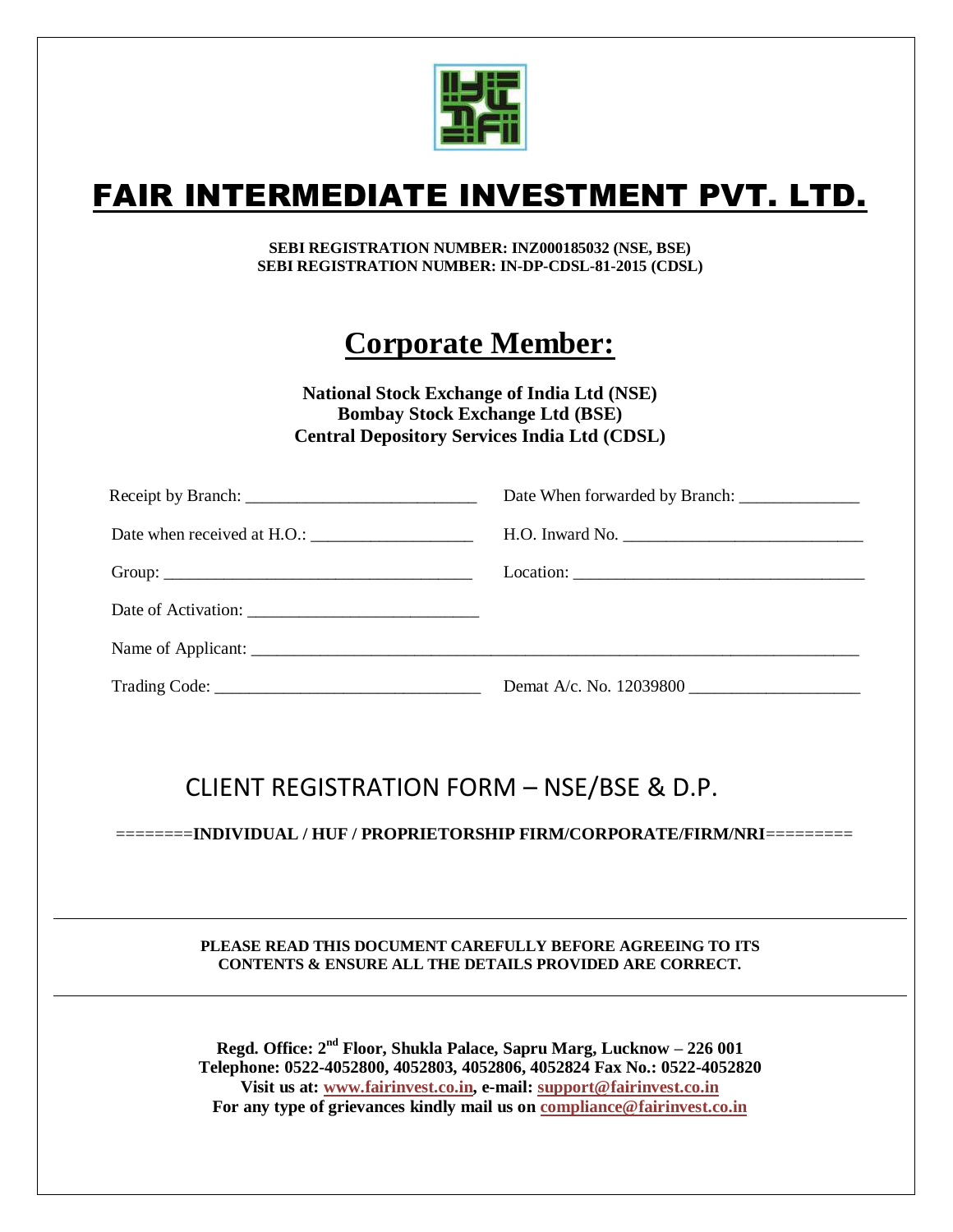

**DEAR INVESTOR,**

**Subject: Prevention of Money Laundering**

**Money laundering is a process of making dirty money clean. Money is moved around the financial system again and again in such manner that its origin gets hidden.**

**It involves complex chain of activities whereby huge amount of money generated from illegitimate activities viz.selling of narcotic durgs,extortion,correuption,illicit dealing in weapons,human trafficking ect.Is put through a series of process so that it comes out at the other end as clean and legal money.Terrorist organization encourage money laundering to support their illegal acts.**

**It is important to note that due to increased vigilance in the wake of emanating from increasing terrorism ,any failure on our part to discharge the duties cast on under the applicable laws or we becoming an instrumental or a part of the chain,even if unknowingly,may invite the trouble.**

**In order to fight against the money laundering and terrorist financing the Prevention of Money Laundering Act(PMLA) was brought into force w.e.f July 1,2005 in India.Guidelines were also issued in the contact of the recommendations made by the financial Action Task Force on antimoney laundering standards.Compliance with these standards has become imperative for international financial relations.**

**PMLA is applicable to every Intermediary registered with Securities & Exchange Board of India(SEBI),which includes a stockbroker,depository participate,portfolio manager,sub-broker and any other intermediary associated with securities market.**

**As per provisions PMLA,the Intermediaries are required to comply withYour Client (KYC) norms,conduct on ongoing client due dilegence to ensure that the activity being conducted in any accounts is consistent with the Intermediary's knowledge of the client,it's business and risk profile.**

**In light of the above,you are requested to provide the information or documents evidencing source of funds,income tax returns,bank records ,demat holding ect, at the time of registartion as a client with us or subsequent whenever asked for during the course of your dealings with us.**

**\_\_\_\_\_\_\_\_\_\_\_\_\_\_\_\_\_\_\_\_\_\_\_\_\_\_\_\_\_\_\_\_\_\_\_\_\_\_\_\_\_\_\_\_\_\_\_\_\_\_\_\_\_\_\_\_\_\_\_\_\_\_\_\_\_\_\_\_\_\_\_\_\_\_\_\_\_\_\_\_\_\_\_\_\_\_\_\_\_\_\_\_\_**

### **GRIEVANCE / OTHER ISSUES & COMPLAINTS**

For any grievance/dispute please contact **FAIR INTERMEDIATE INVESTMENT PVT. LTD.** at our email id**[grievance@fairinvest.co.in](mailto:grievance@fairinvest.co.in)** & phone no. **0522-4052806**. In case not satisfied with the response, please contact the concerned exchanges (NSE) **[ignse@nse.co.in](mailto:ignse@nse.co.in)** Contact No. **18002660058** (BSE) [dis@bseindia.com](mailto:is@bseindia.com) Contact No. **022- 22728517** & Depository (CDSL) complaints@cdslindia.com Contact No. **022-22723333**.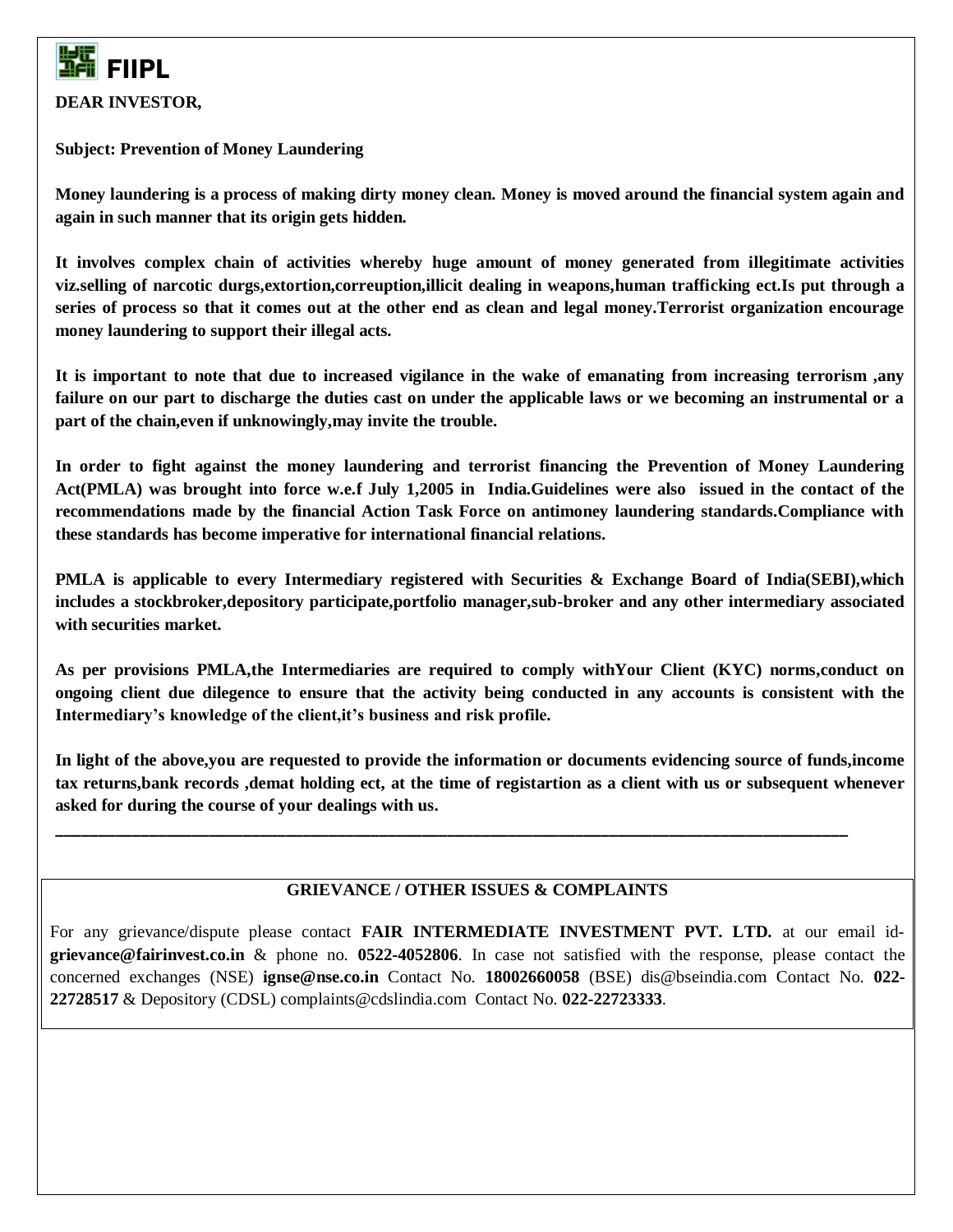## **FILLED BY INTERMEDIARY / EMPLOYEE**

I/We undertake that we have made the client aware of 'Policy and Procedures', tariff sheet and all the non-mandatory documents. I/We have also made the client aware of 'Rignts and Obligations' document(s), RDD and Guidance Note. I/We have given/sent him a copy of all the KYC documents. I/We undertake that any change in the 'Policy and procedures', tariff sheet and all the nin-mandatory documents would be duly intimated to the clients. I/We also undertake that any change in the 'Rights and Obligations' and RDD would be made avaliable on my/our website, if any, for the information of the clients.

|                                    | For Fair Intermediate Investment Pvt. Ltd.                                                                                    |                                                             |                                   |
|------------------------------------|-------------------------------------------------------------------------------------------------------------------------------|-------------------------------------------------------------|-----------------------------------|
|                                    |                                                                                                                               |                                                             |                                   |
| Authorisised Signatory / Director  |                                                                                                                               |                                                             | Date:                             |
|                                    |                                                                                                                               | <b>INTRODUCER DETAILS</b>                                   | M Y<br>Y<br>Y<br>D<br>D<br>M<br>Y |
|                                    |                                                                                                                               |                                                             |                                   |
|                                    |                                                                                                                               |                                                             |                                   |
|                                    |                                                                                                                               |                                                             |                                   |
| Status of the Introducer:          |                                                                                                                               | Sub-broker Remisier Athorized Person Risiting Client Chers: |                                   |
|                                    |                                                                                                                               |                                                             | (Please Specify Others)           |
|                                    |                                                                                                                               |                                                             |                                   |
|                                    |                                                                                                                               |                                                             |                                   |
|                                    |                                                                                                                               |                                                             |                                   |
| <b>Employee Code:</b>              |                                                                                                                               | Employee E-mail:                                            |                                   |
|                                    |                                                                                                                               |                                                             |                                   |
| Mobile No.:                        |                                                                                                                               | Phone (With STD Code)                                       |                                   |
|                                    |                                                                                                                               |                                                             |                                   |
|                                    |                                                                                                                               |                                                             |                                   |
|                                    |                                                                                                                               | <b>REGISTERED &amp; CORPORATE OFFICE ADDRESS</b>            |                                   |
|                                    |                                                                                                                               |                                                             |                                   |
|                                    | <b>Fair Intermediate Investment Private Ltd</b>                                                                               |                                                             |                                   |
|                                    | 2 <sup>nd</sup> Floor, Shukla Palace, Sapru Marg, Lucknow-226001<br>Tel No: 0522- 4052800, 4052802, 4052803, 4052806, 4052824 |                                                             |                                   |
|                                    | Website: www.fairinvest.co.in Email: support@fairinvest.co.in                                                                 |                                                             |                                   |
|                                    |                                                                                                                               | <b>COMPLIANCE OFFICER &amp; CEO</b>                         |                                   |
| Name: Nalin Rastogi                |                                                                                                                               |                                                             |                                   |
|                                    | Tel No.: 0522-4052806 Mail Id: compliance@fairinvest.co.in                                                                    |                                                             |                                   |
|                                    |                                                                                                                               | <b>CORPORATE MEMBER</b>                                     |                                   |
|                                    | NSE (NATIONAL STOCK EXCHANGE OF INDIA LTD.)                                                                                   |                                                             | <b>Member ID: 12098</b>           |
|                                    |                                                                                                                               | <b>SEBI</b> Registration No.                                | <b>Registration Date</b>          |
| <b>Cash Segment</b>                |                                                                                                                               | : INZ000185032                                              | 13/08/2004                        |
| Future & Option Segment            |                                                                                                                               | : INZ000185032                                              | 14/10/2004                        |
| <b>Currency Derivative Segment</b> |                                                                                                                               | : INZ000185032                                              | 28/08/2008                        |
|                                    | <b>BSE (BOMBAY STOCK EXCHANGE LTD.)</b>                                                                                       |                                                             | <b>Member ID:3131</b>             |
|                                    |                                                                                                                               | <b>SEBI</b> Registration No.                                | <b>Registration Date</b>          |
| <b>Cash Segment</b>                |                                                                                                                               | : INZ000185032                                              | 29/03/2006                        |
| Future & Option Segment            |                                                                                                                               | : INZ000185032                                              | 22/02/2008                        |
| <b>Currency Derivative Segment</b> | <b>CDSL (CENTRAL DEPOSITORY SERVICES LTD.)</b>                                                                                | : INZ000185032                                              | 20/03/2015<br><b>DP ID: 39800</b> |
| Registration No.                   |                                                                                                                               | : IN-DP-CDSL-81-2015                                        |                                   |
| <b>Registration Date</b>           | : 02/06/2015                                                                                                                  |                                                             |                                   |
|                                    |                                                                                                                               |                                                             |                                   |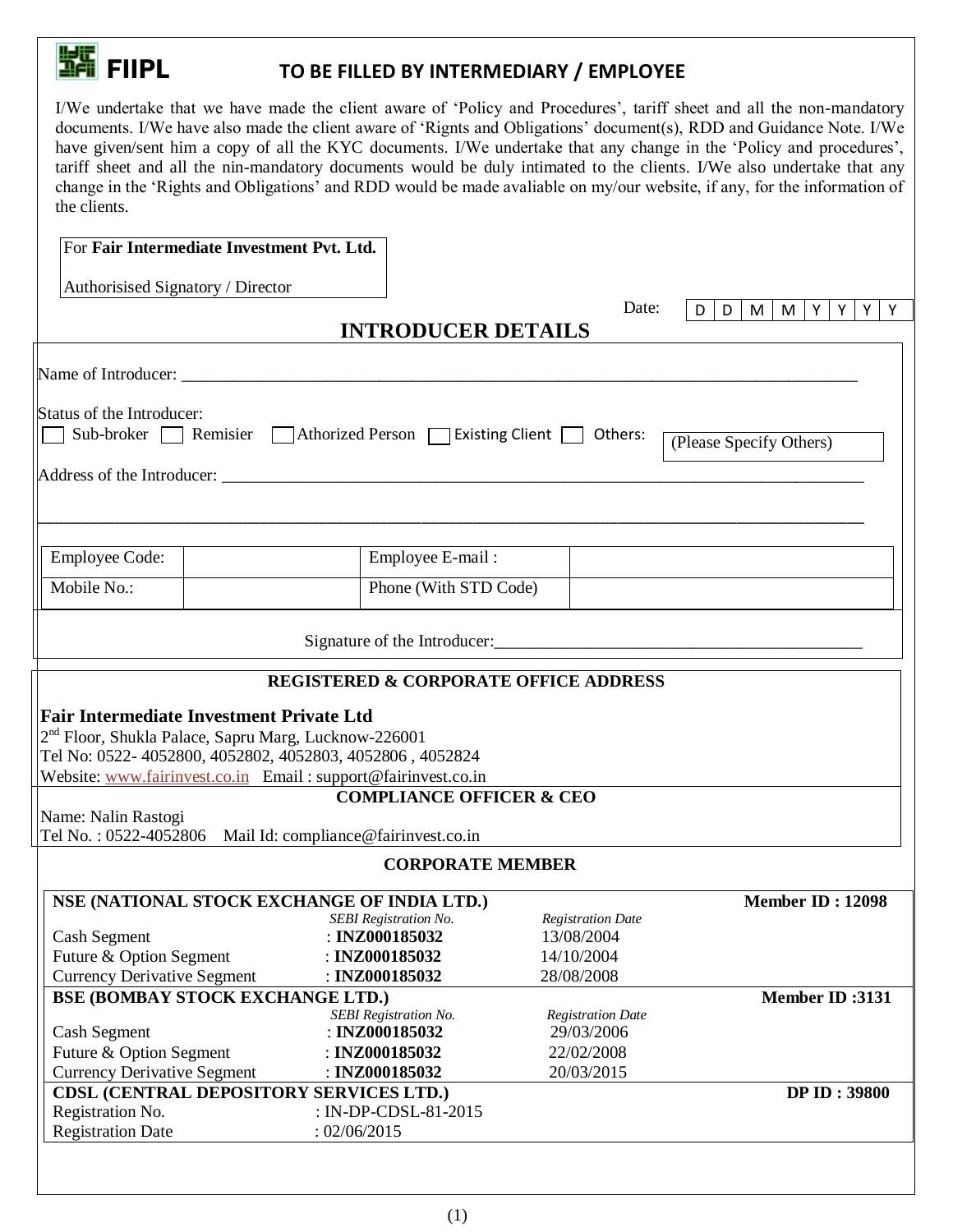

## **FIFICALLY EVALUATE:** INSTRUCTIONS/CHECK LIST FOR FILLING KYC FORM

### **( For Individuals /Sole Prop. Firm/Partnership Firm/AOP/HUF)**

### **A. IMPORTANT POINTS:**

- 1. Self-attested copy of PAN card & Aadhaar card is mandatory for all clients, including Promoters/Partners/Karta/Trustees and whole time directors and persons authorized to deal in securities on behalf of company/firm/others.
- 2. Copies of all the documents submitted by the applicant should be self-attested and accompanied by originals for verification. In case the original of any document is not produced for verification, then the copies should be properly attested by entities authorized for attesting the documents, as per the below mentioned list.
- 3. If any proof of identity or address is in a foreign language, then translation into English is required.
- 4. Name & address of the applicant mentioned on the KYC form, should match with the documentary proof submitted.
- 5. If correspondence & permanent address are different, then proofs for both have to be submitted.
- 6. Sole proprietor must make the application in his individual name & capacity.
- 7. For non-residents and foreign nationals, (allowed to trade subject to RBI and FEMA guidelines), copy of passport/PIO Card/OCI Card and overseas address proof is mandatory.
- 8. For foreign entities, CIN is optional; and in the absence of DIN no. for the directors, their passport copy should be given.
- 9. In case of Merchant Navy NRI's, Mariner's declaration or certified copy of CDC (Continuous Discharge Certificate) is to be submitted.
- 10. For opening an account with Depository participant or Mutual Fund, for a minor, photocopy of the School Leaving Certificate/Mark sheet issued by Higher Secondary Board/Passport of Minor/Birth Certificate must be provided.
- 11. Politically Exposed Persons (PEP) are defined as individuals who are or have been entrusted with prominent public functions in a foreign country, e.g., Heads of States or of Governments, senior politicians, senior Government/judicial/ military officers, senior executives of state owned corporations, important political party officials, etc.

### *B.* **PROOF OF IDENTITY (POI): - List of documents admissible as Proof of Identity:**

- 1. Unique Identification Number (UID) (Aadhaar)/ Passport/ Voter ID card/ Driving license. 2. PAN card with photograph.
- 3. Identity card/ document with applicant's Photo, issued by any of the following: Central/State Government and its Departments, Statutory/Regulatory Authorities, Public Sector Undertakings, Scheduled Commercial Banks, Public Financial Institutions, Colleges affiliated to Universities, Professional Bodies such as ICAI, ICWAI, ICSI, Bar Council etc., to their Members; and Credit cards/Debit cards issued by Banks.

### *C.* **PROOF OF ADDRESS (POA): - List of documents admissible as Proof of Address:**

*(\*Documents having an expiry date should be valid on the date of submission.)* 

- 1. Passport/ Voters Identity Card/ Ration Card/ Registered Lease or Sale Agreement of Residence/ Driving License/ Flat Maintenance bill
- 2. Utility bills like Telephone Bill (only land line), Electricity bill or Gas bill **-** Not more than 3 months old.
- 3. Bank Account Statement/Passbook -- Not more than 3 months old.
- 4. Self-declaration by High Court and Supreme Court judges, giving the new address in respect of their own accounts.
- 5. Proof of address issued by any of the following: Bank Managers of Scheduled Commercial Banks/Scheduled Co-Operative Bank/Multinational Foreign Banks/Gazetted Officer/Notary public/Elected representatives to the Legislative Assembly/Parliament/Documents issued by any Govt. or Statutory Authority.
- 6. Identity card/document with address, issued by any of the following: Central/State Government and its Departments, Statutory/Regulatory Authorities, Public Sector Undertakings, Scheduled Commercial Banks, Public Financial Institutions, Colleges affiliated to Universities and Professional Bodies such as ICAI, ICWAI, ICSI, Bar Council etc., to their Members.
- 7. For FII/sub account, Power of Attorney given by FII/sub-account to the Custodians (which are duly notarized and/or apostilled or consularised) that gives the registered address should be taken.
- 8. The proof of address in the name of the spouse may be accepted.

### *D.* **EXEMPTIONS/CLARIFICATIONS TO PAN (\*Sufficient documentary evidence in support of such claims to be collected.)**

- 1. In case of transactions undertaken on behalf of Central Government and/or State Government and by officials appointed by Courts e.g. Official liquidator, Court receiver etc.
- 2. Investors residing in the state of Sikkim.
- 3. UN entities/multilateral agencies exempt from paying taxes/filing tax returns in India.
- 4. .SIP of Mutual Funds Up-to Rs.50,000/- p.a.
- 5. In case of institutional clients, namely, FIIs, MFs, VCFs, FVCIs, Scheduled Commercial Banks, Multilateral and Bilateral Development Financial Institutions, State Industrial Development Corporations, Insurance Companies registered with IRDA and Public Financial Institution as defined under section 4A of the Companies Act, 1956, Custodians shall verify the PAN card details with the original PAN card and provide duly certified copies of such verified PAN details to the intermediary.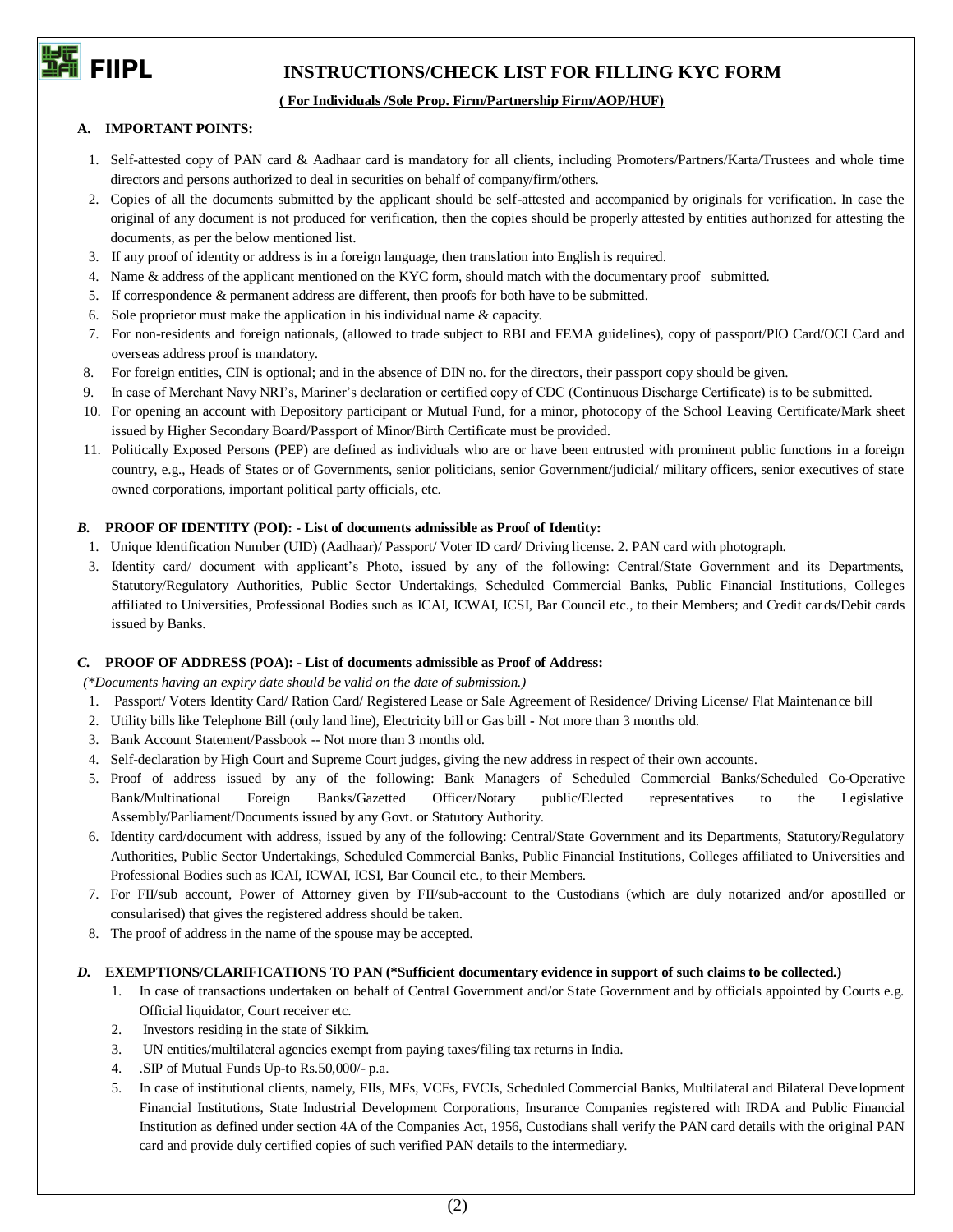### **E. LIST OF PEOPLE AUTHORIZED TO ATTEST THE DOCUMENTS:**

- 1. Notary Public, Gazetted Officer, Manager of a Scheduled Commercial/ Co-operative Bank or Multinational Foreign Banks (Name, Designation & Seal should be affixed on the copy).
- 2. In case of NRIs, authorized officials of overseas branches of Scheduled Commercial Banks registered in India, Notary Public, Court Magistrate, Judge, Indian Embassy /Consulate General in the country where the client resides are permitted to attest the documents.

### **F. ADDITIONAL DOCUMENTS TO BE OBTAINED FROM NON-INDIVIDUALS, OVER & ABOVE THE POI , POA, AS MENTIONED BELOW:**

| <b>Types Of Entity</b>              | <b>Documentary Requirements</b>                                                                                     |
|-------------------------------------|---------------------------------------------------------------------------------------------------------------------|
| Corporate                           | Copy of the balance sheets for the last 2 financial years (to be submitted every year)                              |
|                                     | Copy of latest share holding pattern including list of all those holding control, either                            |
|                                     | directly or indirectly, in the company in terms of SEBI                                                             |
|                                     | takeover Regulations, duly certified by the company secretary/Whole time                                            |
|                                     | director/MD(to be submitted every year)                                                                             |
|                                     | Photograph, POI, POA, PAN and DIN numbers of whole time directors/two directors in                                  |
|                                     | charge of day to day operations                                                                                     |
|                                     | Photograph, POI, POA, PAN of individual promoters holding control – either directly or                              |
|                                     | indirectly                                                                                                          |
|                                     | Copies of the Memorandum and Articles of Association and certificate of incorporation                               |
|                                     | Copy of the Board Resolution for investment in securities market                                                    |
|                                     | Authorised signatories list with specimen signatures<br>٠                                                           |
| Partnership Firm                    | Copy of the balance sheets for the last 2 financial years (to be submitted every year)<br>$\bullet$                 |
|                                     | Certificate of registration (for registered partnership firms only)                                                 |
|                                     | Copy of partnership deed                                                                                            |
|                                     | Authorised signatories list with specimen signatures<br>٠                                                           |
|                                     | Photograph, POI, POA, PAN of Partners<br>٠                                                                          |
| Trust                               | Copy of the balance sheets for the last 2 financial years (to be submitted every year)<br>٠                         |
|                                     | Certificate of registration (for registered trust only). Copy of Trust deed                                         |
|                                     | List of trustees certified by managing trustees/CA                                                                  |
|                                     | Photograph, POI, POA, PAN of Trustees<br>٠                                                                          |
| <b>HUF</b>                          | PAN of HUF<br>$\bullet$                                                                                             |
|                                     | Deed of declaration of HUF/List of coparceners                                                                      |
|                                     | Bank pass-book/bank statement in the name of HUF<br>٠                                                               |
|                                     | Photograph, POI, POA, PAN of Karta<br>٠                                                                             |
| Unincorporated Association or a     | Proof of Existence/Constitution document<br>$\bullet$                                                               |
| body of Individuals                 | Resolution of the managing body & Power of Attorney granted to transact business on                                 |
|                                     | its behalf                                                                                                          |
| Banks/Financial                     | Authorized signatories list with specimen signatures                                                                |
| Institutional<br>Investors          | Copy of the constitution/registration or annual report/balance sheet for the last 2<br>$\bullet$<br>financial years |
|                                     | Authorized signatories list with specimen signatures                                                                |
| Foreign Institutional Investor(FII) | Copy of SEBI registration certificate<br>٠                                                                          |
|                                     | Authorized signatories list with specimen signatures                                                                |
| Army/Government Bodies              | Self-certification on letterhead<br>$\bullet$                                                                       |
|                                     | Authorized signatories list with specimen signatures<br>٠                                                           |
| Registered Society                  | Copy of Registration Certificate under Societies Registration Act<br>٠                                              |
|                                     | List of Managing Committee members                                                                                  |
|                                     | Committee resolution for persons authorised to act as authorised signatories with                                   |
|                                     | specimen signatures                                                                                                 |
|                                     | True copy of Society Rules and Bye Laws certified by the Chairman/Secretary                                         |
|                                     |                                                                                                                     |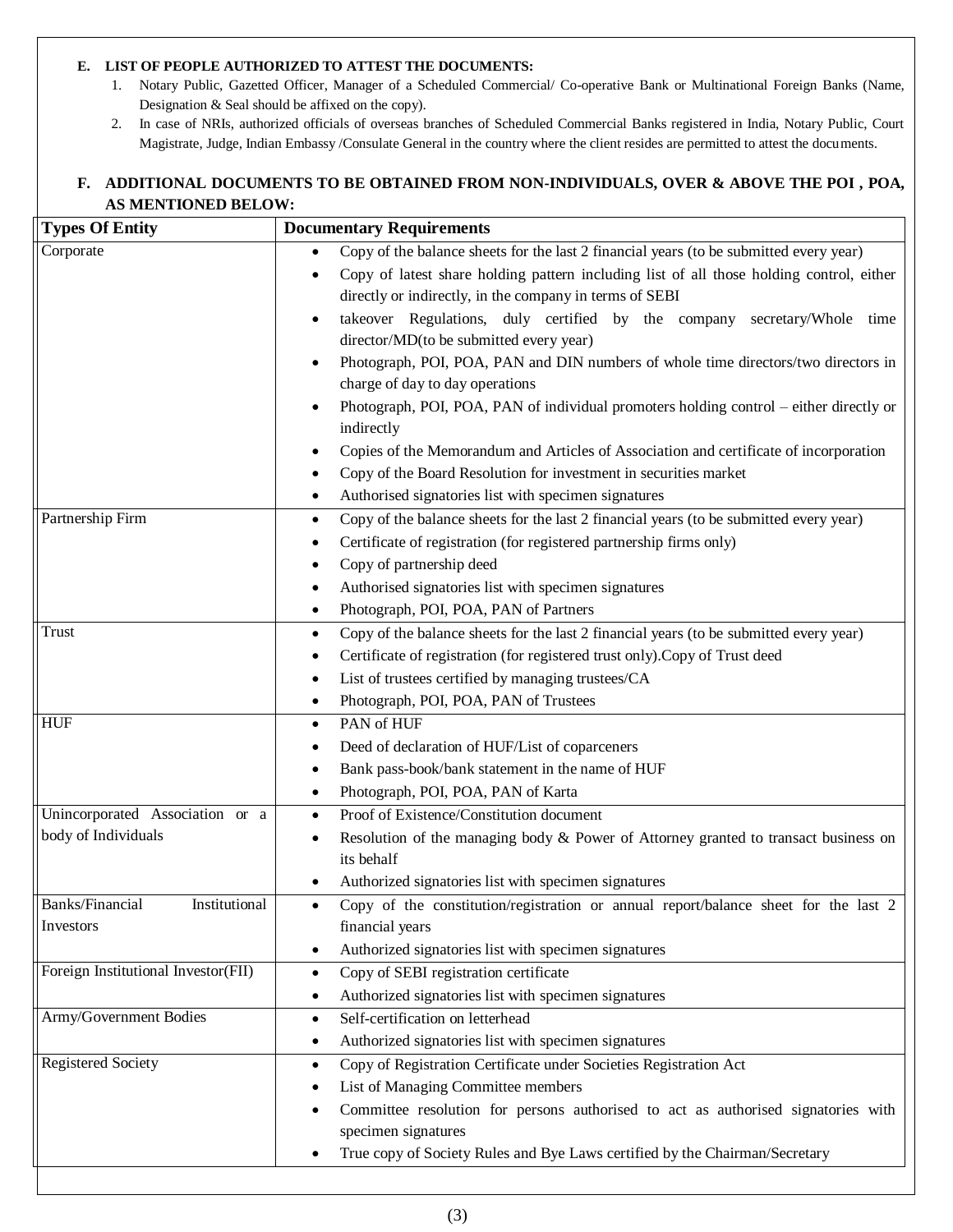## **FIFIC FIIPL** Disclosure Pursuant to SEBI Circular No.CIR/MIRSD/16/2011 DT. 22 August 2011  **Read with SEBI circular bearing Reference No. MIRSTD/SE/CIR-19/2009 Dt. 03 December 2009**

|                  | <b>INDEX OF DOCUMENTS</b>                                                         | <b>ANNEXURE-1</b>                                                                                                  |                |
|------------------|-----------------------------------------------------------------------------------|--------------------------------------------------------------------------------------------------------------------|----------------|
| Sr. No.          | <b>Name of the Document</b>                                                       | <b>Brief Significance of the Document</b>                                                                          | Page No.       |
|                  |                                                                                   | MANDATORY DOCUMENTS As Prescribe By Depositories, Exchanges & SEBI                                                 |                |
| 1.               | Account<br>Opening<br>Form-                                                       | The Document provides instructions & Checklist relevant to opening                                                 | 5              |
|                  | Checklist & Instructions                                                          | of trading & demat account. (Individuals & Non-individuals)                                                        |                |
| 2.               | Your<br>Client<br>Know<br>(KYC)                                                   | This Document capture the basic information about the client / joint                                               | 6              |
|                  | Application Form -                                                                | Holders for Trading & Demat Account respectively                                                                   |                |
|                  | For Individual                                                                    |                                                                                                                    |                |
| 3.               | Account Opening Form for Trading                                                  | This Document captures the additional information about the client                                                 | $\overline{7}$ |
|                  | & Depository (For Individual)                                                     | relevant for opening Trading & Demat Account                                                                       |                |
|                  |                                                                                   |                                                                                                                    |                |
| 4.               | Nomination Form                                                                   | This document captures the details of nominee(s) w.r.t. the trading $\&$                                           | $8-9$          |
|                  |                                                                                   | / or demat account/Mutual Fund and the details of guardian in case of                                              |                |
|                  |                                                                                   | minor nominee(s)                                                                                                   |                |
| 5.               | Know Your Client (KYC)                                                            | This Document capture the basic information about the client for                                                   | $10 - 11$      |
|                  | Application Form -                                                                | Trading & Demat Account respectively                                                                               |                |
|                  | For Non-Individual                                                                |                                                                                                                    |                |
| 6.               | Account Opening<br>Form<br>for                                                    | This Document captures the additional information about the client<br>relevant for opening Trading & Demat Account | 12             |
|                  | Trading & Depository (For Non-<br>Individual)                                     |                                                                                                                    |                |
| $\overline{7}$ . | <b>Trading Account Related Details</b>                                            | Additional information about the client                                                                            | 13             |
|                  |                                                                                   |                                                                                                                    |                |
| 8.               | <b>Tariff Sheet</b>                                                               | Document detailing the rate/amount of brokerage, Demat account                                                     | 14             |
|                  |                                                                                   | transaction & other charges levied on the client for trading on the                                                |                |
|                  |                                                                                   | stock exchanges(s) ( to be added by the stock broker).                                                             |                |
| 9.               | and conditions – for<br>Terms                                                     | Terms and Conditions-cum-Registration / modification form for                                                      | $15 - 16$      |
|                  | receiving SMS Alerts (CDSL)                                                       | receiving SMS Alerts From CDSL                                                                                     |                |
| 10.              |                                                                                   |                                                                                                                    | 17             |
|                  | Terms & Conditions for availing                                                   | Terms & Conditions for availing transaction using secured texting                                                  |                |
|                  | (Trust) service offered by CDSL                                                   | (Trust) service offered by CDSL                                                                                    |                |
|                  |                                                                                   | <b>VOLUNTARY DOCUMENTS</b>                                                                                         |                |
| $ 11$ .          | Mandate for maintaining the account o                                             | This Document enables you to maintain your account on a running                                                    | 18             |
|                  | running account basis                                                             | account basis.                                                                                                     |                |
| 12               | Disclosure of proprietary trading by<br>client<br>broker<br>$\&$<br>General<br>to | Disclosure of Proprietary Trading by broker to client & Verbal order<br>acceptance authorisation by client         | 19             |
|                  | Authorisation by client                                                           |                                                                                                                    |                |
| 13.              | Letter of Authority to Trade                                                      | Where the client wishes to authorize other person to operate his account                                           | 20             |
| 14.              | <b>General Terms &amp; Conditions</b>                                             | General terms & conditions which is accepted to client for dealing with                                            | $21 - 24$      |
|                  |                                                                                   | stock broker                                                                                                       |                |
| 15.              | Fit and Proper Person Declaration                                                 | Fit and Proper Person Declaration                                                                                  | 25             |
| 16.              | Mutual Fund Service with Terms &                                                  | To Avail Mutual Fund Schemes for BSE with Terms & Conditions                                                       | $26 - 27$      |
|                  | Conditions                                                                        |                                                                                                                    |                |
| 17.              | FATCA & CRS Declaration                                                           | FATCA & CRS Declaration for Individual & Non-Individual                                                            | 28-30          |
| 18.              | Declaration By HUF                                                                | Declaration by Karta & all Co-parceners                                                                            | 31             |
| 19.              | <b>BSDA</b>                                                                       | Declaration for availing of Basis Services Demat Account (BSDA)                                                    | 32             |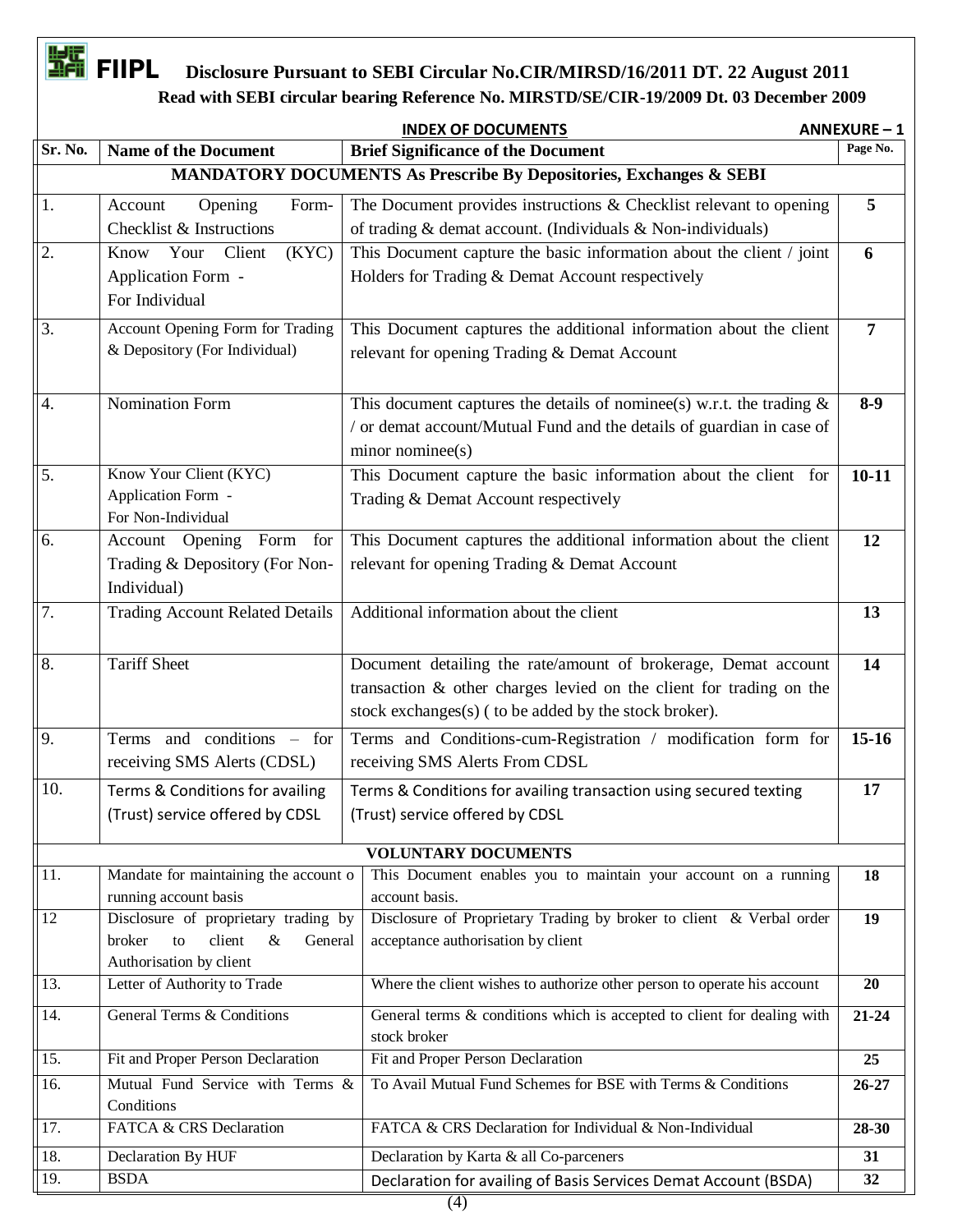| ı |  |
|---|--|
|   |  |

**PL** Applicatiion Form (For Individuals Only)

|              | Please fill in ENGLISH and BLOCK LETTERS with black ink                                                                                                                                                                                                               |                                  |                               |                                                                           |                                                         |                         |                                                                           |                 |                 |                                    |  |
|--------------|-----------------------------------------------------------------------------------------------------------------------------------------------------------------------------------------------------------------------------------------------------------------------|----------------------------------|-------------------------------|---------------------------------------------------------------------------|---------------------------------------------------------|-------------------------|---------------------------------------------------------------------------|-----------------|-----------------|------------------------------------|--|
|              | <b>KYC Number of Applicant:</b>                                                                                                                                                                                                                                       |                                  |                               |                                                                           |                                                         |                         |                                                                           |                 |                 |                                    |  |
|              |                                                                                                                                                                                                                                                                       |                                  |                               |                                                                           | A. IDENTITY DETAIL                                      |                         |                                                                           |                 |                 |                                    |  |
| 1.           | <b>Name Of the Applicant</b>                                                                                                                                                                                                                                          |                                  |                               |                                                                           |                                                         |                         |                                                                           |                 |                 |                                    |  |
|              | <b>Name of Father/Spouse</b>                                                                                                                                                                                                                                          |                                  |                               |                                                                           |                                                         |                         |                                                                           |                 |                 |                                    |  |
|              | <b>Mother Name</b>                                                                                                                                                                                                                                                    |                                  |                               |                                                                           |                                                         |                         |                                                                           |                 |                 | <b>PHOTOGRAPH</b>                  |  |
| 2.           | A. Gender<br>F                                                                                                                                                                                                                                                        | <b>B. Marital Status</b><br>M    |                               | Single<br>Married                                                         | C.DOB                                                   | D                       | M<br>M<br>D                                                               |                 | V<br>$\vee$     | <b>Please affix</b><br>your recent |  |
| 3.           | A. Nationality                                                                                                                                                                                                                                                        | Indian                           |                               |                                                                           |                                                         |                         | <b>Resident Individual</b>                                                |                 |                 | passport size<br>photograph        |  |
|              | / Citizenship                                                                                                                                                                                                                                                         | Other                            |                               | <b>Non-Resident Individual</b><br><b>B.</b> Status                        |                                                         |                         |                                                                           |                 |                 | and sign across                    |  |
|              |                                                                                                                                                                                                                                                                       |                                  |                               |                                                                           |                                                         | <b>Foreign National</b> | Person of Indian Origin                                                   |                 |                 |                                    |  |
| 4.           | PAN No.                                                                                                                                                                                                                                                               |                                  |                               |                                                                           |                                                         |                         | Please enclosed a duly attested copy of your PAN Card                     |                 |                 |                                    |  |
| 5.           | Specify the proof of Identity Submitted                                                                                                                                                                                                                               |                                  |                               |                                                                           |                                                         |                         |                                                                           |                 |                 |                                    |  |
|              |                                                                                                                                                                                                                                                                       |                                  |                               | <b>B. ADDRESS DETAILS</b>                                                 |                                                         |                         |                                                                           |                 |                 |                                    |  |
| 1.           | Correspondence                                                                                                                                                                                                                                                        |                                  |                               |                                                                           |                                                         |                         |                                                                           |                 |                 |                                    |  |
|              | <b>Address</b>                                                                                                                                                                                                                                                        |                                  |                               |                                                                           |                                                         |                         |                                                                           |                 |                 |                                    |  |
|              |                                                                                                                                                                                                                                                                       | City/Town/Village                |                               |                                                                           |                                                         |                         |                                                                           | <b>Pin Code</b> |                 |                                    |  |
|              |                                                                                                                                                                                                                                                                       | <b>State</b>                     |                               |                                                                           |                                                         |                         |                                                                           | Country         |                 |                                    |  |
| 2.<br>3.     | <b>Proof of Correspondence Address</b><br><b>Contact details</b>                                                                                                                                                                                                      | <b>Telephone(Office)</b>         |                               |                                                                           |                                                         |                         | Telephone(Res.)                                                           |                 |                 |                                    |  |
|              | <b>Mobile No.</b>                                                                                                                                                                                                                                                     |                                  |                               |                                                                           |                                                         |                         | Fax. No.                                                                  |                 |                 |                                    |  |
|              | Mobile given by me belongs to                                                                                                                                                                                                                                         |                                  |                               |                                                                           |                                                         |                         | $\Box$ Me $\Box$ Spouse $\Box$ Dependent children $\Box$ Dependent Parent |                 |                 |                                    |  |
|              | <b>Email ID</b>                                                                                                                                                                                                                                                       |                                  |                               |                                                                           |                                                         |                         |                                                                           |                 |                 |                                    |  |
|              | Email Id given by me belongs to                                                                                                                                                                                                                                       |                                  |                               | $\Box$ Me $\Box$ Spouse $\Box$ Dependent children $\Box$ Dependent Parent |                                                         |                         |                                                                           |                 |                 |                                    |  |
|              |                                                                                                                                                                                                                                                                       |                                  |                               | I hereby declare that I do not have any Email Id/Mobile No.               |                                                         |                         |                                                                           |                 |                 |                                    |  |
| 4.           | No E-mail/Mobile Declaration<br><b>Permanent Address (if</b>                                                                                                                                                                                                          |                                  |                               |                                                                           |                                                         |                         |                                                                           |                 |                 |                                    |  |
|              | differ from above)                                                                                                                                                                                                                                                    |                                  |                               |                                                                           |                                                         |                         |                                                                           |                 |                 |                                    |  |
|              |                                                                                                                                                                                                                                                                       | City/Town/Village                |                               |                                                                           |                                                         |                         |                                                                           |                 | <b>Pin Code</b> |                                    |  |
|              |                                                                                                                                                                                                                                                                       | <b>State</b>                     |                               | Country                                                                   |                                                         |                         |                                                                           |                 |                 |                                    |  |
| 5.           | <b>Proof of Permanent Address</b>                                                                                                                                                                                                                                     |                                  |                               |                                                                           |                                                         |                         |                                                                           |                 |                 |                                    |  |
| C.           | <b>Fatca &amp; CRS Detail</b>                                                                                                                                                                                                                                         |                                  |                               |                                                                           | Nationality/Tax Residency/Citizen ship Other than India |                         |                                                                           | <b>No</b>       | 1Yes            |                                    |  |
|              | <b>Country of Birth</b>                                                                                                                                                                                                                                               |                                  |                               |                                                                           | <b>Place/City of Birth</b>                              |                         |                                                                           |                 |                 |                                    |  |
|              | <b>Country of Citizenship</b>                                                                                                                                                                                                                                         |                                  |                               |                                                                           | <b>Country of Tax Residency</b>                         |                         |                                                                           |                 |                 |                                    |  |
| /Nationality | Tax Payer Identification Number (Other than India)                                                                                                                                                                                                                    |                                  |                               |                                                                           | (Other Than India)                                      |                         |                                                                           |                 |                 |                                    |  |
| 2.           | <b>Occupation</b> (Please Tick                                                                                                                                                                                                                                        |                                  | <b>Private Sector Service</b> |                                                                           | <b>Public Sector</b>                                    |                         | <b>Business</b>                                                           |                 |                 | Professional                       |  |
|              | any one)                                                                                                                                                                                                                                                              |                                  | Agriculturist                 |                                                                           | Retired                                                 |                         | Housewife                                                                 |                 |                 | Student                            |  |
|              |                                                                                                                                                                                                                                                                       |                                  | <b>Government Service</b>     |                                                                           |                                                         |                         | Others(Please specify)                                                    |                 |                 |                                    |  |
| 3.           | <b>Please tick, if Applicable</b>                                                                                                                                                                                                                                     |                                  |                               | <b>Politically Exposed Person</b>                                         |                                                         |                         | <b>Related to a Political Person</b>                                      |                 |                 |                                    |  |
|              |                                                                                                                                                                                                                                                                       |                                  |                               | <b>DECLARATION</b>                                                        |                                                         |                         |                                                                           |                 |                 |                                    |  |
|              | I hereby declare that the details furnished above are true and correct to the best of my knowledge and belief and I undertake to<br>inform you of any changes therein, immediately. In case any of the above information is found to be false or untrue or misleading |                                  |                               |                                                                           |                                                         |                         |                                                                           |                 |                 |                                    |  |
|              | or misrepresenting, I am aware that I may be held liable for it.                                                                                                                                                                                                      |                                  |                               |                                                                           |                                                         |                         |                                                                           |                 |                 |                                    |  |
| Place:       |                                                                                                                                                                                                                                                                       |                                  |                               |                                                                           |                                                         |                         |                                                                           |                 |                 |                                    |  |
|              | Date : $\angle$ $\angle$                                                                                                                                                                                                                                              | <b>Signatures of Applicant [</b> |                               |                                                                           |                                                         | Sign $\mathscr{D}$      |                                                                           |                 |                 |                                    |  |
|              |                                                                                                                                                                                                                                                                       |                                  |                               | <b>FOR OFFICE USE ONLY</b>                                                |                                                         |                         |                                                                           |                 |                 |                                    |  |
|              | (Original Verified)Self Certified                                                                                                                                                                                                                                     |                                  |                               | IPV Done $\Box$ on                                                        |                                                         |                         |                                                                           |                 |                 |                                    |  |
|              | <b>Documents Copies Received</b>                                                                                                                                                                                                                                      |                                  |                               |                                                                           |                                                         |                         |                                                                           |                 |                 |                                    |  |
|              | (Attested) True copies of                                                                                                                                                                                                                                             |                                  |                               | Name:                                                                     |                                                         |                         |                                                                           |                 |                 |                                    |  |
|              |                                                                                                                                                                                                                                                                       |                                  |                               |                                                                           |                                                         |                         |                                                                           |                 |                 |                                    |  |
|              |                                                                                                                                                                                                                                                                       |                                  |                               |                                                                           |                                                         |                         |                                                                           |                 |                 |                                    |  |
|              | <b>Documents Received</b>                                                                                                                                                                                                                                             |                                  |                               |                                                                           |                                                         |                         |                                                                           |                 |                 |                                    |  |
|              | Intermediary name Or Code:-                                                                                                                                                                                                                                           |                                  |                               | Designation:                                                              |                                                         |                         |                                                                           |                 |                 | Seal/Stamp of the Intermediary     |  |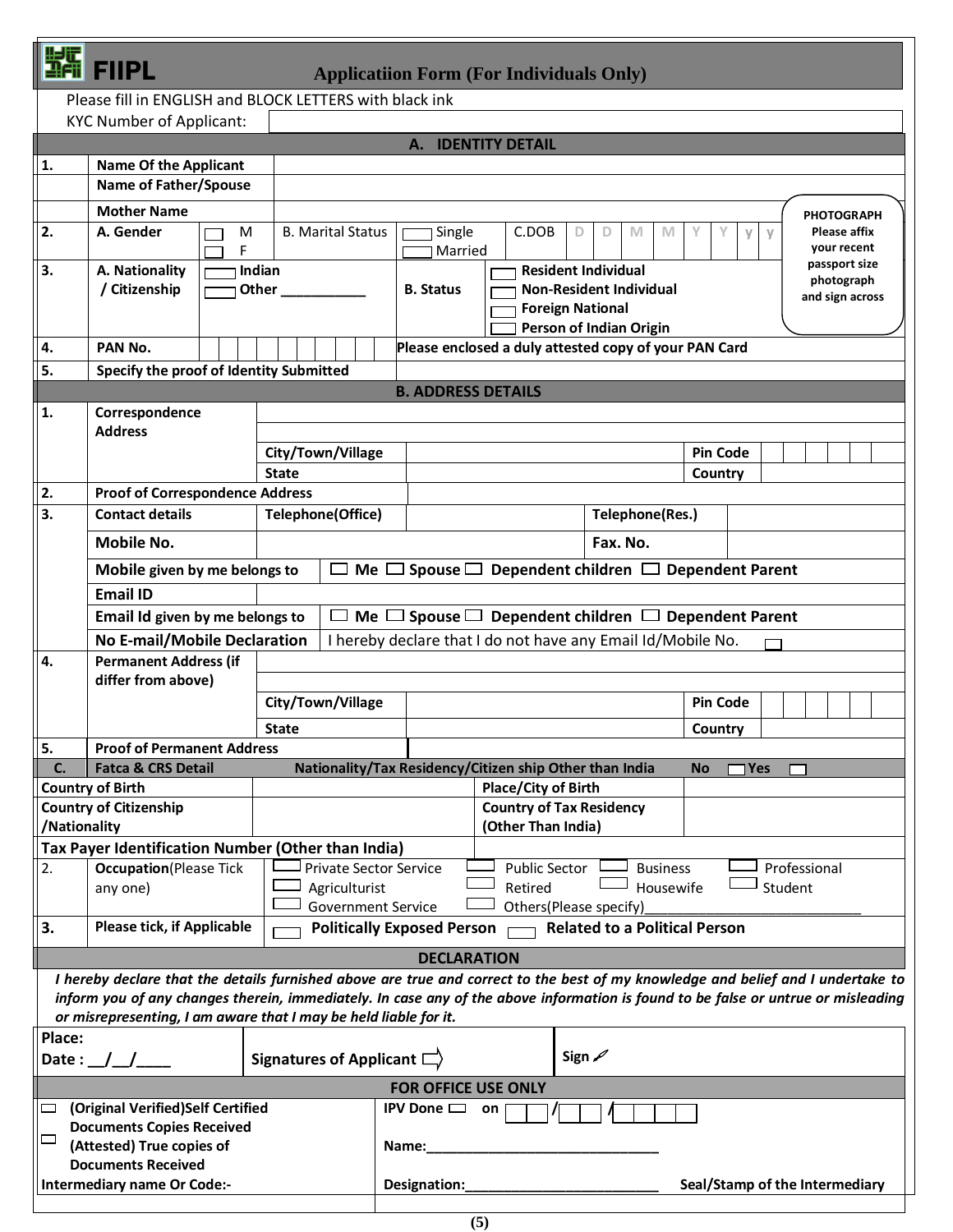| <b>과행 FIIPL</b>                                                                                                                                                                                                   |                     |                                                                                           | PART II - ACCOUNT OPENING FORM (FOR INDIVIDUALS) DP ID:12039800                                                                                                                                                                                                                          |                                                                           |                                                                                                                                                                       |  |  |  |  |  |  |  |  |  |  |
|-------------------------------------------------------------------------------------------------------------------------------------------------------------------------------------------------------------------|---------------------|-------------------------------------------------------------------------------------------|------------------------------------------------------------------------------------------------------------------------------------------------------------------------------------------------------------------------------------------------------------------------------------------|---------------------------------------------------------------------------|-----------------------------------------------------------------------------------------------------------------------------------------------------------------------|--|--|--|--|--|--|--|--|--|--|
| DP ID                                                                                                                                                                                                             |                     | <b>CLIENT ID</b>                                                                          |                                                                                                                                                                                                                                                                                          | Date                                                                      |                                                                                                                                                                       |  |  |  |  |  |  |  |  |  |  |
|                                                                                                                                                                                                                   |                     |                                                                                           | I/We request you to open a depository in my/our name as per following details:(Please fill all the details in CAPITAL/BLOCK LETTERS only)                                                                                                                                                |                                                                           |                                                                                                                                                                       |  |  |  |  |  |  |  |  |  |  |
|                                                                                                                                                                                                                   |                     | A. TYPE OF ACCOUNT (Please tick whichever is applicable)                                  |                                                                                                                                                                                                                                                                                          |                                                                           |                                                                                                                                                                       |  |  |  |  |  |  |  |  |  |  |
| Ordinary Resident                                                                                                                                                                                                 |                     | NRI-Repatriable<br>$\mathbf{I}$                                                           | Margin $\Box$ Promoter $\Box$ HUF $\Box$ Qualified Foreign Investor                                                                                                                                                                                                                      |                                                                           |                                                                                                                                                                       |  |  |  |  |  |  |  |  |  |  |
| <b>Foreign National</b>                                                                                                                                                                                           |                     | <b>Directors Relative</b>                                                                 | NRI-Non Repartriable $\Box$                                                                                                                                                                                                                                                              |                                                                           |                                                                                                                                                                       |  |  |  |  |  |  |  |  |  |  |
| <b>B.DETAILS OF ACCONT HOLDER (S)</b>                                                                                                                                                                             |                     |                                                                                           |                                                                                                                                                                                                                                                                                          |                                                                           |                                                                                                                                                                       |  |  |  |  |  |  |  |  |  |  |
| <b>Account</b>                                                                                                                                                                                                    | Sole/First Holder   |                                                                                           | <b>Second Holder</b>                                                                                                                                                                                                                                                                     | <b>Third Holder</b>                                                       |                                                                                                                                                                       |  |  |  |  |  |  |  |  |  |  |
| Holder(s)<br>Name                                                                                                                                                                                                 |                     |                                                                                           |                                                                                                                                                                                                                                                                                          |                                                                           |                                                                                                                                                                       |  |  |  |  |  |  |  |  |  |  |
| <b>PAN</b>                                                                                                                                                                                                        |                     |                                                                                           |                                                                                                                                                                                                                                                                                          |                                                                           |                                                                                                                                                                       |  |  |  |  |  |  |  |  |  |  |
| Date of Birth                                                                                                                                                                                                     |                     |                                                                                           |                                                                                                                                                                                                                                                                                          |                                                                           |                                                                                                                                                                       |  |  |  |  |  |  |  |  |  |  |
| Occupation                                                                                                                                                                                                        |                     | $\Box$ Private Sector $\Box$ Govt. Service                                                | $\Box$ Private Sector $\Box$ Govt. Service                                                                                                                                                                                                                                               | □ Private Sector □ Govt. Service                                          |                                                                                                                                                                       |  |  |  |  |  |  |  |  |  |  |
| (Please tick any                                                                                                                                                                                                  | $\Box$ NGO          | $\Box$ Agriculturist                                                                      | $\Box$ NGO<br>$\Box$ Agriculturist                                                                                                                                                                                                                                                       | $\Box$ NGO $\Box$ Agriculturist                                           |                                                                                                                                                                       |  |  |  |  |  |  |  |  |  |  |
| one and give                                                                                                                                                                                                      |                     | $\Box$ Public Sector $\Box$ Statutory Body                                                | $\Box$ Public Sector $\Box$ Statutory Body                                                                                                                                                                                                                                               | $\Box$ Public Sector $\Box$ Statutory Body                                |                                                                                                                                                                       |  |  |  |  |  |  |  |  |  |  |
| brief details)                                                                                                                                                                                                    | $\Box$ Professional | $\Box$ Business                                                                           | $\Box$ Business<br>$\Box$ Professional                                                                                                                                                                                                                                                   | $\Box$ Professional $\Box$ Business                                       |                                                                                                                                                                       |  |  |  |  |  |  |  |  |  |  |
|                                                                                                                                                                                                                   |                     | $\Box$ Student $\Box$ Retired $\Box$ Housewife<br>$\Box$ Others (specify)                 | $\Box$ Student $\Box$ Retired $\Box$ Housewife<br>$\Box$ Others (specify)                                                                                                                                                                                                                | $\Box$ Student $\Box$ Retired $\Box$ Housewife<br>$\Box$ Others (specify) |                                                                                                                                                                       |  |  |  |  |  |  |  |  |  |  |
| Mobile No.                                                                                                                                                                                                        |                     |                                                                                           |                                                                                                                                                                                                                                                                                          |                                                                           |                                                                                                                                                                       |  |  |  |  |  |  |  |  |  |  |
| Family Flag for                                                                                                                                                                                                   | $\Box$ Self         | □ Depended Parent                                                                         | $\Box$ Self<br>□ Depended Parent                                                                                                                                                                                                                                                         | $\Box$ Self<br>□ Depended Parent                                          |                                                                                                                                                                       |  |  |  |  |  |  |  |  |  |  |
| Mobile                                                                                                                                                                                                            | $\Box$ Spouse       | $\square$ Dependent Children                                                              | $\Box$ Spouse<br>$\square$ Dependent Children                                                                                                                                                                                                                                            | $\square$ Dependent Children<br>$\Box$ Spouse                             |                                                                                                                                                                       |  |  |  |  |  |  |  |  |  |  |
| Email ID                                                                                                                                                                                                          |                     |                                                                                           |                                                                                                                                                                                                                                                                                          |                                                                           |                                                                                                                                                                       |  |  |  |  |  |  |  |  |  |  |
| Family Flag for                                                                                                                                                                                                   | $\Box$ Self         | □ Depended Parent                                                                         | $\Box$ Self<br>□ Depended Parent                                                                                                                                                                                                                                                         | $\Box$ Self<br>□ Depended Parent                                          |                                                                                                                                                                       |  |  |  |  |  |  |  |  |  |  |
| E-mail                                                                                                                                                                                                            | $\Box$ Spouse       | $\square$ Dependent Children                                                              | $\Box$ Spouse<br>$\hfill \Box$ Dependent Children                                                                                                                                                                                                                                        | $\square$ Dependent Children<br>$\Box$ Spouse                             |                                                                                                                                                                       |  |  |  |  |  |  |  |  |  |  |
| <b>Brief Details</b>                                                                                                                                                                                              |                     |                                                                                           |                                                                                                                                                                                                                                                                                          |                                                                           |                                                                                                                                                                       |  |  |  |  |  |  |  |  |  |  |
| C.                                                                                                                                                                                                                |                     |                                                                                           | For HUF, Association of persons (AOP), Partnership Firm, Unregistered Trust, etc., although the account is opened in the name of the natural<br>persons, the name & PAN of the HUF, Association of Persons (AOP), Partnership Firm, Unregistered Trust, etc., should be mentioned below: |                                                                           |                                                                                                                                                                       |  |  |  |  |  |  |  |  |  |  |
| <b>NAME</b>                                                                                                                                                                                                       |                     |                                                                                           | <b>PAN</b>                                                                                                                                                                                                                                                                               |                                                                           |                                                                                                                                                                       |  |  |  |  |  |  |  |  |  |  |
| <b>D. Standing Instructions</b>                                                                                                                                                                                   |                     |                                                                                           |                                                                                                                                                                                                                                                                                          |                                                                           |                                                                                                                                                                       |  |  |  |  |  |  |  |  |  |  |
|                                                                                                                                                                                                                   |                     | I/We instruct the DP to receive each and every credit in my/our account                   |                                                                                                                                                                                                                                                                                          | (Automatic credit) $\Box$ Yes $\Box$ No                                   |                                                                                                                                                                       |  |  |  |  |  |  |  |  |  |  |
| <b>Account Statement Requirement</b>                                                                                                                                                                              |                     |                                                                                           | $\Box$ Daily $\Box$ Weekly $\Box$ Fortnightly $\Box$ Monthly (Default option is monthly)                                                                                                                                                                                                 |                                                                           |                                                                                                                                                                       |  |  |  |  |  |  |  |  |  |  |
|                                                                                                                                                                                                                   |                     |                                                                                           |                                                                                                                                                                                                                                                                                          |                                                                           |                                                                                                                                                                       |  |  |  |  |  |  |  |  |  |  |
|                                                                                                                                                                                                                   |                     |                                                                                           |                                                                                                                                                                                                                                                                                          |                                                                           | I/We request you to send Electronic Transaction-cum-Holding Statement at Sole/First Holders Email $\Box$ Yes $\Box$ No<br>ID stated in the Account Opening Form or at |  |  |  |  |  |  |  |  |  |  |
|                                                                                                                                                                                                                   |                     | Do you wish to receive dividend / interest directly in to your bank account through ECS ? |                                                                                                                                                                                                                                                                                          | $\Box$ Yes $\Box$ No                                                      |                                                                                                                                                                       |  |  |  |  |  |  |  |  |  |  |
|                                                                                                                                                                                                                   |                     | I would like to share the email ID with RTA                                               |                                                                                                                                                                                                                                                                                          |                                                                           |                                                                                                                                                                       |  |  |  |  |  |  |  |  |  |  |
| I would like to instruct the DP to accept all the pledge instruction in my account without and other<br>$\Box$ Yes $\Box$ No<br>further instruction from my end (If not marked, the default option would be "No") |                     |                                                                                           |                                                                                                                                                                                                                                                                                          |                                                                           |                                                                                                                                                                       |  |  |  |  |  |  |  |  |  |  |
|                                                                                                                                                                                                                   |                     |                                                                                           |                                                                                                                                                                                                                                                                                          | $\Box$ Yes $\Box$ No                                                      |                                                                                                                                                                       |  |  |  |  |  |  |  |  |  |  |
|                                                                                                                                                                                                                   |                     | Account to be opened through Power of Attorney (POA)                                      |                                                                                                                                                                                                                                                                                          | $\Box$ Yes $\Box$ No                                                      |                                                                                                                                                                       |  |  |  |  |  |  |  |  |  |  |
| I would like to received the Annual Report                                                                                                                                                                        |                     |                                                                                           |                                                                                                                                                                                                                                                                                          | $\Box$ Physical $\Box$ Electronic                                         |                                                                                                                                                                       |  |  |  |  |  |  |  |  |  |  |
|                                                                                                                                                                                                                   |                     | (Tick the applicable box. If not marked the default option would be in Physical)          |                                                                                                                                                                                                                                                                                          | $\Box$ Both Physical & Electronic                                         |                                                                                                                                                                       |  |  |  |  |  |  |  |  |  |  |
| <b>RGESS FLAG</b>                                                                                                                                                                                                 |                     |                                                                                           |                                                                                                                                                                                                                                                                                          | $\hfill \Box$<br>Yes $\hfill \Box$<br>No                                  |                                                                                                                                                                       |  |  |  |  |  |  |  |  |  |  |
|                                                                                                                                                                                                                   |                     |                                                                                           | I wish to avail the TRUST facility using the Mobile number                                                                                                                                                                                                                               |                                                                           |                                                                                                                                                                       |  |  |  |  |  |  |  |  |  |  |
|                                                                                                                                                                                                                   |                     |                                                                                           | registered for SMS Alert Facility. I have read and understood the                                                                                                                                                                                                                        |                                                                           |                                                                                                                                                                       |  |  |  |  |  |  |  |  |  |  |
| <b>Transaction Using Secured</b><br><b>Texting Facility (TRUST)</b>                                                                                                                                               |                     |                                                                                           | Terms and Conditions prescribed by CDSL for the same. I wish to<br>register the following clearing member IDs under my below                                                                                                                                                             | $\Box$ Yes $\Box$ No                                                      |                                                                                                                                                                       |  |  |  |  |  |  |  |  |  |  |
| Refer to Terms and conditions                                                                                                                                                                                     |                     | mentioned BO ID registered for TRUST                                                      |                                                                                                                                                                                                                                                                                          |                                                                           |                                                                                                                                                                       |  |  |  |  |  |  |  |  |  |  |
| on our Website                                                                                                                                                                                                    |                     |                                                                                           |                                                                                                                                                                                                                                                                                          |                                                                           |                                                                                                                                                                       |  |  |  |  |  |  |  |  |  |  |
|                                                                                                                                                                                                                   |                     |                                                                                           |                                                                                                                                                                                                                                                                                          |                                                                           |                                                                                                                                                                       |  |  |  |  |  |  |  |  |  |  |
|                                                                                                                                                                                                                   |                     |                                                                                           |                                                                                                                                                                                                                                                                                          |                                                                           |                                                                                                                                                                       |  |  |  |  |  |  |  |  |  |  |
| <b>SMS</b> Alert                                                                                                                                                                                                  | $\Box$ Yes          |                                                                                           |                                                                                                                                                                                                                                                                                          |                                                                           | $\Box$ No                                                                                                                                                             |  |  |  |  |  |  |  |  |  |  |
| Facility                                                                                                                                                                                                          |                     |                                                                                           | Refer to Terms & Conditions given as Annexure 2.4                                                                                                                                                                                                                                        |                                                                           |                                                                                                                                                                       |  |  |  |  |  |  |  |  |  |  |
| Easi                                                                                                                                                                                                              |                     |                                                                                           | D Yes if yes, please contact your DP for details (Facility through CDSL, s website: www.cdslindia.com<br>wherein a BO can view his ISIN balances, transactions and value of the portfolio online.)                                                                                       |                                                                           | $\Box$ No                                                                                                                                                             |  |  |  |  |  |  |  |  |  |  |

 $\overline{\phantom{a}}$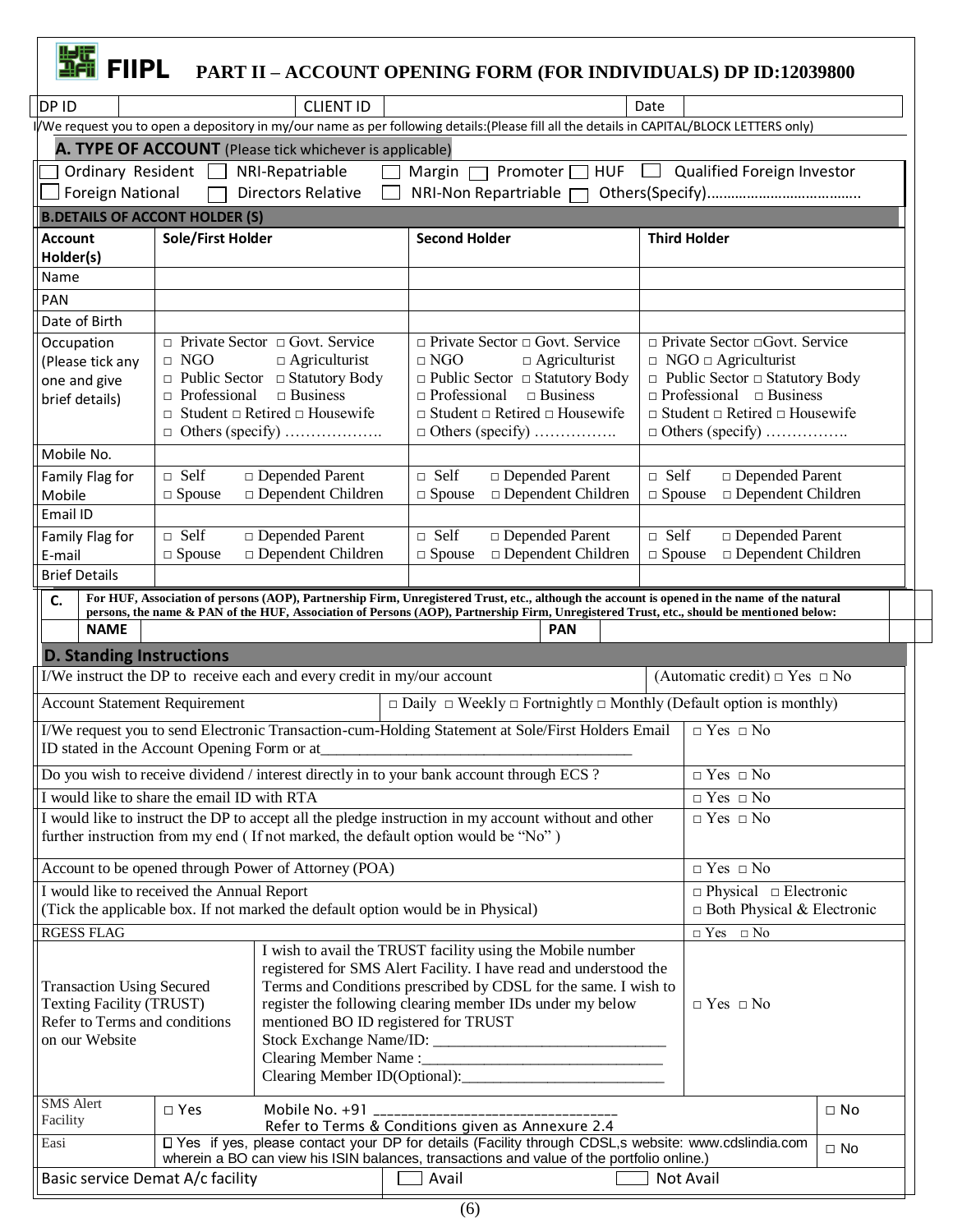|                                                                                                                                       | . GURDIAN DETAILS (WHERE SOLE HOLDER IS A MINOR): |                                                                      | (For account of a minor, two KYC/KRA Application Form must be filled i.e. one for the guardian and another for the minor (to be signed by guardian)                                                                                            |                               |  |  |
|---------------------------------------------------------------------------------------------------------------------------------------|---------------------------------------------------|----------------------------------------------------------------------|------------------------------------------------------------------------------------------------------------------------------------------------------------------------------------------------------------------------------------------------|-------------------------------|--|--|
| <b>Guardian Name</b>                                                                                                                  |                                                   |                                                                      |                                                                                                                                                                                                                                                |                               |  |  |
| PAN                                                                                                                                   |                                                   | Date of Birth                                                        |                                                                                                                                                                                                                                                |                               |  |  |
|                                                                                                                                       | Relationship of Guardian with Minor               |                                                                      |                                                                                                                                                                                                                                                |                               |  |  |
|                                                                                                                                       | In case of NRIs/Foreign Nationals                 |                                                                      |                                                                                                                                                                                                                                                |                               |  |  |
| RBI Approval Reference Number                                                                                                         |                                                   |                                                                      | <b>RBI</b> Approval Date                                                                                                                                                                                                                       |                               |  |  |
|                                                                                                                                       |                                                   |                                                                      |                                                                                                                                                                                                                                                |                               |  |  |
| <b>THE FIIPL</b>                                                                                                                      |                                                   |                                                                      | <b>NOMINATION OPTION (For DP &amp; Trading Both)</b>                                                                                                                                                                                           |                               |  |  |
|                                                                                                                                       |                                                   |                                                                      |                                                                                                                                                                                                                                                | Registration Date:            |  |  |
|                                                                                                                                       | nomination details below.                         | $\Box$ I/We wish to make a nomination. (As per details given below): | $\Box$ I/We wish to cancel the nomination made by me/us earlier and consequently all right and liabilities in respect of<br>beneficiary ownership in the securities held by me / us in the said account shall vest in me / us. (Strike off the |                               |  |  |
| <b>NOMINATION DETAILS</b>                                                                                                             |                                                   |                                                                      |                                                                                                                                                                                                                                                |                               |  |  |
|                                                                                                                                       |                                                   |                                                                      | $\Box$ I/We wish to make a nomination and do hereby nominate the following person (s) who shall received all<br>securities held in the Depository by me/us in the said beneficiary owner account in the event of my / our death.               |                               |  |  |
|                                                                                                                                       | Nomination can be made upto three                 | <b>Details of Ist Nominee</b>                                        | <b>Details of 2<sup>nd</sup> Nominee</b>                                                                                                                                                                                                       | <b>Details of 3rd Nominee</b> |  |  |
| nominee in the account.                                                                                                               |                                                   |                                                                      |                                                                                                                                                                                                                                                |                               |  |  |
| Name of the nominee(s) (Mr./Ms.)                                                                                                      |                                                   |                                                                      |                                                                                                                                                                                                                                                |                               |  |  |
| <b>Father Name/Husband Name</b>                                                                                                       |                                                   |                                                                      |                                                                                                                                                                                                                                                |                               |  |  |
| Share of each<br>Equally $\Box$ (if not<br>Nominee<br>equally, (please specify<br>percentage)                                         |                                                   | $\%$                                                                 | $\%$                                                                                                                                                                                                                                           | $\%$                          |  |  |
| Relationship with BO (if Any)                                                                                                         |                                                   |                                                                      |                                                                                                                                                                                                                                                |                               |  |  |
| Address of Nominee(s)                                                                                                                 |                                                   |                                                                      |                                                                                                                                                                                                                                                |                               |  |  |
|                                                                                                                                       |                                                   |                                                                      |                                                                                                                                                                                                                                                |                               |  |  |
|                                                                                                                                       |                                                   |                                                                      |                                                                                                                                                                                                                                                |                               |  |  |
|                                                                                                                                       |                                                   |                                                                      |                                                                                                                                                                                                                                                |                               |  |  |
| PIN Code<br>Mobile/telephone No. of Nominee(s)                                                                                        |                                                   |                                                                      |                                                                                                                                                                                                                                                |                               |  |  |
| Email ID of Nominee(s)                                                                                                                |                                                   |                                                                      |                                                                                                                                                                                                                                                |                               |  |  |
|                                                                                                                                       |                                                   |                                                                      |                                                                                                                                                                                                                                                |                               |  |  |
| <b>Nominee Identification details:</b><br>(Please tick any one of following and<br>provide details of same)<br>Photograph & Signature |                                                   | Photograph of 1 <sup>st</sup><br>Nominee                             | Photograph of 2 <sup>nd</sup><br>Nominee                                                                                                                                                                                                       | Photograph of 3rd<br>Nominee  |  |  |
|                                                                                                                                       | Signature of Nominee across photograph            | Sign $\mathscr{D}$                                                   | Sign $\mathscr{D}$                                                                                                                                                                                                                             | Sign 2                        |  |  |
| PAN No.                                                                                                                               |                                                   |                                                                      |                                                                                                                                                                                                                                                |                               |  |  |
| Aadhaar                                                                                                                               |                                                   |                                                                      |                                                                                                                                                                                                                                                |                               |  |  |
| Saving Bank Account No.                                                                                                               |                                                   |                                                                      |                                                                                                                                                                                                                                                |                               |  |  |
| Proof of Identity                                                                                                                     |                                                   |                                                                      |                                                                                                                                                                                                                                                |                               |  |  |
| Demat Account Id                                                                                                                      |                                                   |                                                                      |                                                                                                                                                                                                                                                |                               |  |  |
|                                                                                                                                       |                                                   |                                                                      |                                                                                                                                                                                                                                                |                               |  |  |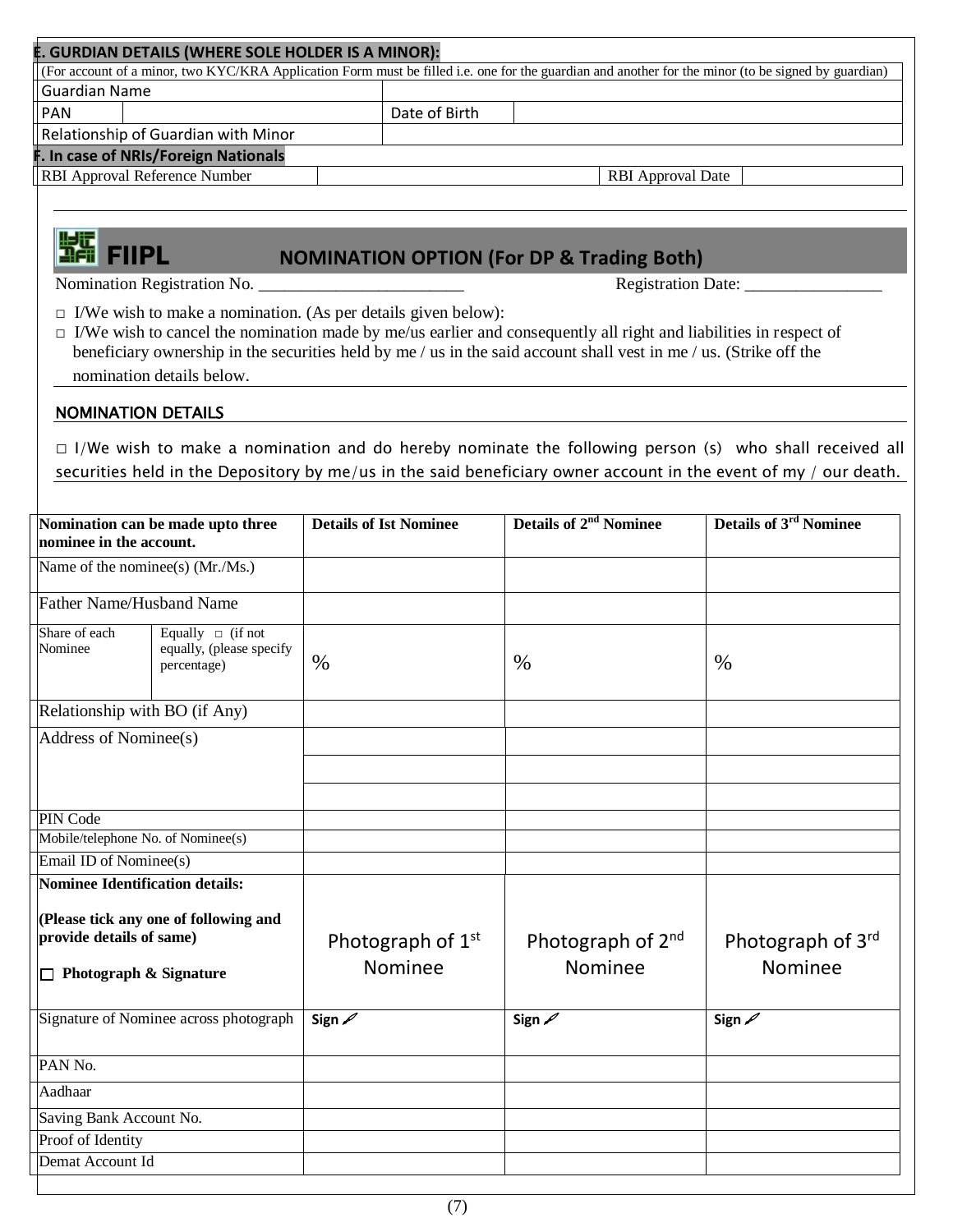| \$hould be Filed only if nominee (s) is a minor:                                                                                                                                                                                                                                                                                                                                                                                                                                                                                                                                                                                                                                                                                                                                                                                                                                                                                                                                                                                                                                                                                                                                                                                                                                                                                                                                                                                                                                                                                                                                                                                                                                                                                                                                                                                                                                                                                                                                                                                                                                                                                                                                                                                                                                                                                                                                                                                                                                                                                                                                                                                                                                                                                                                             |                    |                                 |                      |                      |                                 |                         |                               |  |  |
|------------------------------------------------------------------------------------------------------------------------------------------------------------------------------------------------------------------------------------------------------------------------------------------------------------------------------------------------------------------------------------------------------------------------------------------------------------------------------------------------------------------------------------------------------------------------------------------------------------------------------------------------------------------------------------------------------------------------------------------------------------------------------------------------------------------------------------------------------------------------------------------------------------------------------------------------------------------------------------------------------------------------------------------------------------------------------------------------------------------------------------------------------------------------------------------------------------------------------------------------------------------------------------------------------------------------------------------------------------------------------------------------------------------------------------------------------------------------------------------------------------------------------------------------------------------------------------------------------------------------------------------------------------------------------------------------------------------------------------------------------------------------------------------------------------------------------------------------------------------------------------------------------------------------------------------------------------------------------------------------------------------------------------------------------------------------------------------------------------------------------------------------------------------------------------------------------------------------------------------------------------------------------------------------------------------------------------------------------------------------------------------------------------------------------------------------------------------------------------------------------------------------------------------------------------------------------------------------------------------------------------------------------------------------------------------------------------------------------------------------------------------------------|--------------------|---------------------------------|----------------------|----------------------|---------------------------------|-------------------------|-------------------------------|--|--|
| Date of Birth(in case of minor nominee(s)                                                                                                                                                                                                                                                                                                                                                                                                                                                                                                                                                                                                                                                                                                                                                                                                                                                                                                                                                                                                                                                                                                                                                                                                                                                                                                                                                                                                                                                                                                                                                                                                                                                                                                                                                                                                                                                                                                                                                                                                                                                                                                                                                                                                                                                                                                                                                                                                                                                                                                                                                                                                                                                                                                                                    |                    |                                 |                      |                      |                                 |                         |                               |  |  |
| Name of Guardian (Mr./Mrs.) (in case of                                                                                                                                                                                                                                                                                                                                                                                                                                                                                                                                                                                                                                                                                                                                                                                                                                                                                                                                                                                                                                                                                                                                                                                                                                                                                                                                                                                                                                                                                                                                                                                                                                                                                                                                                                                                                                                                                                                                                                                                                                                                                                                                                                                                                                                                                                                                                                                                                                                                                                                                                                                                                                                                                                                                      |                    |                                 |                      |                      |                                 |                         |                               |  |  |
| minor nominee(s)                                                                                                                                                                                                                                                                                                                                                                                                                                                                                                                                                                                                                                                                                                                                                                                                                                                                                                                                                                                                                                                                                                                                                                                                                                                                                                                                                                                                                                                                                                                                                                                                                                                                                                                                                                                                                                                                                                                                                                                                                                                                                                                                                                                                                                                                                                                                                                                                                                                                                                                                                                                                                                                                                                                                                             |                    |                                 |                      |                      |                                 |                         |                               |  |  |
| Address of Guardian                                                                                                                                                                                                                                                                                                                                                                                                                                                                                                                                                                                                                                                                                                                                                                                                                                                                                                                                                                                                                                                                                                                                                                                                                                                                                                                                                                                                                                                                                                                                                                                                                                                                                                                                                                                                                                                                                                                                                                                                                                                                                                                                                                                                                                                                                                                                                                                                                                                                                                                                                                                                                                                                                                                                                          |                    |                                 |                      |                      |                                 |                         |                               |  |  |
|                                                                                                                                                                                                                                                                                                                                                                                                                                                                                                                                                                                                                                                                                                                                                                                                                                                                                                                                                                                                                                                                                                                                                                                                                                                                                                                                                                                                                                                                                                                                                                                                                                                                                                                                                                                                                                                                                                                                                                                                                                                                                                                                                                                                                                                                                                                                                                                                                                                                                                                                                                                                                                                                                                                                                                              |                    |                                 |                      |                      |                                 |                         |                               |  |  |
|                                                                                                                                                                                                                                                                                                                                                                                                                                                                                                                                                                                                                                                                                                                                                                                                                                                                                                                                                                                                                                                                                                                                                                                                                                                                                                                                                                                                                                                                                                                                                                                                                                                                                                                                                                                                                                                                                                                                                                                                                                                                                                                                                                                                                                                                                                                                                                                                                                                                                                                                                                                                                                                                                                                                                                              |                    |                                 |                      |                      |                                 |                         |                               |  |  |
| PIN Code                                                                                                                                                                                                                                                                                                                                                                                                                                                                                                                                                                                                                                                                                                                                                                                                                                                                                                                                                                                                                                                                                                                                                                                                                                                                                                                                                                                                                                                                                                                                                                                                                                                                                                                                                                                                                                                                                                                                                                                                                                                                                                                                                                                                                                                                                                                                                                                                                                                                                                                                                                                                                                                                                                                                                                     |                    |                                 |                      |                      |                                 |                         |                               |  |  |
| Mobile/telephone No. of Guardian                                                                                                                                                                                                                                                                                                                                                                                                                                                                                                                                                                                                                                                                                                                                                                                                                                                                                                                                                                                                                                                                                                                                                                                                                                                                                                                                                                                                                                                                                                                                                                                                                                                                                                                                                                                                                                                                                                                                                                                                                                                                                                                                                                                                                                                                                                                                                                                                                                                                                                                                                                                                                                                                                                                                             |                    |                                 |                      |                      |                                 |                         |                               |  |  |
| E-mail ID of Guardian                                                                                                                                                                                                                                                                                                                                                                                                                                                                                                                                                                                                                                                                                                                                                                                                                                                                                                                                                                                                                                                                                                                                                                                                                                                                                                                                                                                                                                                                                                                                                                                                                                                                                                                                                                                                                                                                                                                                                                                                                                                                                                                                                                                                                                                                                                                                                                                                                                                                                                                                                                                                                                                                                                                                                        |                    |                                 |                      |                      |                                 |                         |                               |  |  |
| Relationship of Guardian with Nominee                                                                                                                                                                                                                                                                                                                                                                                                                                                                                                                                                                                                                                                                                                                                                                                                                                                                                                                                                                                                                                                                                                                                                                                                                                                                                                                                                                                                                                                                                                                                                                                                                                                                                                                                                                                                                                                                                                                                                                                                                                                                                                                                                                                                                                                                                                                                                                                                                                                                                                                                                                                                                                                                                                                                        |                    |                                 |                      |                      |                                 |                         |                               |  |  |
| <b>Guardian Identification details:</b>                                                                                                                                                                                                                                                                                                                                                                                                                                                                                                                                                                                                                                                                                                                                                                                                                                                                                                                                                                                                                                                                                                                                                                                                                                                                                                                                                                                                                                                                                                                                                                                                                                                                                                                                                                                                                                                                                                                                                                                                                                                                                                                                                                                                                                                                                                                                                                                                                                                                                                                                                                                                                                                                                                                                      |                    |                                 |                      |                      |                                 |                         |                               |  |  |
| (Please tick any one of following and<br>provide details of same)                                                                                                                                                                                                                                                                                                                                                                                                                                                                                                                                                                                                                                                                                                                                                                                                                                                                                                                                                                                                                                                                                                                                                                                                                                                                                                                                                                                                                                                                                                                                                                                                                                                                                                                                                                                                                                                                                                                                                                                                                                                                                                                                                                                                                                                                                                                                                                                                                                                                                                                                                                                                                                                                                                            |                    | Photograph of $1st$<br>Guardian |                      |                      | Photograph of $2nd$<br>Guardian |                         | Photograph of 3rd<br>Guardian |  |  |
| $\Box$ Photograph & Signature                                                                                                                                                                                                                                                                                                                                                                                                                                                                                                                                                                                                                                                                                                                                                                                                                                                                                                                                                                                                                                                                                                                                                                                                                                                                                                                                                                                                                                                                                                                                                                                                                                                                                                                                                                                                                                                                                                                                                                                                                                                                                                                                                                                                                                                                                                                                                                                                                                                                                                                                                                                                                                                                                                                                                |                    |                                 |                      |                      |                                 |                         |                               |  |  |
| Signature of Guardian across<br>photograph                                                                                                                                                                                                                                                                                                                                                                                                                                                                                                                                                                                                                                                                                                                                                                                                                                                                                                                                                                                                                                                                                                                                                                                                                                                                                                                                                                                                                                                                                                                                                                                                                                                                                                                                                                                                                                                                                                                                                                                                                                                                                                                                                                                                                                                                                                                                                                                                                                                                                                                                                                                                                                                                                                                                   |                    | Sign $\mathscr{D}$              |                      | Sign $\mathscr{D}$   |                                 |                         | Sign 2                        |  |  |
| PAN                                                                                                                                                                                                                                                                                                                                                                                                                                                                                                                                                                                                                                                                                                                                                                                                                                                                                                                                                                                                                                                                                                                                                                                                                                                                                                                                                                                                                                                                                                                                                                                                                                                                                                                                                                                                                                                                                                                                                                                                                                                                                                                                                                                                                                                                                                                                                                                                                                                                                                                                                                                                                                                                                                                                                                          |                    |                                 |                      |                      |                                 |                         |                               |  |  |
| Aadhar                                                                                                                                                                                                                                                                                                                                                                                                                                                                                                                                                                                                                                                                                                                                                                                                                                                                                                                                                                                                                                                                                                                                                                                                                                                                                                                                                                                                                                                                                                                                                                                                                                                                                                                                                                                                                                                                                                                                                                                                                                                                                                                                                                                                                                                                                                                                                                                                                                                                                                                                                                                                                                                                                                                                                                       |                    |                                 |                      |                      |                                 |                         |                               |  |  |
| <b>Saving Bank Account</b>                                                                                                                                                                                                                                                                                                                                                                                                                                                                                                                                                                                                                                                                                                                                                                                                                                                                                                                                                                                                                                                                                                                                                                                                                                                                                                                                                                                                                                                                                                                                                                                                                                                                                                                                                                                                                                                                                                                                                                                                                                                                                                                                                                                                                                                                                                                                                                                                                                                                                                                                                                                                                                                                                                                                                   |                    |                                 |                      |                      |                                 |                         |                               |  |  |
| Proof of Identity<br>Demat Account ID                                                                                                                                                                                                                                                                                                                                                                                                                                                                                                                                                                                                                                                                                                                                                                                                                                                                                                                                                                                                                                                                                                                                                                                                                                                                                                                                                                                                                                                                                                                                                                                                                                                                                                                                                                                                                                                                                                                                                                                                                                                                                                                                                                                                                                                                                                                                                                                                                                                                                                                                                                                                                                                                                                                                        |                    |                                 |                      |                      |                                 |                         |                               |  |  |
| Note: Two witnesses shall attest signature(s) / Thumb Impression(s). Details of the Witness                                                                                                                                                                                                                                                                                                                                                                                                                                                                                                                                                                                                                                                                                                                                                                                                                                                                                                                                                                                                                                                                                                                                                                                                                                                                                                                                                                                                                                                                                                                                                                                                                                                                                                                                                                                                                                                                                                                                                                                                                                                                                                                                                                                                                                                                                                                                                                                                                                                                                                                                                                                                                                                                                  |                    |                                 |                      |                      |                                 |                         |                               |  |  |
|                                                                                                                                                                                                                                                                                                                                                                                                                                                                                                                                                                                                                                                                                                                                                                                                                                                                                                                                                                                                                                                                                                                                                                                                                                                                                                                                                                                                                                                                                                                                                                                                                                                                                                                                                                                                                                                                                                                                                                                                                                                                                                                                                                                                                                                                                                                                                                                                                                                                                                                                                                                                                                                                                                                                                                              |                    |                                 | <b>First Witness</b> |                      |                                 |                         | <b>Second Witness</b>         |  |  |
| Name of witness                                                                                                                                                                                                                                                                                                                                                                                                                                                                                                                                                                                                                                                                                                                                                                                                                                                                                                                                                                                                                                                                                                                                                                                                                                                                                                                                                                                                                                                                                                                                                                                                                                                                                                                                                                                                                                                                                                                                                                                                                                                                                                                                                                                                                                                                                                                                                                                                                                                                                                                                                                                                                                                                                                                                                              |                    |                                 |                      |                      |                                 |                         |                               |  |  |
| Address of witness                                                                                                                                                                                                                                                                                                                                                                                                                                                                                                                                                                                                                                                                                                                                                                                                                                                                                                                                                                                                                                                                                                                                                                                                                                                                                                                                                                                                                                                                                                                                                                                                                                                                                                                                                                                                                                                                                                                                                                                                                                                                                                                                                                                                                                                                                                                                                                                                                                                                                                                                                                                                                                                                                                                                                           |                    |                                 |                      |                      |                                 |                         |                               |  |  |
| Signature of witness                                                                                                                                                                                                                                                                                                                                                                                                                                                                                                                                                                                                                                                                                                                                                                                                                                                                                                                                                                                                                                                                                                                                                                                                                                                                                                                                                                                                                                                                                                                                                                                                                                                                                                                                                                                                                                                                                                                                                                                                                                                                                                                                                                                                                                                                                                                                                                                                                                                                                                                                                                                                                                                                                                                                                         | Sign 2             |                                 |                      |                      | م Sign                          |                         |                               |  |  |
|                                                                                                                                                                                                                                                                                                                                                                                                                                                                                                                                                                                                                                                                                                                                                                                                                                                                                                                                                                                                                                                                                                                                                                                                                                                                                                                                                                                                                                                                                                                                                                                                                                                                                                                                                                                                                                                                                                                                                                                                                                                                                                                                                                                                                                                                                                                                                                                                                                                                                                                                                                                                                                                                                                                                                                              |                    |                                 |                      |                      |                                 |                         |                               |  |  |
| Notes: 1. The nomination can be made only by individuals holding beneficiary owner accounts on their own behalf singly of jointly. Non-individuals including society,<br>trust, body corporate and partnership firm, Karta of HUF, holder of power of attorney cannot nominate. If the account is held jointly, all joint holders will sigh the<br>nomination form.<br>2. A minor can be nominated. In that event, the name and address of the Guardian of the minor nominee shall be provided by the beneficial owner.<br>3. The Nominee(s) shall not be a trust, society, body corporate, partnership firm, Karta of HUF or a POA holder. A non-resident Indian can be a Nominee, subject to the<br>exchange/depository controls in force, from time to time.<br>4. Transfer of securities in favor of a Nominee(s) shall be valid discharge by the depository and the Participant against the legal heir.<br>5. Nomination can be made up-to three nominees in a demat account, in case of multiple nominees, the Client specify the percentage of share for each nominee that shall<br>total up-to hundred percent, in the event of the beneficiary owner not indicating any percentage of allocation/share for each of the nominees, the default option shall be to<br>settle the claims equally amongst all the nominees.<br>6. On cancellation of the nomination, the nomination shall stand rescinded and the depository shall not be under any obligation to transfer the securities in favor of the<br>Nominee(s).<br>7. On request of Substitution of existing nominees by the beneficial owner, the earlier nomination shall stand rescinded. Hence, details of nominee as mentioned at the<br>time of substitution will be considered. Therefore, please mention the complete details of all the nominees.<br><b>DECLARATION</b><br>I/We acknowledge the receipt of copy of document, "Right and Obligations of the Beneficial Owner and Depository Participant". The rules and<br>regulations of the Depository and Depository Participants pertaining to an account are in force now have been read by me/us and I/We have<br>understood the same and I/We agree to abide by and to be bound by the rules as are in force from time to time for such accounts. I/We hereby declare<br>that the details furnished above are true and correct to the best of my/our knowledge and belief and I/We undertake to inform you of any changes<br>therein, immediately. In case any of the above information is found to be false or untrue or misleading or misrepresenting. I/am We/are aware that<br>I/We may be held liable for it. In case non-resident account, I/We also declare that I/We have complied and will continue to comply with FEMA<br>regulations. |                    |                                 |                      |                      |                                 |                         |                               |  |  |
| Sole / First Holder / Guardian (in case of Minor)<br><b>Name</b>                                                                                                                                                                                                                                                                                                                                                                                                                                                                                                                                                                                                                                                                                                                                                                                                                                                                                                                                                                                                                                                                                                                                                                                                                                                                                                                                                                                                                                                                                                                                                                                                                                                                                                                                                                                                                                                                                                                                                                                                                                                                                                                                                                                                                                                                                                                                                                                                                                                                                                                                                                                                                                                                                                             |                    |                                 |                      | <b>Second Holder</b> |                                 |                         | <b>Third Holder</b>           |  |  |
|                                                                                                                                                                                                                                                                                                                                                                                                                                                                                                                                                                                                                                                                                                                                                                                                                                                                                                                                                                                                                                                                                                                                                                                                                                                                                                                                                                                                                                                                                                                                                                                                                                                                                                                                                                                                                                                                                                                                                                                                                                                                                                                                                                                                                                                                                                                                                                                                                                                                                                                                                                                                                                                                                                                                                                              |                    |                                 |                      |                      |                                 |                         |                               |  |  |
| <b>Signature</b>                                                                                                                                                                                                                                                                                                                                                                                                                                                                                                                                                                                                                                                                                                                                                                                                                                                                                                                                                                                                                                                                                                                                                                                                                                                                                                                                                                                                                                                                                                                                                                                                                                                                                                                                                                                                                                                                                                                                                                                                                                                                                                                                                                                                                                                                                                                                                                                                                                                                                                                                                                                                                                                                                                                                                             | Sign $\mathscr{D}$ |                                 | Sign $\mathscr{D}$   |                      |                                 | Sign $\mathscrtriangle$ |                               |  |  |

| ٦<br>v.<br>۰, |  |
|---------------|--|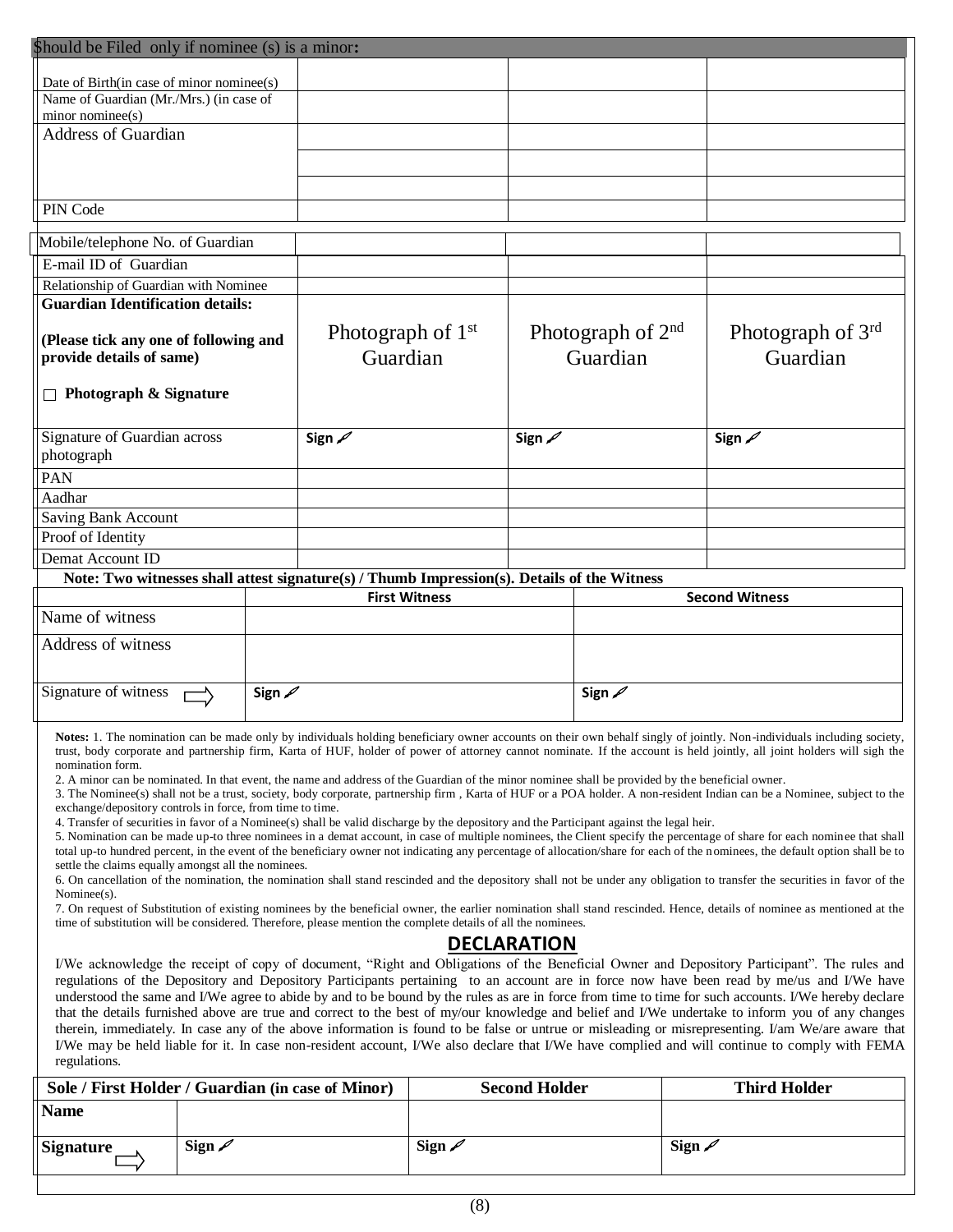|--|--|--|--|

### FIIPL **KYC-Application Form(For Non-Individuals Only)**

Please fill in ENGLISH and BLOCK LETTERS with black ink

|                                     | <b>KYC Number of Applicant:</b>                                                                                      |                                  |                   |                                                                                |  |  |                 |                                                                                                                                 |  |                                                                |            |                    |                   |  |  |                                  |
|-------------------------------------|----------------------------------------------------------------------------------------------------------------------|----------------------------------|-------------------|--------------------------------------------------------------------------------|--|--|-----------------|---------------------------------------------------------------------------------------------------------------------------------|--|----------------------------------------------------------------|------------|--------------------|-------------------|--|--|----------------------------------|
| A. IDENTITY DETAIL                  |                                                                                                                      |                                  |                   |                                                                                |  |  |                 |                                                                                                                                 |  |                                                                |            |                    |                   |  |  |                                  |
| 1.                                  | <b>Name Of the Applicant</b>                                                                                         |                                  |                   |                                                                                |  |  |                 |                                                                                                                                 |  |                                                                |            |                    |                   |  |  |                                  |
| 2.                                  | Date of Incorporation                                                                                                |                                  |                   |                                                                                |  |  |                 |                                                                                                                                 |  | <b>Place of Incorporation</b>                                  |            |                    |                   |  |  | <b>PHOTOGRA</b>                  |
| 3.                                  | <b>Business Commencement Date</b>                                                                                    |                                  |                   |                                                                                |  |  |                 |                                                                                                                                 |  | <b>Registration No.(eg. CIN)</b>                               |            |                    |                   |  |  | <b>PH</b><br><b>Please affix</b> |
| 4.                                  | PAN No.                                                                                                              |                                  |                   |                                                                                |  |  |                 |                                                                                                                                 |  | Please enclosed a duly attested copy of your PAN Card          |            |                    |                   |  |  | your recent                      |
| 5.                                  | <b>Status</b>                                                                                                        | $\Box$ Private Ltd. Co.          |                   |                                                                                |  |  | $\Box$ HUF      |                                                                                                                                 |  |                                                                | $\Box$ AOP | $\Box$ FI          |                   |  |  | passport                         |
|                                     | (Please Tick                                                                                                         | $\square$ Public Ltd. Co.        |                   |                                                                                |  |  |                 |                                                                                                                                 |  | $\Box$ Trust/Charities/NGOs $\Box$ Bank                        |            |                    |                   |  |  | size                             |
|                                     | any one)                                                                                                             | $\Box$ Body Corporate            |                   |                                                                                |  |  |                 |                                                                                                                                 |  | $\Box$ Defence establishment $\Box$ Government Body            |            |                    |                   |  |  | photograph                       |
|                                     |                                                                                                                      | $\Box$ Partnership<br>$\Box$ LLP |                   | and sign<br>$\Box$ FII<br>$\Box$ Non-Government Organisation<br>$\Box$ Society |  |  |                 |                                                                                                                                 |  |                                                                |            |                    |                   |  |  |                                  |
|                                     | <b>B. ADDRESS DETAILS</b>                                                                                            |                                  |                   |                                                                                |  |  |                 |                                                                                                                                 |  |                                                                |            |                    |                   |  |  |                                  |
| 1.<br><b>Correspondence Address</b> |                                                                                                                      |                                  |                   |                                                                                |  |  |                 |                                                                                                                                 |  |                                                                |            |                    |                   |  |  |                                  |
|                                     |                                                                                                                      |                                  |                   |                                                                                |  |  |                 |                                                                                                                                 |  |                                                                |            |                    |                   |  |  |                                  |
|                                     |                                                                                                                      |                                  |                   | City/Town/Village                                                              |  |  |                 |                                                                                                                                 |  |                                                                |            |                    | <b>Pin Code</b>   |  |  |                                  |
|                                     |                                                                                                                      |                                  | <b>State</b>      |                                                                                |  |  |                 |                                                                                                                                 |  |                                                                |            |                    | Country           |  |  |                                  |
| 2.                                  | <b>Correspondence Address Submitted</b>                                                                              |                                  |                   |                                                                                |  |  |                 |                                                                                                                                 |  |                                                                |            |                    |                   |  |  |                                  |
| 3.                                  | <b>Contact details</b>                                                                                               |                                  |                   | <b>Telephone(Office)</b>                                                       |  |  |                 |                                                                                                                                 |  |                                                                |            | Telephone(Res.)    |                   |  |  |                                  |
|                                     |                                                                                                                      |                                  |                   | <b>Mobile No.</b>                                                              |  |  |                 |                                                                                                                                 |  |                                                                | Fax. No.   |                    |                   |  |  |                                  |
|                                     |                                                                                                                      |                                  |                   |                                                                                |  |  |                 |                                                                                                                                 |  |                                                                |            |                    |                   |  |  |                                  |
|                                     |                                                                                                                      |                                  |                   | <b>Email ID</b>                                                                |  |  |                 |                                                                                                                                 |  |                                                                |            |                    |                   |  |  |                                  |
| 4.                                  | <b>Registered Address (if</b>                                                                                        |                                  |                   |                                                                                |  |  |                 |                                                                                                                                 |  |                                                                |            |                    |                   |  |  |                                  |
|                                     | differ from above)                                                                                                   |                                  |                   |                                                                                |  |  |                 |                                                                                                                                 |  |                                                                |            |                    |                   |  |  |                                  |
|                                     |                                                                                                                      |                                  | City/Town/Village |                                                                                |  |  |                 | <b>Pin Code</b>                                                                                                                 |  |                                                                |            |                    |                   |  |  |                                  |
|                                     |                                                                                                                      |                                  | <b>State</b>      |                                                                                |  |  |                 | Country                                                                                                                         |  |                                                                |            |                    |                   |  |  |                                  |
| 5.                                  | Proof of address to be provided by Applicant,                                                                        |                                  |                   |                                                                                |  |  |                 | Latest Telephone Bill(only Land Line) $\Box$ Latest Electricity Bill<br>Latest Bank Account Statement   Registered Lease / Sale |  |                                                                |            |                    |                   |  |  |                                  |
|                                     | Please submit ANY One of the following valid<br>documents & Tick () against the document                             |                                  |                   |                                                                                |  |  |                 |                                                                                                                                 |  | Agreement of Office Premises [Caralding Other proof of address |            |                    |                   |  |  |                                  |
|                                     | attached.                                                                                                            |                                  |                   |                                                                                |  |  |                 |                                                                                                                                 |  | document (as listed overleaf)                                  |            |                    |                   |  |  |                                  |
|                                     |                                                                                                                      |                                  |                   |                                                                                |  |  |                 |                                                                                                                                 |  |                                                                |            |                    |                   |  |  |                                  |
|                                     |                                                                                                                      |                                  |                   |                                                                                |  |  |                 |                                                                                                                                 |  | <b>C.OTHER DETAILS</b>                                         |            |                    |                   |  |  |                                  |
|                                     | 1. Name, PAN, residential address and photographs of Promoters/Partners/Karta/Trustees and whole time<br>directors:  |                                  |                   |                                                                                |  |  |                 |                                                                                                                                 |  | (Please use the Annexure to fill in the details)               |            |                    |                   |  |  |                                  |
|                                     | 2. a) DIN of whole time directors:                                                                                   |                                  |                   |                                                                                |  |  |                 |                                                                                                                                 |  |                                                                |            |                    |                   |  |  |                                  |
|                                     | b) Aadhaar number of Promoters/Partners/Karta:                                                                       |                                  |                   |                                                                                |  |  |                 |                                                                                                                                 |  |                                                                |            |                    |                   |  |  |                                  |
|                                     |                                                                                                                      |                                  |                   |                                                                                |  |  |                 |                                                                                                                                 |  | <b>DECLARATION</b>                                             |            |                    |                   |  |  |                                  |
|                                     | I/We hereby declare that the details furnished above are true and correct to the best of my knowledge and belief and |                                  |                   |                                                                                |  |  |                 |                                                                                                                                 |  |                                                                |            |                    |                   |  |  |                                  |
|                                     | I undertake to inform you of any changes therein, immediately. In case any of the above information is found to be   |                                  |                   |                                                                                |  |  |                 |                                                                                                                                 |  |                                                                |            |                    |                   |  |  |                                  |
|                                     | false or untrue or misleading or misrepresenting, I am aware that I may be held liable for it.                       |                                  |                   |                                                                                |  |  |                 |                                                                                                                                 |  |                                                                |            |                    |                   |  |  |                                  |
| Place:                              |                                                                                                                      |                                  |                   |                                                                                |  |  |                 |                                                                                                                                 |  | Name & Signatures(s) of Authorised Person(s) $\Gamma$          |            |                    |                   |  |  |                                  |
|                                     |                                                                                                                      |                                  |                   |                                                                                |  |  |                 |                                                                                                                                 |  |                                                                |            |                    |                   |  |  |                                  |
|                                     | Date : $/$                                                                                                           |                                  |                   |                                                                                |  |  |                 |                                                                                                                                 |  |                                                                |            | Sign $\mathscr{D}$ |                   |  |  |                                  |
|                                     |                                                                                                                      |                                  |                   |                                                                                |  |  |                 |                                                                                                                                 |  | FOR OFFICE USE ONLY                                            |            |                    |                   |  |  |                                  |
|                                     | (Original Verified)Self Certified                                                                                    |                                  |                   |                                                                                |  |  | <b>IPV</b> Done |                                                                                                                                 |  | $\mathbf{0}$                                                   |            |                    |                   |  |  |                                  |
|                                     | <b>Documents Copies Received</b><br>(Attested) True copies of                                                        |                                  |                   |                                                                                |  |  |                 |                                                                                                                                 |  |                                                                |            |                    |                   |  |  |                                  |
|                                     | <b>Documents Received</b>                                                                                            |                                  |                   |                                                                                |  |  | Name:           |                                                                                                                                 |  |                                                                |            |                    |                   |  |  |                                  |
|                                     |                                                                                                                      |                                  |                   |                                                                                |  |  |                 |                                                                                                                                 |  |                                                                |            |                    |                   |  |  |                                  |
|                                     |                                                                                                                      |                                  |                   |                                                                                |  |  |                 |                                                                                                                                 |  | Designation:                                                   |            |                    | Seal/Stamp of the |  |  |                                  |
| <b>Intermediary</b>                 |                                                                                                                      |                                  |                   |                                                                                |  |  |                 |                                                                                                                                 |  |                                                                |            |                    |                   |  |  |                                  |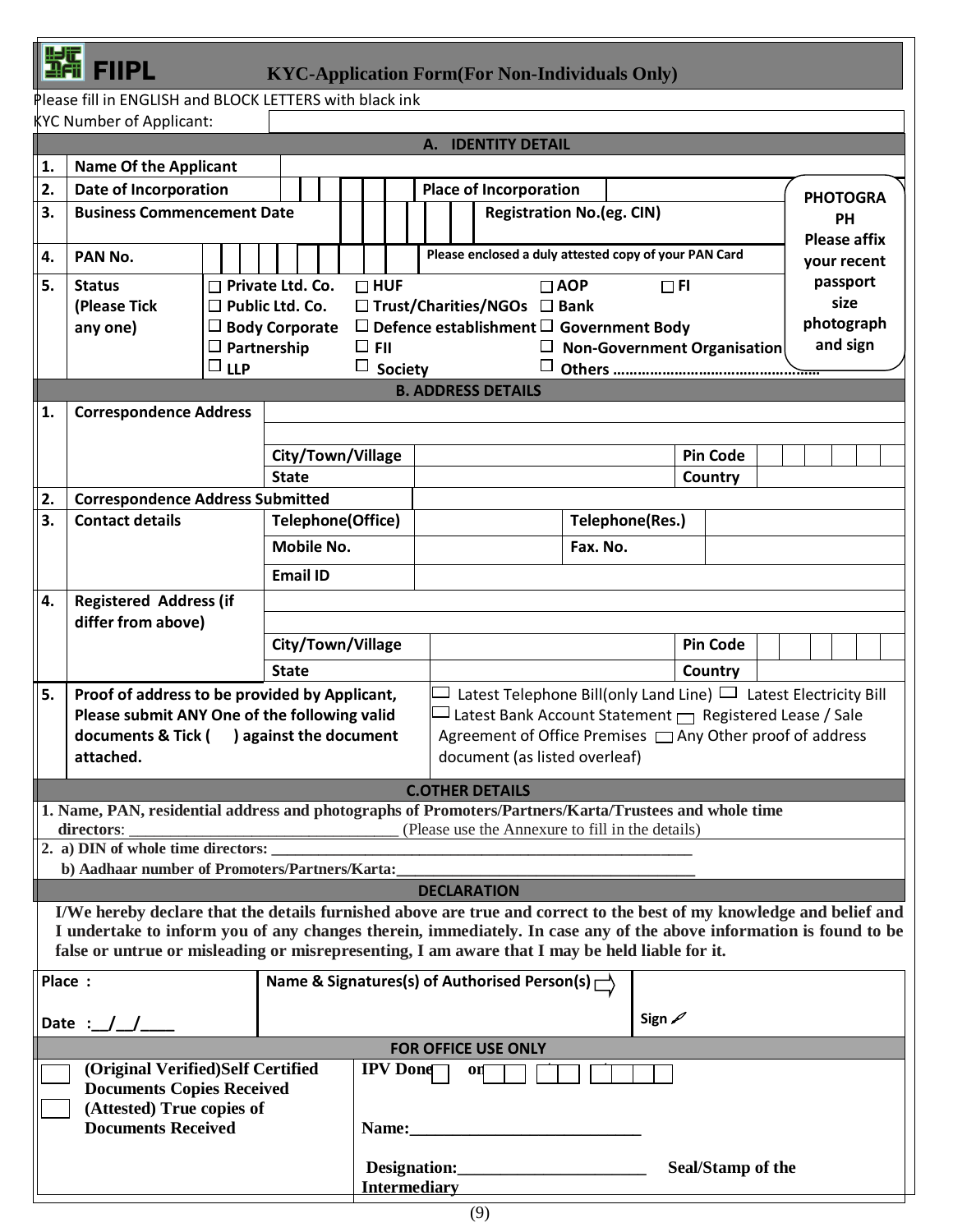### FIIPL **Name,Pan,Residential Address and Photographs of Promoters/Karta/Trustees and**  *<u><b> whole time Directors/Other Directors:</u>*

| 1. Name       |                                                   | Pan No.                                                                               |             |         | Photographs of                                                                                                                                                                                                                                                |
|---------------|---------------------------------------------------|---------------------------------------------------------------------------------------|-------------|---------|---------------------------------------------------------------------------------------------------------------------------------------------------------------------------------------------------------------------------------------------------------------|
| Date of Birth |                                                   | <b>Status</b>                                                                         |             |         | Promoters/Partners/Karta                                                                                                                                                                                                                                      |
| Residential   |                                                   |                                                                                       |             |         | /Trustees /                                                                                                                                                                                                                                                   |
| Address       |                                                   |                                                                                       |             |         | Wholetime/Other<br>Directors & authorized                                                                                                                                                                                                                     |
| <b>DIN</b>    | <b>UID</b>                                        |                                                                                       | <b>DPIN</b> |         | signatories                                                                                                                                                                                                                                                   |
|               |                                                   |                                                                                       |             |         | Please tick, if applicable, for any of your authorized signatories/Promoters/Partners/Karta/Trustees/Wholetime/Other Directors:                                                                                                                               |
|               |                                                   | Politically Exposed Person (PEP) $\Box$ Related to a Politically Exposed Person (PEP) |             | $\perp$ | Not a Politically Exposed Person (PEP)                                                                                                                                                                                                                        |
|               | Not Related to a Politically Exposed Person (PEP) |                                                                                       |             |         |                                                                                                                                                                                                                                                               |
| 2. Name       |                                                   | Pan No.                                                                               |             |         | Photographs of                                                                                                                                                                                                                                                |
| Date of Birth |                                                   | <b>Status</b>                                                                         |             |         | Promoters/Partners/Karta                                                                                                                                                                                                                                      |
| Residential   |                                                   |                                                                                       |             |         | /Trustees / Whole                                                                                                                                                                                                                                             |
| Address       |                                                   |                                                                                       |             |         | time/Other Directors &<br>authorized signatories                                                                                                                                                                                                              |
| <b>DIN</b>    | <b>UID</b>                                        |                                                                                       | <b>DPIN</b> |         |                                                                                                                                                                                                                                                               |
|               |                                                   |                                                                                       |             |         | Please tick, if applicable, for any of your authorized signatories/Promoters/Partners/Karta/Trustees/Whole time/Other Directors:                                                                                                                              |
| $\mathbf{L}$  |                                                   | Politically Exposed Person (PEP)<br>Related to a Politically Exposed Person (PEP)     |             | $\perp$ | Not a Politically Exposed Person (PEP)                                                                                                                                                                                                                        |
|               | Not Related to a Politically Exposed Person (PEP) |                                                                                       |             |         |                                                                                                                                                                                                                                                               |
| 3. Name       |                                                   | Pan No.                                                                               |             |         | Photographs of                                                                                                                                                                                                                                                |
| Date of Birth |                                                   | <b>Status</b>                                                                         |             |         | Promoters/Partners/Karta                                                                                                                                                                                                                                      |
| Residential   |                                                   |                                                                                       |             |         | /Trustees / Whole<br>time/Other Directors &                                                                                                                                                                                                                   |
| Address       |                                                   |                                                                                       |             |         | authorized signatories                                                                                                                                                                                                                                        |
| <b>DIN</b>    | <b>UID</b>                                        |                                                                                       | <b>DPIN</b> |         |                                                                                                                                                                                                                                                               |
|               | Not Related to a Politically Exposed Person (PEP) | Politically Exposed Person (PEP) $\Box$ Related to a Politically Exposed Person (PEP) |             |         | Please tick, if applicable, for any of your authorized signatories/Promoters/Partners/Karta/Trustees/Whole time/Other Directors:<br>Not a Politically Exposed Person (PEP)                                                                                    |
| 4. Name       |                                                   | Pan No.                                                                               |             |         | Photographs of                                                                                                                                                                                                                                                |
| Date of Birth |                                                   | <b>Status</b>                                                                         |             |         | Promoters/Partners/Karta                                                                                                                                                                                                                                      |
| Residential   |                                                   |                                                                                       |             |         | /Trustees / Whole                                                                                                                                                                                                                                             |
| Address       |                                                   |                                                                                       |             |         | time/Other Directors $\&$                                                                                                                                                                                                                                     |
| <b>DIN</b>    | <b>UID</b>                                        |                                                                                       | <b>DPIN</b> |         | authorized signatories                                                                                                                                                                                                                                        |
|               |                                                   |                                                                                       |             |         | Please tick, if applicable, for any of your authorized signatories/Promoters/Partners/Karta/Trustees/Whole time/Other Directors:                                                                                                                              |
|               |                                                   | Politically Exposed Person (PEP) $\Box$ Related to a Politically Exposed Person (PEP) |             |         | Not a Politically Exposed Person (PEP)                                                                                                                                                                                                                        |
|               | Not Related to a Politically Exposed Person (PEP) |                                                                                       |             |         |                                                                                                                                                                                                                                                               |
| 5. Name       |                                                   | Pan No.                                                                               |             |         | Photographs of                                                                                                                                                                                                                                                |
| Date of Birth |                                                   | <b>Status</b>                                                                         |             |         | Promoters/Partners/Karta                                                                                                                                                                                                                                      |
| Residential   |                                                   |                                                                                       |             |         | /Trustees / Whole<br>time/Other Directors $\&$                                                                                                                                                                                                                |
| Address       |                                                   |                                                                                       |             |         | authorized signatories                                                                                                                                                                                                                                        |
| <b>DIN</b>    | <b>UID</b>                                        |                                                                                       | <b>DPIN</b> |         |                                                                                                                                                                                                                                                               |
|               | Not Related to a Politically Exposed Person (PEP) |                                                                                       |             |         | Please tick, if applicable, for any of your authorized signatories/Promoters/Partners/Karta/Trustees/Whole time/Other Directors:<br>Politically Exposed Person (PEP)   Related to a Politically Exposed Person (PEP)   Not a Politically Exposed Person (PEP) |
| Place :       |                                                   | Name & Signatures(s) of Authorised Person(s) $\Box$                                   |             |         |                                                                                                                                                                                                                                                               |
|               |                                                   |                                                                                       |             | Sign 2  |                                                                                                                                                                                                                                                               |
| Date :        |                                                   |                                                                                       |             |         |                                                                                                                                                                                                                                                               |
|               |                                                   |                                                                                       |             |         |                                                                                                                                                                                                                                                               |
|               |                                                   |                                                                                       |             |         |                                                                                                                                                                                                                                                               |
|               |                                                   |                                                                                       |             |         |                                                                                                                                                                                                                                                               |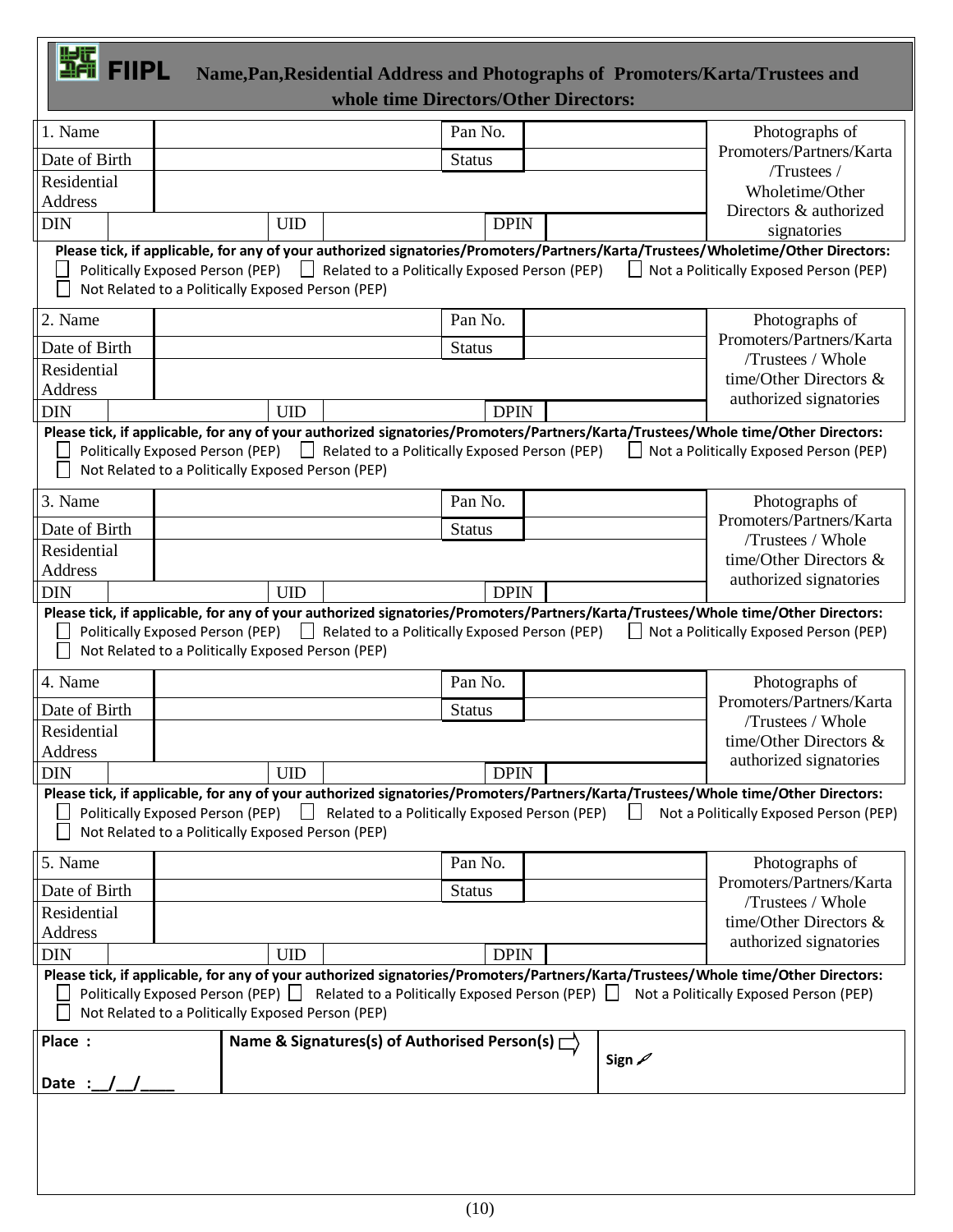|                  |                                                                                                                                                                                                                       |                                             |            |                                                                                |                     |  | FIIPL PART II - ACCOUNT OPENING FORM (FOR NON- INDIVIDUALS) DP ID:12039800                                                                                                                                                                                                                                         |                            |                             |                                          |
|------------------|-----------------------------------------------------------------------------------------------------------------------------------------------------------------------------------------------------------------------|---------------------------------------------|------------|--------------------------------------------------------------------------------|---------------------|--|--------------------------------------------------------------------------------------------------------------------------------------------------------------------------------------------------------------------------------------------------------------------------------------------------------------------|----------------------------|-----------------------------|------------------------------------------|
| DP ID            |                                                                                                                                                                                                                       |                                             |            | <b>CLIENT ID</b>                                                               |                     |  | Date                                                                                                                                                                                                                                                                                                               |                            |                             |                                          |
|                  |                                                                                                                                                                                                                       |                                             |            | I/We request you to open a depository in my/our name as per following details: |                     |  |                                                                                                                                                                                                                                                                                                                    |                            |                             |                                          |
|                  |                                                                                                                                                                                                                       |                                             |            | (Please fill all the details in CAPITAL/BLOCK LETTERS only)                    |                     |  |                                                                                                                                                                                                                                                                                                                    |                            |                             |                                          |
|                  |                                                                                                                                                                                                                       |                                             |            | A. TYPE OF ACCOUNT (Please tick whichever is applicable)                       |                     |  |                                                                                                                                                                                                                                                                                                                    |                            |                             |                                          |
|                  | <b>Body Corporate</b>                                                                                                                                                                                                 |                                             | FI.        |                                                                                | FII.                |  | <b>Mutual Fund</b>                                                                                                                                                                                                                                                                                                 | Qualified Foreign Investor |                             |                                          |
| Trust            |                                                                                                                                                                                                                       |                                             | Bank       |                                                                                | <b>CM</b>           |  |                                                                                                                                                                                                                                                                                                                    |                            |                             |                                          |
|                  | <b>B.DETAILS OF ACCONT HOLDER (S)</b>                                                                                                                                                                                 |                                             |            |                                                                                |                     |  |                                                                                                                                                                                                                                                                                                                    |                            |                             |                                          |
|                  | <b>Account Holder(s)</b>                                                                                                                                                                                              |                                             |            | Sole/First Holder                                                              |                     |  | <b>Second Holder</b>                                                                                                                                                                                                                                                                                               | <b>Third Holder</b>        |                             |                                          |
| Name             |                                                                                                                                                                                                                       |                                             |            |                                                                                |                     |  |                                                                                                                                                                                                                                                                                                                    |                            |                             |                                          |
| <b>PAN</b>       |                                                                                                                                                                                                                       |                                             |            |                                                                                |                     |  |                                                                                                                                                                                                                                                                                                                    |                            |                             |                                          |
|                  | Date of Incorporation                                                                                                                                                                                                 |                                             |            |                                                                                |                     |  |                                                                                                                                                                                                                                                                                                                    |                            |                             |                                          |
| C.               |                                                                                                                                                                                                                       |                                             |            |                                                                                |                     |  | For HUF, Association of Persons (AOP), Partnership Firm, Unregistered Trust, etc., although the account is opened in the name                                                                                                                                                                                      |                            |                             |                                          |
|                  |                                                                                                                                                                                                                       |                                             |            |                                                                                |                     |  | of the natural persons, the name & PAN of the HUF, Association of Person of Persons (AOP), Partnership Firm, Unregistered                                                                                                                                                                                          |                            |                             |                                          |
|                  | Trust, etc., should be mentioned below:                                                                                                                                                                               |                                             |            |                                                                                |                     |  |                                                                                                                                                                                                                                                                                                                    |                            |                             |                                          |
|                  | <b>NAME</b>                                                                                                                                                                                                           |                                             |            |                                                                                |                     |  | PAN                                                                                                                                                                                                                                                                                                                |                            |                             |                                          |
| D.               |                                                                                                                                                                                                                       |                                             |            | In Case of FIIs/Others (as may be applicable)                                  |                     |  |                                                                                                                                                                                                                                                                                                                    |                            |                             |                                          |
|                  | RBI Approval Reference Number                                                                                                                                                                                         |                                             |            |                                                                                |                     |  | <b>RBI</b> Approval Date                                                                                                                                                                                                                                                                                           |                            |                             |                                          |
|                  | <b>SEBI Registration Number (For FIIs)</b>                                                                                                                                                                            |                                             |            |                                                                                |                     |  |                                                                                                                                                                                                                                                                                                                    |                            |                             |                                          |
|                  | <b>E. STANDING INSTRUCTIIONS</b>                                                                                                                                                                                      |                                             |            |                                                                                |                     |  |                                                                                                                                                                                                                                                                                                                    |                            |                             |                                          |
| $\overline{2}$ . | We authorize you to receive credits automatically in to our account<br>$\Box$ YES<br>1.<br>$\Box$ NO<br>Receive Annual Reports, AGM, notices and other communication from Issuer & RTA in Physical Form<br>$\Box$ YES |                                             |            |                                                                                |                     |  |                                                                                                                                                                                                                                                                                                                    |                            |                             | $\square$ NO                             |
| 3.               | $\Box$ YES<br>Account to be operated through Power of Attorney (POA)                                                                                                                                                  |                                             |            |                                                                                |                     |  |                                                                                                                                                                                                                                                                                                                    |                            |                             | $\square$ NO                             |
|                  | 4.<br>$\Box$ YES<br>$\Box$ NO<br><b>SMS Alert Facility:</b>                                                                                                                                                           |                                             |            |                                                                                |                     |  |                                                                                                                                                                                                                                                                                                                    |                            |                             |                                          |
|                  | $\Box$ YES<br>$\Box$ NO<br>Sr.No.<br>Holder                                                                                                                                                                           |                                             |            |                                                                                |                     |  |                                                                                                                                                                                                                                                                                                                    |                            |                             |                                          |
|                  |                                                                                                                                                                                                                       |                                             |            |                                                                                |                     |  |                                                                                                                                                                                                                                                                                                                    |                            |                             |                                          |
|                  | 1.<br>2.                                                                                                                                                                                                              | Sole / First Holder<br><b>Second Holder</b> |            |                                                                                |                     |  |                                                                                                                                                                                                                                                                                                                    |                            | $\square$ YES<br>$\Box$ YES | $\Box$ NO<br>$\Box$ NO                   |
|                  |                                                                                                                                                                                                                       |                                             |            |                                                                                |                     |  |                                                                                                                                                                                                                                                                                                                    |                            |                             |                                          |
| 5.               | 3.                                                                                                                                                                                                                    | <b>Third Holder</b>                         |            |                                                                                |                     |  | Mode of Operation for Sole/ First Holder (In case of joint holding, all the holders must sigh)                                                                                                                                                                                                                     |                            | $\Box$ YES                  | $\Box$ NO                                |
|                  |                                                                                                                                                                                                                       |                                             |            |                                                                                |                     |  |                                                                                                                                                                                                                                                                                                                    |                            |                             |                                          |
|                  | Any One singly                                                                                                                                                                                                        |                                             | Jointly by | As per resolution                                                              |                     |  |                                                                                                                                                                                                                                                                                                                    |                            |                             |                                          |
| O.               | <b>Account Statement Requirement</b>                                                                                                                                                                                  |                                             |            |                                                                                |                     |  | $\Box$ Daily $\Box$ Weekly $\Box$ Fortnightly $\Box$ Monthly (Default option is monthly)                                                                                                                                                                                                                           |                            |                             |                                          |
| $\overline{7}$ . |                                                                                                                                                                                                                       |                                             |            | I/We request you to send Electronic Transaction-cum-Holding                    |                     |  |                                                                                                                                                                                                                                                                                                                    |                            |                             | $\hfill \Box$<br>Yes $\hfill \Box$<br>No |
|                  |                                                                                                                                                                                                                       |                                             |            | Statement at Sole / First Holders Email ID stated in the Account               |                     |  |                                                                                                                                                                                                                                                                                                                    |                            |                             |                                          |
|                  | Opening Form or at                                                                                                                                                                                                    |                                             |            |                                                                                |                     |  |                                                                                                                                                                                                                                                                                                                    |                            |                             |                                          |
| 8.               |                                                                                                                                                                                                                       |                                             |            |                                                                                |                     |  | Do you wish to receive dividend / interest directly in to your bank account through ECS ?                                                                                                                                                                                                                          |                            |                             | $\hfill \Box$<br>Yes $\hfill \Box$<br>No |
| 9.               |                                                                                                                                                                                                                       |                                             |            | I would like to share the email ID with RTA                                    |                     |  |                                                                                                                                                                                                                                                                                                                    |                            |                             | $\Box$ Yes $\Box$ No                     |
| 10.              |                                                                                                                                                                                                                       |                                             |            | instruction from my end (If not marked, the default option would be "No")      |                     |  | I would like to instruct the DP to accept all the pledge instruction in my account without and other further                                                                                                                                                                                                       |                            |                             | $\Box$ Yes $\Box$ No                     |
| 11.              | Easi                                                                                                                                                                                                                  |                                             |            |                                                                                |                     |  | D Yes if yes, please contact your DP for details (Facility through CDSL,s website: www.cdslindia.com<br>wherein a BO can view his ISIN balances, transactions and value of the portfolio online.)                                                                                                                  |                            |                             | $\Box$ No                                |
|                  |                                                                                                                                                                                                                       |                                             |            |                                                                                | <b>DECLARATIION</b> |  |                                                                                                                                                                                                                                                                                                                    |                            |                             |                                          |
|                  |                                                                                                                                                                                                                       |                                             |            |                                                                                |                     |  | I/We acknowledge the receipt of copy of document, "Right and Obligations of the Beneficial Owner and Depository Participant". The rules and                                                                                                                                                                        |                            |                             |                                          |
|                  |                                                                                                                                                                                                                       |                                             |            |                                                                                |                     |  | regulations of the Depository and Depository Participants pertaining to an account are in force now have been read by me/us and I/We have understood<br>the same and I/We agree to abide by and to be bound by the rules as are in force from time to time for such accounts. I/We hereby declare that the details |                            |                             |                                          |
|                  |                                                                                                                                                                                                                       |                                             |            |                                                                                |                     |  | furnished above are true and correct to the best of my/our knowledge and belief and I/We undertake to inform you of any changes therein, immediately.                                                                                                                                                              |                            |                             |                                          |
|                  |                                                                                                                                                                                                                       |                                             |            |                                                                                |                     |  | In case any of the above information is found to be false or untrue or misleading or misrepresenting. I/am We/are aware that I/We may be held liable for                                                                                                                                                           |                            |                             |                                          |
|                  |                                                                                                                                                                                                                       |                                             |            | Authorised Signatories (Enclose a Board Resolution for Authorised Signatories) |                     |  | it. In case non-resident account, I/We also declare that I/We have complied and will continue to comply with FEMA regulations.                                                                                                                                                                                     |                            |                             |                                          |
|                  |                                                                                                                                                                                                                       |                                             |            |                                                                                |                     |  |                                                                                                                                                                                                                                                                                                                    |                            |                             |                                          |
|                  |                                                                                                                                                                                                                       | Sole / First Holder                         |            |                                                                                |                     |  | <b>Second Holder</b>                                                                                                                                                                                                                                                                                               |                            | <b>Third Holder</b>         |                                          |
| <b>Name</b>      |                                                                                                                                                                                                                       |                                             |            |                                                                                |                     |  |                                                                                                                                                                                                                                                                                                                    |                            |                             |                                          |

|                  | <b>SUIC</b> / <b>I</b> IISL IIUIUCI | <b>PECATIO LIGICI</b> | <b>THILA LIQUACL</b> |  |  |  |
|------------------|-------------------------------------|-----------------------|----------------------|--|--|--|
| <b>Name</b>      |                                     |                       |                      |  |  |  |
| Signature $\Box$ | م Sign                              | م Sign                | حم Sign              |  |  |  |
|                  |                                     |                       |                      |  |  |  |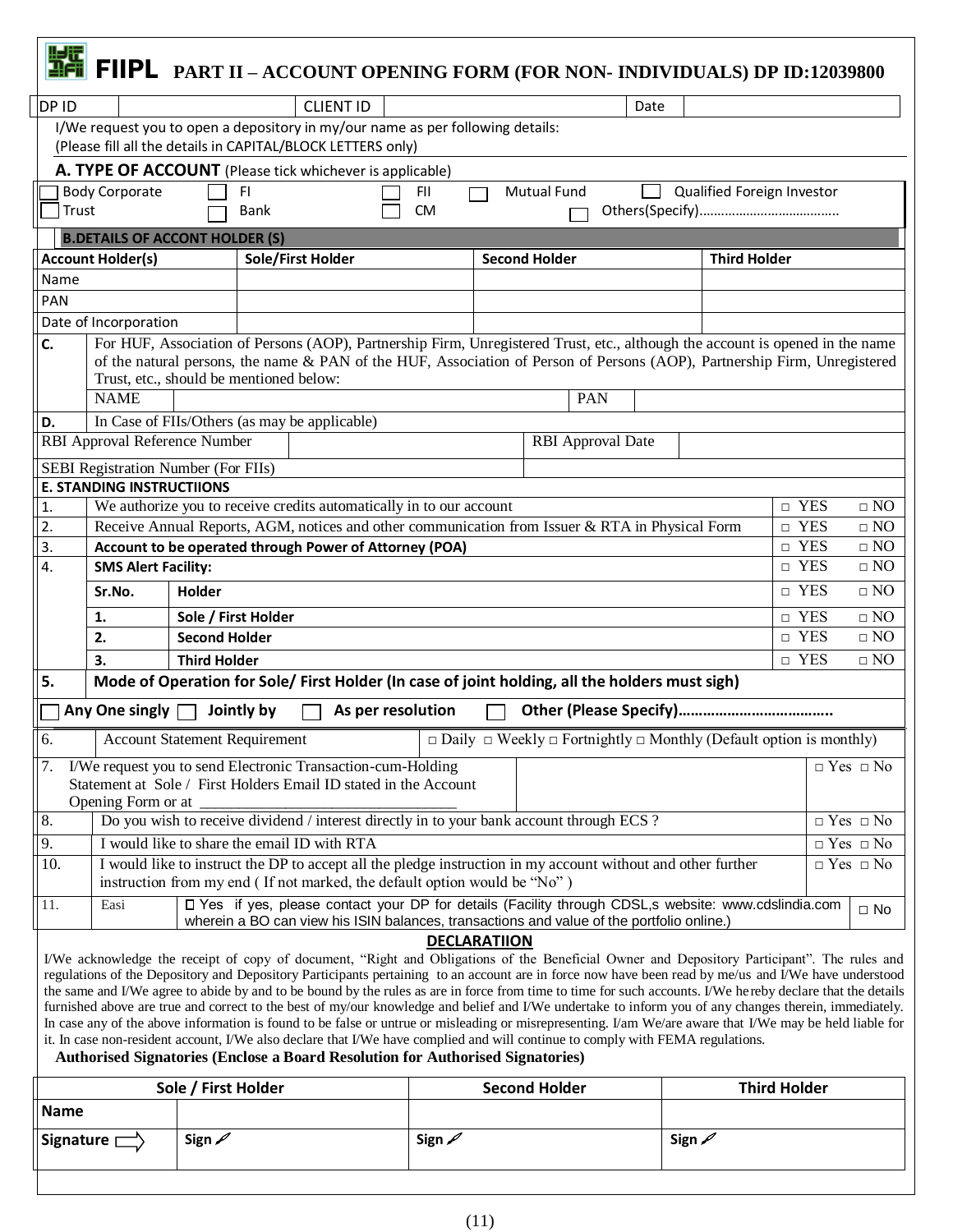

**FIFIC Clearing Member details (to be filled by clearing members only-non-individual DEMAT Account** 

| 1. Name of Stock Exchange                                                                                                                  |                                                                      |                     |                      |                              | 2. Name of Clg. Corpn. / Clg. House |                                                                                           |  |  |  |
|--------------------------------------------------------------------------------------------------------------------------------------------|----------------------------------------------------------------------|---------------------|----------------------|------------------------------|-------------------------------------|-------------------------------------------------------------------------------------------|--|--|--|
| 3. Clearing Member Id                                                                                                                      |                                                                      |                     | 4. SEBI Regn. No.    |                              |                                     |                                                                                           |  |  |  |
| 5.Trade Name                                                                                                                               |                                                                      |                     |                      |                              |                                     |                                                                                           |  |  |  |
| 6.CM-BP ID (To be filled by DP)                                                                                                            |                                                                      |                     |                      | 7.TM ID (To be filled by DP) |                                     |                                                                                           |  |  |  |
|                                                                                                                                            |                                                                      |                     |                      |                              |                                     | <b>TRADING AND DEMAT ACCOUNT RELATED DETAILS For Both Individual &amp; Non-Individual</b> |  |  |  |
| <b>BANK ACCOUNT (S) DETAILS</b><br>А.                                                                                                      |                                                                      |                     |                      |                              |                                     |                                                                                           |  |  |  |
|                                                                                                                                            | PRIMARY BANK ACCOUNT DETAILS FOR TRADING & DEMAT ACCOUNT (MANDATORY) |                     |                      |                              |                                     |                                                                                           |  |  |  |
| <b>Bank Name</b>                                                                                                                           | <b>Branch Address</b>                                                |                     | Bank Account No.     |                              |                                     | Account Type: Saving / Current /<br>Others In case of NRI/NRE/NRO                         |  |  |  |
|                                                                                                                                            |                                                                      |                     |                      |                              |                                     |                                                                                           |  |  |  |
|                                                                                                                                            |                                                                      |                     |                      |                              |                                     |                                                                                           |  |  |  |
| MICR No.                                                                                                                                   |                                                                      |                     | <b>ISFC Code</b>     |                              |                                     |                                                                                           |  |  |  |
| II.                                                                                                                                        | <b>SECONDARY BANK ACCOUNT DETAILS FOR TRADING</b>                    |                     |                      |                              |                                     |                                                                                           |  |  |  |
| <b>Bank Name</b>                                                                                                                           | <b>Branch Address</b>                                                |                     | Bank Account No.     |                              |                                     | Account Type: Saving / Current                                                            |  |  |  |
|                                                                                                                                            |                                                                      |                     |                      |                              |                                     | / Others In case of<br>NRI/NRE/NRO                                                        |  |  |  |
|                                                                                                                                            |                                                                      |                     |                      |                              |                                     |                                                                                           |  |  |  |
|                                                                                                                                            |                                                                      |                     |                      |                              |                                     |                                                                                           |  |  |  |
| MICR No.                                                                                                                                   |                                                                      |                     | <b>ISFC Code</b>     |                              |                                     |                                                                                           |  |  |  |
| <b>B.</b><br><b>DEPOSITORY ACCOUNT DETAILS</b>                                                                                             |                                                                      |                     |                      |                              |                                     |                                                                                           |  |  |  |
| <b>Depository Participant Name</b>                                                                                                         |                                                                      |                     |                      |                              |                                     |                                                                                           |  |  |  |
| Depository Name                                                                                                                            | <b>NSDL</b><br><b>CDSL</b>                                           | DP ID               |                      | <b>BOID</b>                  |                                     |                                                                                           |  |  |  |
| Beneficiary name                                                                                                                           |                                                                      |                     |                      |                              |                                     |                                                                                           |  |  |  |
| <b>C. TRADING PREFERENCE (For Trading Account)</b>                                                                                         |                                                                      |                     |                      |                              |                                     |                                                                                           |  |  |  |
| Please Sign in the relevant boxes where you wish to trade. The segment not chosen should be struck off.                                    |                                                                      |                     |                      |                              |                                     |                                                                                           |  |  |  |
|                                                                                                                                            | <b>NSE</b>                                                           |                     |                      | <b>BSE</b>                   |                                     | <b>NSE Mutual Fund</b>                                                                    |  |  |  |
| <b>Cash Market</b>                                                                                                                         | ℐ                                                                    |                     | ℐ                    |                              |                                     |                                                                                           |  |  |  |
| <b>Futures &amp; Options</b>                                                                                                               | ℐ                                                                    |                     | ₽                    |                              |                                     | <b>BSE Mutual Fund</b>                                                                    |  |  |  |
| <b>Currency Derivatives</b>                                                                                                                |                                                                      |                     | Í                    |                              |                                     | ₽                                                                                         |  |  |  |
|                                                                                                                                            |                                                                      |                     |                      |                              |                                     |                                                                                           |  |  |  |
| If, in future, the client wants to trade on any new segment / new exchange, separate authorization/ letter                                 |                                                                      |                     |                      |                              |                                     |                                                                                           |  |  |  |
| should be taken from the client by the stock broker.                                                                                       |                                                                      |                     |                      |                              |                                     |                                                                                           |  |  |  |
| <b>D. ADDITIONAL DETAILS</b>                                                                                                               |                                                                      |                     |                      |                              |                                     |                                                                                           |  |  |  |
| Whether you wish to receive physical contract note or ECN (please specify)                                                                 |                                                                      |                     |                      |                              | Physical                            | Electronic                                                                                |  |  |  |
| Specify your Email Id, if applicable<br>Whether you wish to avail of the facility of Internet trading/Wireless technology (please specify) |                                                                      |                     |                      |                              |                                     | $\Box$ Yes<br>$\Box$ No                                                                   |  |  |  |
| Number of years of Investment/Trading                                                                                                      |                                                                      | No prior experience |                      |                              |                                     | Year dealing in securities                                                                |  |  |  |
| Experience                                                                                                                                 |                                                                      |                     | Years in Derivatives |                              |                                     | Year in any other investment related field                                                |  |  |  |
| In case of non-individuals, name, Designation, PAN, UID, signature,                                                                        |                                                                      |                     |                      |                              |                                     |                                                                                           |  |  |  |
| Residential address & photograph of Persons authorized to deal in<br>securities on behalf of company/firm/others                           |                                                                      |                     |                      |                              |                                     |                                                                                           |  |  |  |
|                                                                                                                                            |                                                                      |                     |                      |                              |                                     |                                                                                           |  |  |  |
|                                                                                                                                            |                                                                      |                     |                      |                              |                                     |                                                                                           |  |  |  |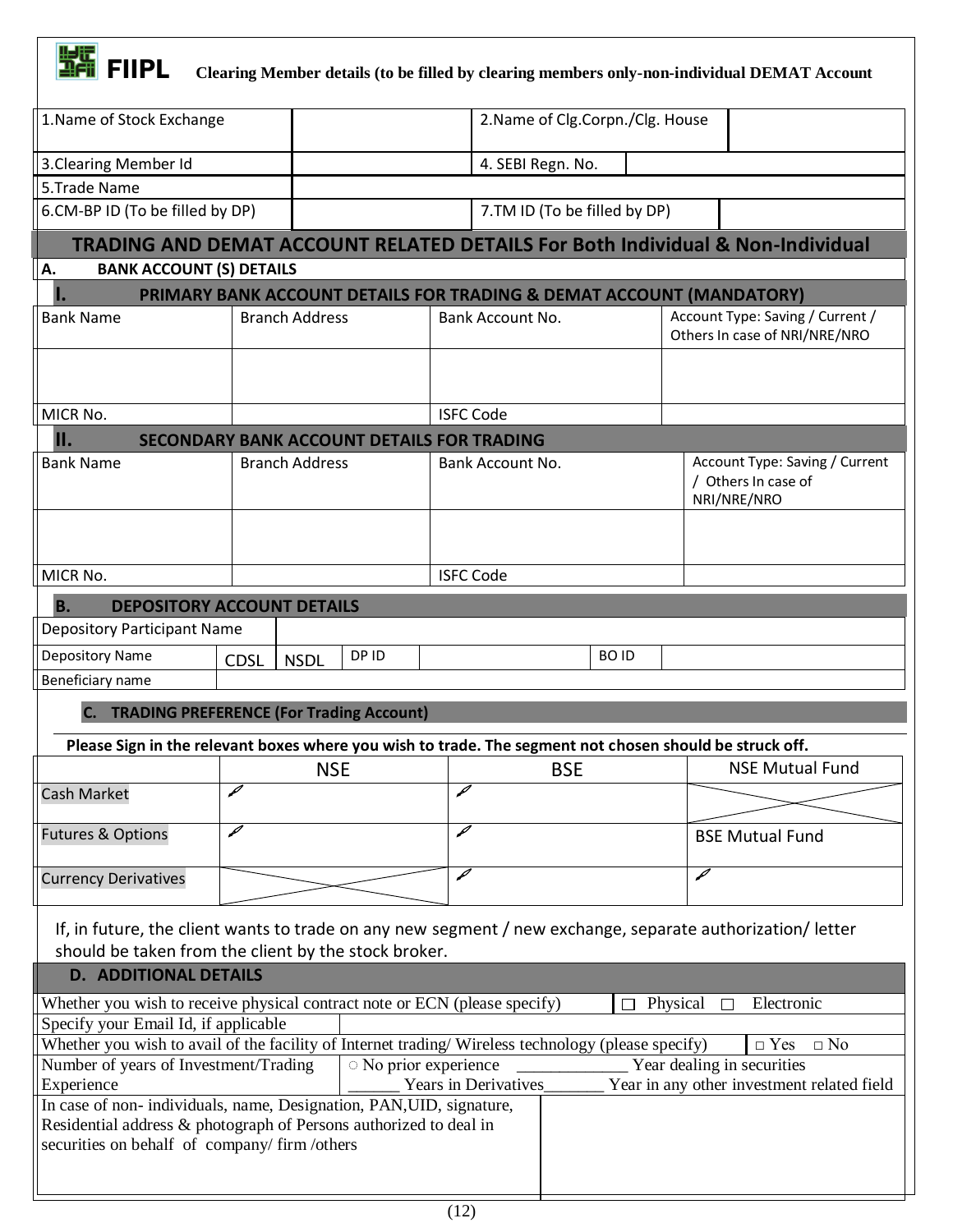## **FIFIC**<br>THE FIIPL Clearing Member details (to be filled by clearing members only-non-individual DEMAT Account

| Е.<br><b>OTHER DETAILS</b>                                                                                                                                                                                                                                                |                                                                                                                                                                                             |                    |                       |  |                                |           |  |  |  |  |  |
|---------------------------------------------------------------------------------------------------------------------------------------------------------------------------------------------------------------------------------------------------------------------------|---------------------------------------------------------------------------------------------------------------------------------------------------------------------------------------------|--------------------|-----------------------|--|--------------------------------|-----------|--|--|--|--|--|
| Gross Annual Income Details: Income range per annum□ Below Rs.1 Lac □ Rs.1 Lac to 5 Lac                                                                                                                                                                                   |                                                                                                                                                                                             |                    |                       |  |                                |           |  |  |  |  |  |
| (Please tick $\mathcal{P})$ $\Box$ Rs.5 Lac to 10 Lac $\Box$ Rs.10 Lac to 25 Lac $\Box$ Rs.25 Lac to 1 Crore $\Box$ > 1 Crore                                                                                                                                             |                                                                                                                                                                                             |                    |                       |  |                                |           |  |  |  |  |  |
|                                                                                                                                                                                                                                                                           |                                                                                                                                                                                             |                    |                       |  |                                |           |  |  |  |  |  |
| Is the entiry involved/providing any of the following services                                                                                                                                                                                                            |                                                                                                                                                                                             |                    |                       |  | $\Box$ YES $\Box$ NO           |           |  |  |  |  |  |
| For Foreign Exchange/Money Changer Services                                                                                                                                                                                                                               |                                                                                                                                                                                             |                    |                       |  | $\Box$ YES $\Box$ NO           |           |  |  |  |  |  |
| Gaming/Gambling/Lottery Services (e.g. casinos, betting syndicated)                                                                                                                                                                                                       |                                                                                                                                                                                             |                    |                       |  | $\Box$ YES $\Box$              | <b>NO</b> |  |  |  |  |  |
| Money Lending / Pawning                                                                                                                                                                                                                                                   |                                                                                                                                                                                             |                    |                       |  | $\Box$<br>YES $\Box$           | <b>NO</b> |  |  |  |  |  |
|                                                                                                                                                                                                                                                                           | Please tick, If Applicable (Note: In case of Non-individuals please tick, if applicable for any of your authorized signatories/<br>Promoters/Partners/Karta/Trustees/Whole time directors): |                    |                       |  |                                |           |  |  |  |  |  |
| $\Box$ Related to Politically Exposed Person (PEP)                                                                                                                                                                                                                        |                                                                                                                                                                                             |                    |                       |  |                                |           |  |  |  |  |  |
| Politically Exposed Person (PEP)                                                                                                                                                                                                                                          |                                                                                                                                                                                             |                    |                       |  |                                |           |  |  |  |  |  |
|                                                                                                                                                                                                                                                                           |                                                                                                                                                                                             |                    |                       |  |                                |           |  |  |  |  |  |
| <b>PAST ACTIONS</b>                                                                                                                                                                                                                                                       |                                                                                                                                                                                             |                    |                       |  |                                |           |  |  |  |  |  |
| Details of any action/proceedings initiated/pending taken by SEBI /Stock exchange /any other authority against the                                                                                                                                                        |                                                                                                                                                                                             |                    |                       |  |                                |           |  |  |  |  |  |
| applicant/constituent or its Partners/promoters/whole time directors/authorized persons in charge of dealing in securities                                                                                                                                                |                                                                                                                                                                                             |                    |                       |  |                                |           |  |  |  |  |  |
|                                                                                                                                                                                                                                                                           |                                                                                                                                                                                             |                    |                       |  |                                |           |  |  |  |  |  |
| <b>DEALINGS THROUGH SUB BROKERS AND OTHER STOCK BROKERS</b><br>G.                                                                                                                                                                                                         |                                                                                                                                                                                             |                    |                       |  |                                |           |  |  |  |  |  |
| If client is dealing through the Sub broker provide the following details:                                                                                                                                                                                                |                                                                                                                                                                                             |                    |                       |  |                                |           |  |  |  |  |  |
|                                                                                                                                                                                                                                                                           |                                                                                                                                                                                             |                    | Address:              |  |                                |           |  |  |  |  |  |
|                                                                                                                                                                                                                                                                           |                                                                                                                                                                                             |                    |                       |  |                                |           |  |  |  |  |  |
|                                                                                                                                                                                                                                                                           |                                                                                                                                                                                             |                    |                       |  |                                |           |  |  |  |  |  |
| Whether dealing with any other Stock Broker / Sub broker (if case dealing with multiple stock broker, provide details of all)                                                                                                                                             |                                                                                                                                                                                             |                    |                       |  |                                |           |  |  |  |  |  |
|                                                                                                                                                                                                                                                                           |                                                                                                                                                                                             |                    |                       |  |                                |           |  |  |  |  |  |
| <b>Client Code</b><br>Details of disputes/dues pending from/to such stock broker/sub broker :                                                                                                                                                                             |                                                                                                                                                                                             |                    | Exchange Name         |  |                                |           |  |  |  |  |  |
|                                                                                                                                                                                                                                                                           |                                                                                                                                                                                             |                    |                       |  |                                |           |  |  |  |  |  |
|                                                                                                                                                                                                                                                                           |                                                                                                                                                                                             |                    |                       |  |                                |           |  |  |  |  |  |
|                                                                                                                                                                                                                                                                           |                                                                                                                                                                                             | <b>DECLARATION</b> |                       |  |                                |           |  |  |  |  |  |
| 1. I/We hereby declare that the details furnished above are true and correct to the best of my / our knowledge and belief and I/we<br>undertake to inform you of any changes therein, immediately. In case any of the above information is found to be false or untrue or |                                                                                                                                                                                             |                    |                       |  |                                |           |  |  |  |  |  |
| misleading or misrepresenting, I am/we are aware that I/we may be held liable for it.                                                                                                                                                                                     |                                                                                                                                                                                             |                    |                       |  |                                |           |  |  |  |  |  |
| 2. I/We confirm having read/been explained and understood the contents of the document on policy and procedures of the stock broker                                                                                                                                       |                                                                                                                                                                                             |                    |                       |  |                                |           |  |  |  |  |  |
| and the tariff sheet.<br>3. I/We further confirm having read and understood the contents of the 'Rights & Obligations' document(s)/ Policy and Procedures', tariff                                                                                                        |                                                                                                                                                                                             |                    |                       |  |                                |           |  |  |  |  |  |
| sheet and all the non-mandatory documents . I/We do hereby agree to be bound by such provisions as outlined in these documents. I/We                                                                                                                                      |                                                                                                                                                                                             |                    |                       |  |                                |           |  |  |  |  |  |
| have also been informed that the standard set of documents has been displayed for information on stock broker's designated website, if                                                                                                                                    |                                                                                                                                                                                             |                    |                       |  |                                |           |  |  |  |  |  |
| any.                                                                                                                                                                                                                                                                      | <b>FOR OFFICE USE ONLY</b>                                                                                                                                                                  |                    |                       |  |                                |           |  |  |  |  |  |
|                                                                                                                                                                                                                                                                           | Documents verified with Originals                                                                                                                                                           |                    | Client Interviewed By |  | In-Person Verification done by |           |  |  |  |  |  |
| Name of the Employee                                                                                                                                                                                                                                                      |                                                                                                                                                                                             |                    |                       |  |                                |           |  |  |  |  |  |
| <b>Employee Code</b>                                                                                                                                                                                                                                                      |                                                                                                                                                                                             |                    |                       |  |                                |           |  |  |  |  |  |
| Designation of the employee<br>Date                                                                                                                                                                                                                                       |                                                                                                                                                                                             |                    |                       |  |                                |           |  |  |  |  |  |
| Signature                                                                                                                                                                                                                                                                 |                                                                                                                                                                                             |                    |                       |  |                                |           |  |  |  |  |  |
| Signature of the Client/ (all) Authorised Signatory (ies):                                                                                                                                                                                                                |                                                                                                                                                                                             |                    |                       |  |                                |           |  |  |  |  |  |
|                                                                                                                                                                                                                                                                           |                                                                                                                                                                                             |                    |                       |  |                                |           |  |  |  |  |  |
| $\mathscr{O}$                                                                                                                                                                                                                                                             |                                                                                                                                                                                             |                    |                       |  | Seal/Stamp of the stock broker |           |  |  |  |  |  |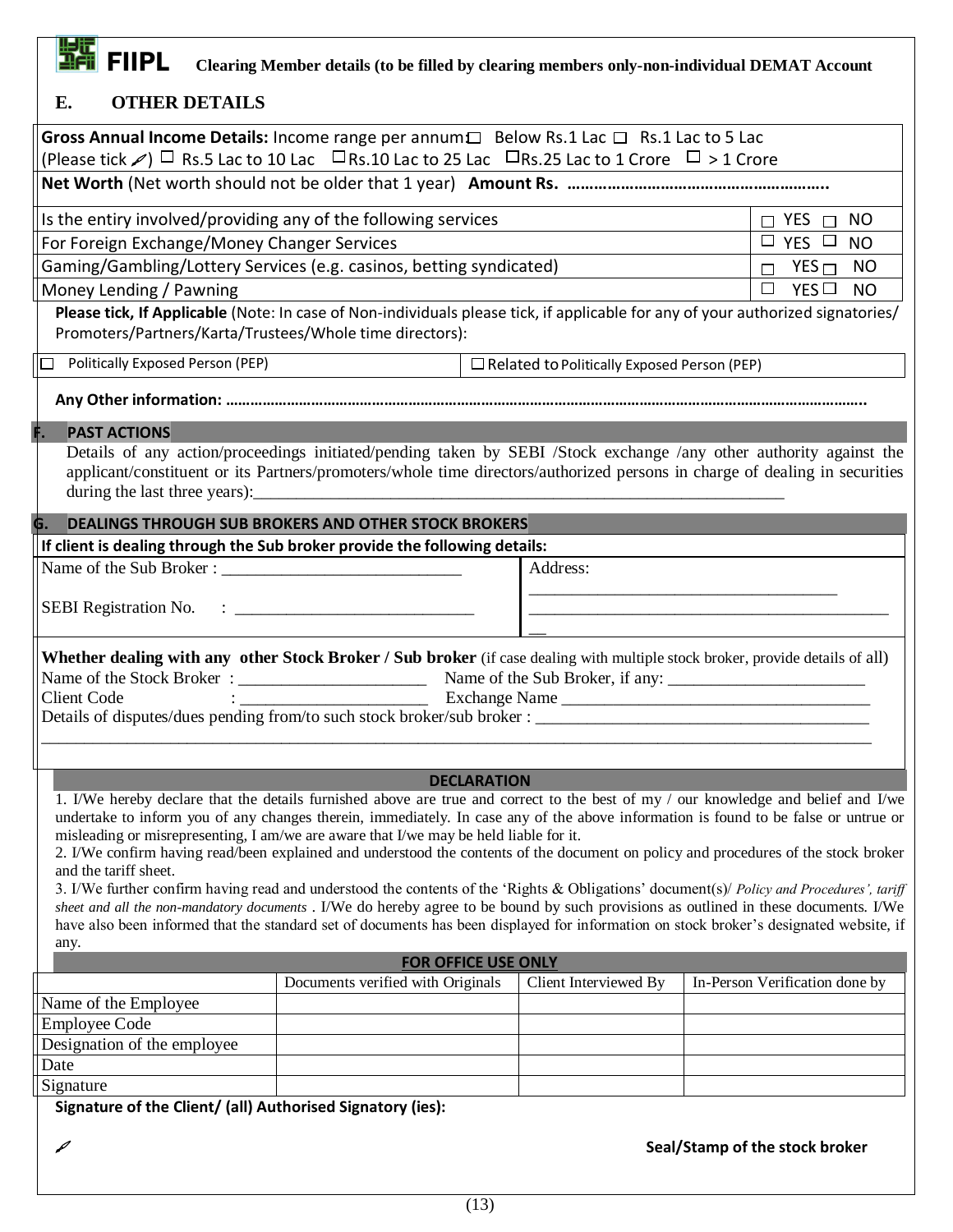

## **FIIPL** TARIFF SHEET



### **SEHEDULE OF BROKERAGE AND OTHER CHARGES**

|                             |            | <b>CASH SEGMENT</b> | <b>F&amp;O &amp; CDS SEGMENT</b> |         |  |  |
|-----------------------------|------------|---------------------|----------------------------------|---------|--|--|
| Brokerage Slab              | Percentage | Minimum             | Percentage                       | Minimum |  |  |
| Delivery /Carry Forward     |            |                     |                                  |         |  |  |
| Intraday/Square Off         |            |                     |                                  |         |  |  |
| Trade for Trade and Z group |            |                     |                                  |         |  |  |
| Segment                     |            |                     |                                  |         |  |  |
| <b>Options</b> Segment      | NA         | NA                  |                                  |         |  |  |
| Mutual Fund                 |            |                     | N.A.                             | N.A     |  |  |

**Important Note:** in case of Physical Contact note or other related documents being dispatched to client, a difference of Rs.15/- in total brokerage booked on a particular contract would be charged toward minimum processing fee. Delay payment charges @2% per month would be charged for debit/shortage in pay-in/margin default, as per exchange requirements. Depository/Pledge charges for the movement of shares between pool/beneficiary/margin accounts for pay-in/payout or margin purpose will be charged. Transaction charges/Clearing Charges/other statutory charges / courier / administration/processing charges will be charged as applicable. Handling charges for issue of account statement, copy of contract note etc. will be charged as applicable.

### **DEPOSITORY CHARGES**

| <b>Account Maintenance</b>       | 1. One Year Rs.300/- (For First Quarter remaining Three Quarter FREE)<br>2. Five Year Rs.900/- (For First Quarter remaining Nineteen Quarter FREE)<br>3. Life Time Rs. 1800/-<br>4. Non-Individual Rs.900/- Per year (Applied F.Y. Basis)                                                                    |
|----------------------------------|--------------------------------------------------------------------------------------------------------------------------------------------------------------------------------------------------------------------------------------------------------------------------------------------------------------|
| Dematerialisation Charges        | Rs.50/- Per Request                                                                                                                                                                                                                                                                                          |
| <b>Rematerialisation Charges</b> | Rs.50/- Per Request                                                                                                                                                                                                                                                                                          |
| Transaction (Debit)              | POA On Market Rs. 13/- Per Trade<br>POA Off Market Rs.16/- Per Trade<br>Non-POA All Trade Rs.26/- Per Trade<br>Outside FIIPL Rs. 26/- Per Trade                                                                                                                                                              |
| <b>Pledge Creation</b>           | Rs.25/- Per Trade                                                                                                                                                                                                                                                                                            |
| Pledge Closer                    | Rs.25/- Per Trade                                                                                                                                                                                                                                                                                            |
| <b>Other Charge</b>              | Demat Rejection/Modification Rs.40/- per instance (Including Courier Charge).                                                                                                                                                                                                                                |
| <b>Remarks</b>                   | 1. GST @18% will be charge on above mention DP charges.<br>2. On customer request or to fulfil regulatory compliances if we need to dispatch physical<br>documents, courier charge of Rs.25/- will be charged.<br>3. Maintenance & KRA charges will be charged in advance at the time of opening the account |

**Note:** 

- 1. Stamp Duty, Security Transaction Tax (STT), Transaction charges and other taxes & levies will be charged as per prevailing rates.
- 2. All customers will get Digital Contact Notes, Physical Contact Notes on request.
- 3. Charges/Service standards are subject to revision at sole discretion of FIIPL and as informed by circulars sent by ordinary post/E-Mail.
- 4. The penalty and charges shall be as per rates of FIIPL. The above brokerage and charges are subject to change without prior notice.
- 5. Rs.25/- will be charged to client in case of New Delivery Instruction Booklet is requested without requisition slip.
- 6. Modification in client details, Rs.40/- per instance. (Except Mobile No. & E-mail ID)
- 7. In case of non-payment of DP bill/dues within 30 days of due date, interest shall be charged up-to@2% per month on the outstanding dues.

I/We have understood and accepted the Schedule of charges as stated here in above:

|                    | <b>Sole/First Holder</b> | <b>Second Holder</b> | <b>Third holder</b> |
|--------------------|--------------------------|----------------------|---------------------|
| Signature $\equiv$ |                          |                      |                     |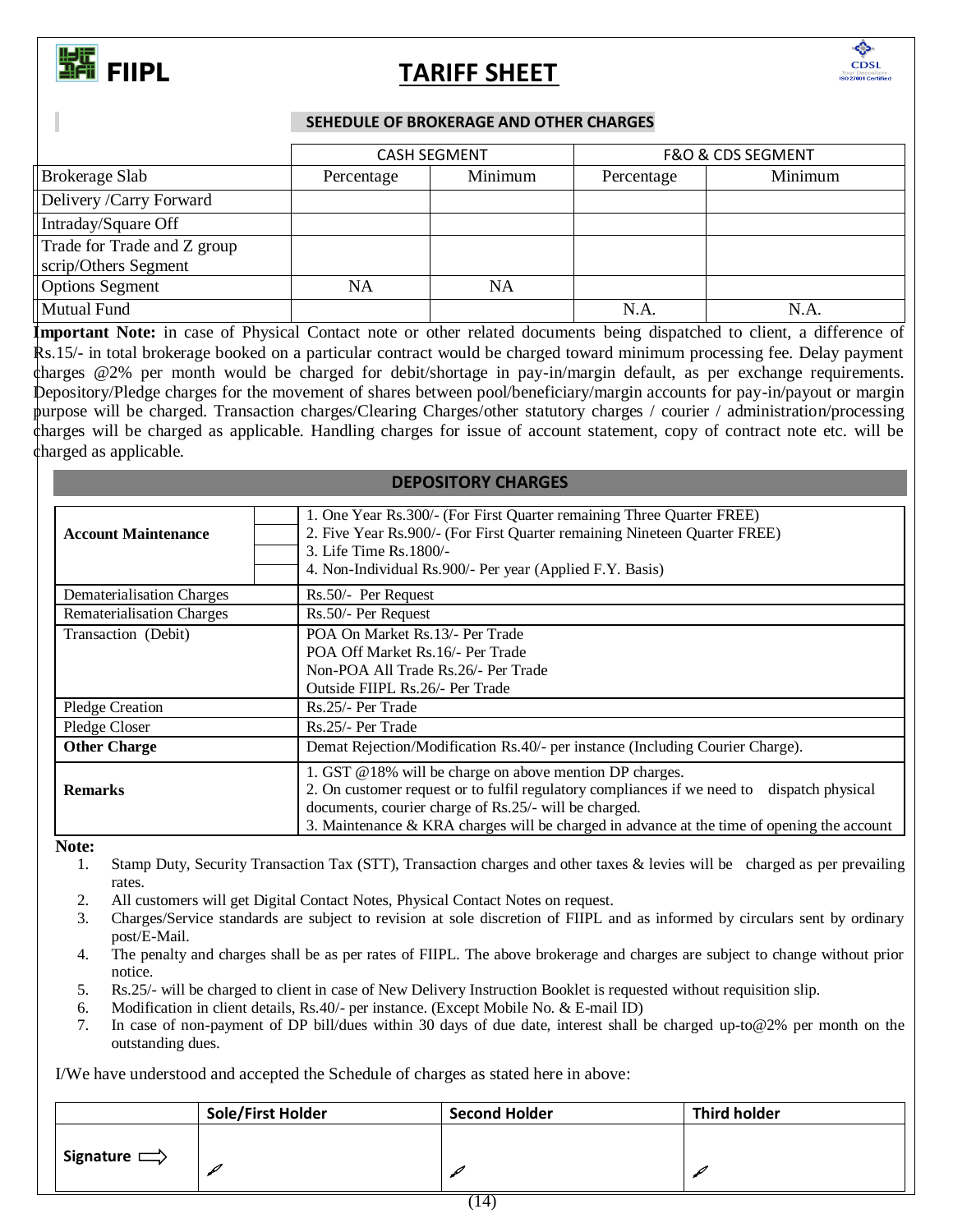## **FULL**<br>THE FIIPL TERMS AND CONDITION-CUM REGISTRATIO/MODIFICATION FROM FOR **RECEIVING SMS ALERTS FROM -CDSL**

### **Definitions:**

In these Terms and Conditions the terms shall have following meaning unless indicated otherwise:

- 1. "Depository" means Central Depository Services (India) Limited a company incorporated in India under the Companies Act 1956 and having its registered office at 17th Floor, P.J. Towers, Dalal Street, Fort, Mumbai 400001 and all its branch offices and includes its successors and assigns.
- 2. 'DP' means Depository Participant of CDSL. The term covers all types of DPs who are allowed to open demat accounts for investors.
- 3. 'BO' means an entity that has opened a demat account with the depository. The term covers all types of demat accounts, which can be opened with a depository as specified by the depository from time to time.
- 4. SMS means "Short Messaging Service"
- 5. "Alerts" means a customized SMS sent to the BO over the said mobile phone number.
- 6. "Service Provider" means a cellular service provider(s) with whom the depository has entered / will be entering into an arrangement for providing the SMS alerts to the BO.
- 7. "Service" means the service of providing SMS alerts to the BO on best effort basis as per these terms and conditions.

### **Availability:**

- 1. The service will be provided to the BO at his / her request and at the discretion of the depository. The service will be available to those accountholders who have provided their mobile numbers to the depository through their DP. The services may be discontinued for a specific period / indefinite period, with or without issuing any prior notice for the purpose of security reasons or system maintenance or for such other reasons as may be warranted. The depository may also discontinue the service at any time without giving prior notice for any reason whatsoever.
- 2. The service is currently available to the BOs who are residing in India.
- 3. The alerts will be provided to the BOs only if they remain within the range of the service provider's service area or within the range forming part of the roaming network of the service provider.
- 4. In case of joint accounts and non-individual accounts the service will be available, only to one mobile number i.e. to the mobile number as submitted at the time of registration / modification.
- 5. The BO is responsible for promptly intimating to the depository in the prescribed manner any change in mobile number, or loss of handset, on which the BO wants to receive the alerts from the depository. In case of change in mobile number not intimated to the depository, the SMS alerts will continue to be sent to the last registered mobile phone number. The BO agrees to indemnify the depository for any loss or damage suffered by it on account of SMS alerts sent on such mobile number.

### **Receiving Alerts:**

- 1. The depository shall send the alerts to the mobile phone number provided by the BO while registering for the service or to any such number replaced and informed by the BO from time to time. Upon such registration / change, the depository shall make every effort to update the change in mobile number within a reasonable period of time. The depository shall not be responsible for any event of delay or loss of message in this regard.
- 2. The BO acknowledges that the alerts will be received only if the mobile phone is in 'ON' and in a mode to receive the SMS. If the mobile phone is in 'Off'' mode i.e. unable to receive the alerts then the BO may not get / get after delay any alerts sent during such period.
- 3. The BO also acknowledges that the readability, accuracy and timeliness of providing the service depend on many factors including the infrastructure, connectivity of the service provider. The depository shall not be responsible for any nondelivery, delayed delivery or distortion of the alert in any way whatsoever.
- 4. The BO further acknowledges that the service provided to him is an additional facility provided for his convenience and is susceptible to error, omission and/ or inaccuracy. In case the BO observes any error in the information provided in the alert, the BO shall inform the depository and/ or the DP immediately in writing and the depository will make best possible efforts to rectify the error as early as possible. The BO shall not hold the depository liable for any loss, damages, etc. that may be incurred/ suffered by the BO on account of opting to avail SMS alerts facility.
- 5. The BO authorizes the depository to send any message such as promotional, greeting or any other message that the depository may consider appropriate, to the BO. The BO agrees to an ongoing confirmation for use of name, email address and mobile number for marketing offers between CDSL and any other entity.
- 6. The BO agrees to inform the depository and DP in writing of any unauthorized debit to his BO account/ unauthorized transfer of securities from his BO account, immediately, which may come to his knowledge on receiving SMS alerts. The BO may send an email to CDSL at [complaints@cdslindia.com.](mailto:complaints@cdslindia.com) The BO is advised not to inform the service provider about any such unauthorized debit to/ transfer of securities from his BO account by sending a SMS back to the service provider as there is no reverse communication between the service provider and the depository.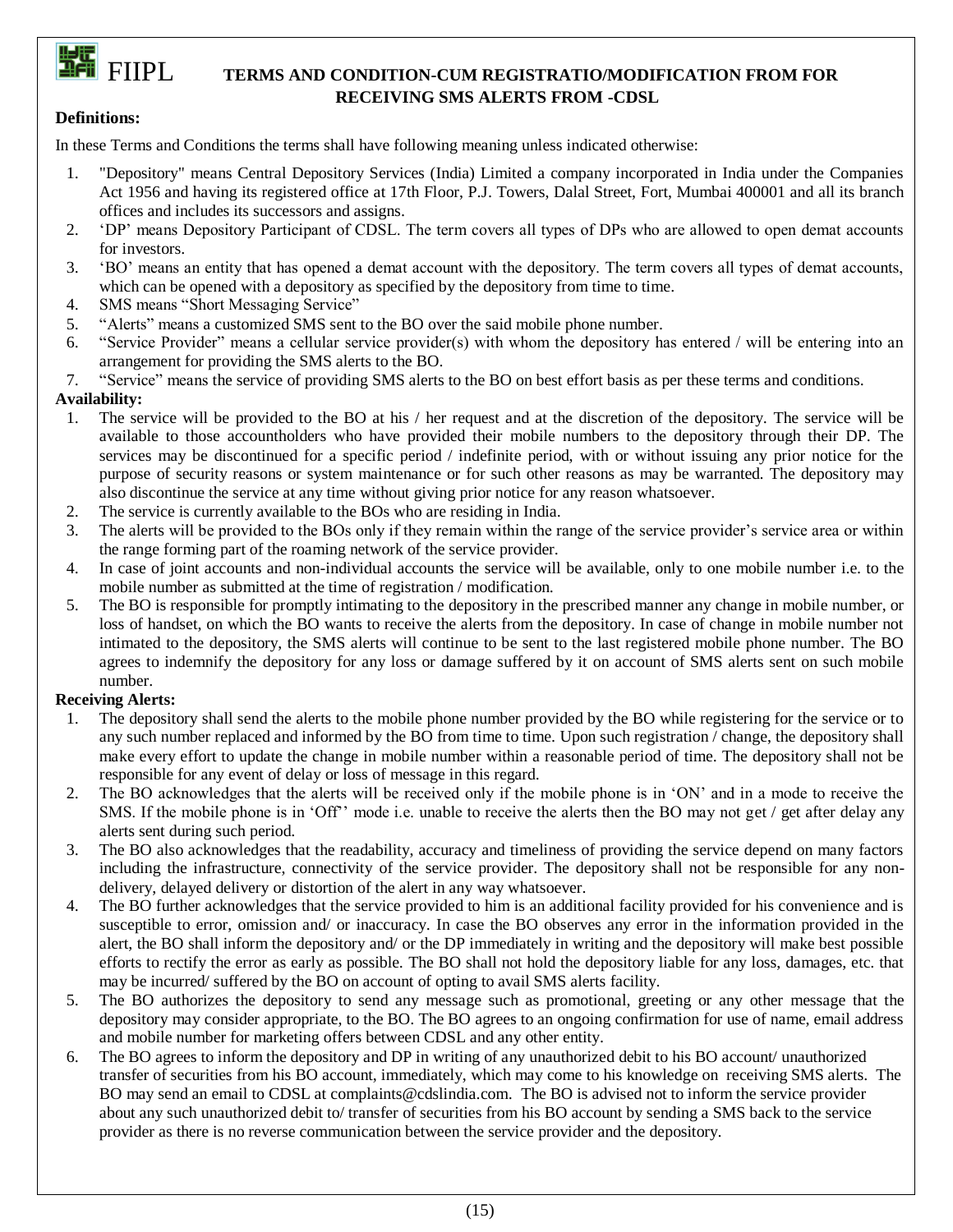- 7. The information sent as an alert on the mobile phone number shall be deemed to have been received by the BO and the depository shall not be under any obligation to confirm the authenticity of the person(s) receiving the alert.
- 8. The depository will make best efforts to provide the service. The BO cannot hold the depository liable for non-availability of the service in any manner whatsoever.
- 9. If the BO finds that the information such as mobile number etc., has been changed with out proper authorization, the BO should immediately inform the DP in writing.

### **Fees:**

Depository reserves the right to charge such fees from time to time as it deems fit for providing this service to the BO.

### **Disclaimer:**

The depository shall make reasonable efforts to ensure that the BO's personal information is kept confidential. The depository does not warranty the confidentiality or security of the SMS alerts transmitted through a service provider. Further, the depository makes no warranty or representation of any kind in relation to the system and the network or their function or their performance or for any loss or damage whenever and howsoever suffered or incurred by the BO or by any person resulting from or in connection with availing of SMS alerts facility. The Depository gives no warranty with respect to the quality of the service provided by the service provider. The Depository will not be liable for any unauthorized use or access to the information and/ or SMS alert sent on the mobile phone number of the BO or for fraudulent, duplicate or erroneous use/ misuse of such information by any third person.

### **Liability and Indemnity:**

The Depository shall not be liable for any breach of confidentiality by the service provider or by any third person due to unauthorized access to the information meant for the BO. In consideration of the depository providing the service, the BO agrees to indemnify and keep safe, harmless and indemnified the depository and its officials from any damages, claims, demands, proceedings, loss, cost, charges and expenses whatsoever which a depository may at any time incur, sustain, suffer or be put to as a consequence of or arising out of interference with or misuse, improper or fraudulent use of the service by the BO.

### **Amendments:**

The depository may amend the terms and conditions at any time with or without giving any prior notice to the BOs. Any such amendments shall be binding on the BOs who are already registered as user of this service.

### **Governing Law and Jurisdiction:**

Providing the Service as outlined above shall be governed by the laws of India and will be subject to the exclusive jurisdiction of the courts in Lucknow

I/We wish to avail the SMS Alerts facility provided by the depository on my/our mobile number provided in the registration form subject to the terms and conditions mentioned below.

I/ We consent to CDSL providing to the service provider such information pertaining to account/transactions in my/our account as is necessary for the purposes of generating SMS Alerts by service provider, to be sent to the said mobile number.

I/We have read and understood the terms and conditions mentioned above and agree to abide by them and any amendments thereto made by the depository from time to time. I/ we further undertake to pay fee/ charges as may be levied by the depository from time to time.

I / We further understand that the SMS alerts would be sent for a maximum four ISINs at a time. If more than four debits take place, the BOs would be required to take up the matter with their DP.

I/We am/ are aware that mere acceptance of the registration form does not imply in any way that the request has been accepted by the depository for providing the service.

I/We provide the following information for the purpose of **REGISTRATION** / **MODIFICATION** (Please cancel out what is not applicable).

| <b>BOID</b>                                                                  |                                                                           |  |  | 0 | 3 | 9                    | 8 | 0 | 0 |  |  |                                                                                       |  |  |  |  |
|------------------------------------------------------------------------------|---------------------------------------------------------------------------|--|--|---|---|----------------------|---|---|---|--|--|---------------------------------------------------------------------------------------|--|--|--|--|
|                                                                              | (Please write your 8 digit DPID)<br>(Please write your 8 digit Client ID) |  |  |   |   |                      |   |   |   |  |  |                                                                                       |  |  |  |  |
| Mobile Number on which messages<br>$+91$<br>are to be sent                   |                                                                           |  |  |   |   |                      |   |   |   |  |  |                                                                                       |  |  |  |  |
| (Please write only the mobile number without prefixing country code or zero) |                                                                           |  |  |   |   |                      |   |   |   |  |  |                                                                                       |  |  |  |  |
| The mobile number is registered in the name of:                              |                                                                           |  |  |   |   |                      |   |   |   |  |  |                                                                                       |  |  |  |  |
| Email ID:                                                                    |                                                                           |  |  |   |   |                      |   |   |   |  |  | (Please write only ONE valid email ID on which communication; if any, is to be sent). |  |  |  |  |
|                                                                              |                                                                           |  |  |   |   |                      |   |   |   |  |  |                                                                                       |  |  |  |  |
|                                                                              | Sole/First Holder                                                         |  |  |   |   | <b>Second holder</b> |   |   |   |  |  | <b>Third Holder</b>                                                                   |  |  |  |  |
| Name                                                                         |                                                                           |  |  |   |   |                      |   |   |   |  |  |                                                                                       |  |  |  |  |
|                                                                              |                                                                           |  |  |   |   |                      |   |   |   |  |  |                                                                                       |  |  |  |  |
| <b>Signature</b>                                                             |                                                                           |  |  |   |   |                      |   |   |   |  |  |                                                                                       |  |  |  |  |

Place:  $\sqrt{2}$  Date:  $\sqrt{2}$  Date:  $\sqrt{2}$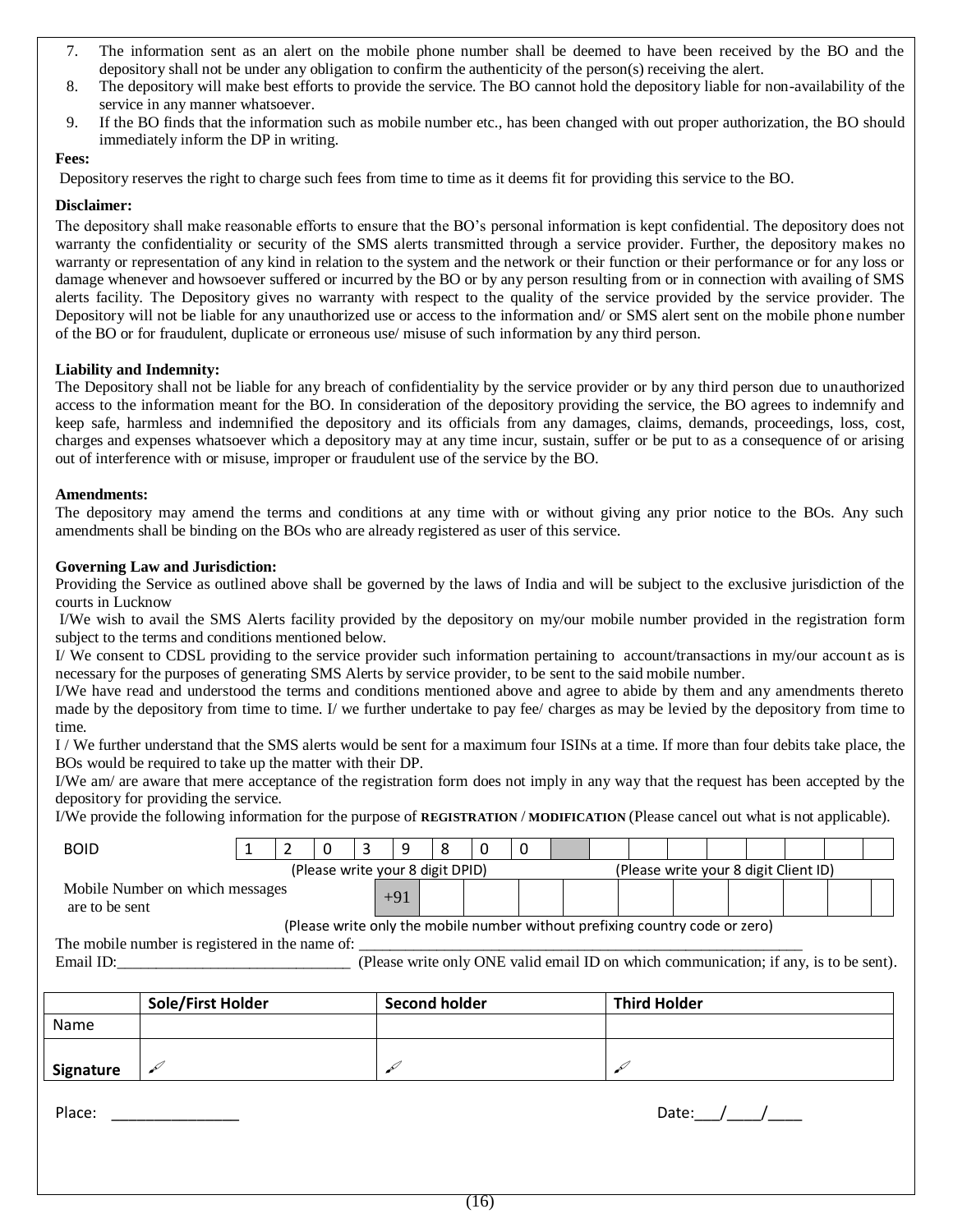

### **FIEL**<br>**EFILIPL** ANNEXURE-B TERMS & CONDITIONS FOR ACAILING TRANSACTION USING  **SERURED TEXTING (TRUST) SERVICE OFFERED BY CDSL**

1. Definitions:

In these Terms and Conditions the terms shall have following meaning unless indicated otherwise:

I. "Depository" means Central Depository Services (India) Limited (CDSL)

ii. TRUST means "Transactions Using Secured Texting" service offered by the Depository.

iii. "Service Provider" means a cellular service provider(s) with whom the Depository has entered / shall enter into an arrangement for providing the TRUST service to the BO.

"Service" means the service of providing facility to receive/give instructions through SMS on best effort basis as per the following terms and conditions. The types of transaction that would

normally qualify for this type of service would be informed by CDSL from time to time.

"Third Party" means the operators with whom the Service Provider is having / will have an arrangement for providing SMS to the BO.

The service will be provided to the BO at his / her request and at the discretion of the depository provided the BO has registered for this facility with their mobile numbers through their DP or by any other mode as informed by CDSL from time to time. Acceptance of application shall be subject to the verification of the information provided by the BO to the Depository<br>The messages will be sent on best efforts basis b

The messages will be sent on best efforts basis by way of an SMS on the mobile no which has been provided by the BOs. However Depository shall not be responsible if messages are not received or sent for any reason whatsoever, including but not limited to the failure of the service provider or network.

The BO is responsible for promptly informing its DP in the prescribed manner any change in mobile number, or loss of handset on which the BO wants to send/receive messages generated under TRUST. In case the new number is not registered for TRUST in the depository system, the messages generated under TRUST will continue to be sent to the last registered mobile number. The BO agrees to

indemnify the depository for any loss or damage suffered by it on account of messages sent on such mobile number.<br>4 The BO agrees that SMS received by the Depository from the registered mobile number of the BO on the basis evidence of such instructions having been issued by the BO. The DP / CDSL will not be held liable for acting on SMS so received.

The BO shall be responsible for submitting response to the 'Responsive SMS' within the specified time period. Transactions for which no positive or negative confirmation is received from the BO, will not be executed except for transaction for deregistration. Further, CDSL shall not be responsible for BOs not submitting the response to the said SMS within the time limit prescribed by CDSL.<br>6 The BO agrees that shall be deemed to have been executed by all joint holders.

The BO agrees to ensure that the mobile number for TRUST facility and SMS alert (SMART) facility is the same. The BO agrees that if he is not registered for SMART, the DP shall register him for SMART and TRUST. If the mobile number provided for TRUST is different from the mobile number recorded for SMART, the new mobile number would be updated for SMART as well as TRUST.

9. BOs are advised to check the status of their obligation from time to time and also advise the respective CMs to do so. In case of any issues, the BO/CM should approach their DPs to ensure that the obligation is fulfilled through any other mode of delivery of transactions as may be informed / made available by CDSL from time to time including submission of Delivery Instruction Slips to the DP . 10. The BO acknowledges that CDSL will send the message for confirmation of a transaction to the BO only if the Clearing Member (registered by the BO for TRUST) enters the said transaction in CDSL system for execution through TRUST within prescribed time limit.

11. The BO further acknowledges that the BO/CM shall not have any right to any claim against either the DP or Depository for losses, if any, incurred due to non receipt of response on the responsive SMS or receipt of such response after the prescribed time period. In the event of any dispute relating to the date and time of receipt of such response, CDSL's records shall be conclusive evidence and the Parties agree that CDSL's decision on the same shall be final and binding on both Parties.

12. The BO may request for deregistration from TRUST at any time by giving a notice in writing to its DP or by any other mode as specified by Depository in its operating instructions. The same shall be effected after entry of such request by the DP in CDSL system if the request is received through the DP.

13. Depository reserves the right to charge such fees from time to time as it deems fit for providing this service to the BO.

14. The BO expressly authorised Depository to disclose to the Service Provider or any other third party, such BO information as may be required by them to provide the services to the BO. Depository however, shall not be responsible and be held liable for any divulgence or leakage of confidential BO information by such Service Providers or any other third party.

15. The BO takes the responsibility for the correctness of the information supplied by him to Depository through the use of the said Facility or through any other means such as electronic mail or written communication.

16. The BO is solely responsible for ensuring that the mobile number is not misused and is kept safely and securely. The Depository will process requests originated from the registered Mobile as if submitted by the BO and Depository is not responsible for any claim made by the BO informing that the same was not originated by him. 17. Indemnity:

In consideration of providing the service, the BO agrees that the depository shall not be liable to indemnify the BO towards any damages, claims, demands, proceedings, loss, cost, charges and expenses whatsoever as a consequence of or arising out of interference with or misuse, improper or fraudulent use of the service by the BO.

18. Disclaimer: Depository shall be absolved of any liability in case :-

a. There is loss of any information during processing or transmission or any unauthorized access by any other person or breach of confidentiality.

b. There is any lapse or failure on the part of the service providers or any third party affecting the said Facility and that Depository makes no warranty as to the quality of the service provided by any such service provider.

c. There is breach of confidentiality or security of the messages whether personal or otherwise transmitted through the Facility.

Dear Sir/Madam, I/We wish to avail the following facility/ies provided by the depository on my/our mobile number as provided below subject to the terms and conditions as specified by CDSL.

a. SMART -SMS alert facility

b. TRUST -Transaction using Secured Texting facility. (please note that SMS alert facility is mandatory if TRUST facility is opted for)

(Please write your 8 digit DPID) (Please write your 8 digit Client ID)

| <b>BO ID</b>                                                                                                                                                                                                                                                                                             |  | 2 | $\left($ | 3 | 9 | 8 | 0 | $\Omega$ | <b>CLIENT ID</b>                                                                                                                                                                                                                                                                                                                            |  |  |  |  |  |
|----------------------------------------------------------------------------------------------------------------------------------------------------------------------------------------------------------------------------------------------------------------------------------------------------------|--|---|----------|---|---|---|---|----------|---------------------------------------------------------------------------------------------------------------------------------------------------------------------------------------------------------------------------------------------------------------------------------------------------------------------------------------------|--|--|--|--|--|
| Second Holder's Name                                                                                                                                                                                                                                                                                     |  |   |          |   |   |   |   |          |                                                                                                                                                                                                                                                                                                                                             |  |  |  |  |  |
| Third Holder's Name                                                                                                                                                                                                                                                                                      |  |   |          |   |   |   |   |          |                                                                                                                                                                                                                                                                                                                                             |  |  |  |  |  |
|                                                                                                                                                                                                                                                                                                          |  |   |          |   |   |   |   |          | (Please write only the mobile number without prefixing country code or zero) (Existing users registered for SMS alerts : Please note that if the mobile number for TRUST<br>is different than the registered mobile number for SMS alert, the new mobile number will be updated for SMS alert also.) The mobile number is registered in the |  |  |  |  |  |
|                                                                                                                                                                                                                                                                                                          |  |   |          |   |   |   |   |          |                                                                                                                                                                                                                                                                                                                                             |  |  |  |  |  |
|                                                                                                                                                                                                                                                                                                          |  |   |          |   |   |   |   |          | (Please write only ONE valid email ID on which communications; if any, is to be sent) I/We consent to CDSL providing to the service provider such<br>information pertaining to account / transactions in my/our account as is necessary for the purpose of availing the said facility.                                                      |  |  |  |  |  |
| I/We have read and understood the terms and conditions prescribed by CDSL for the said facility/ies and agree to abide by them and any amendments thereto made by the<br>depository from time to time. I/We further undertake to pay fee / charges as may be levied by the depository from time to time. |  |   |          |   |   |   |   |          |                                                                                                                                                                                                                                                                                                                                             |  |  |  |  |  |
|                                                                                                                                                                                                                                                                                                          |  |   |          |   |   |   |   |          | Mobile No. on which message are to be Sent:                                                                                                                                                                                                                                                                                                 |  |  |  |  |  |

**Signatures:**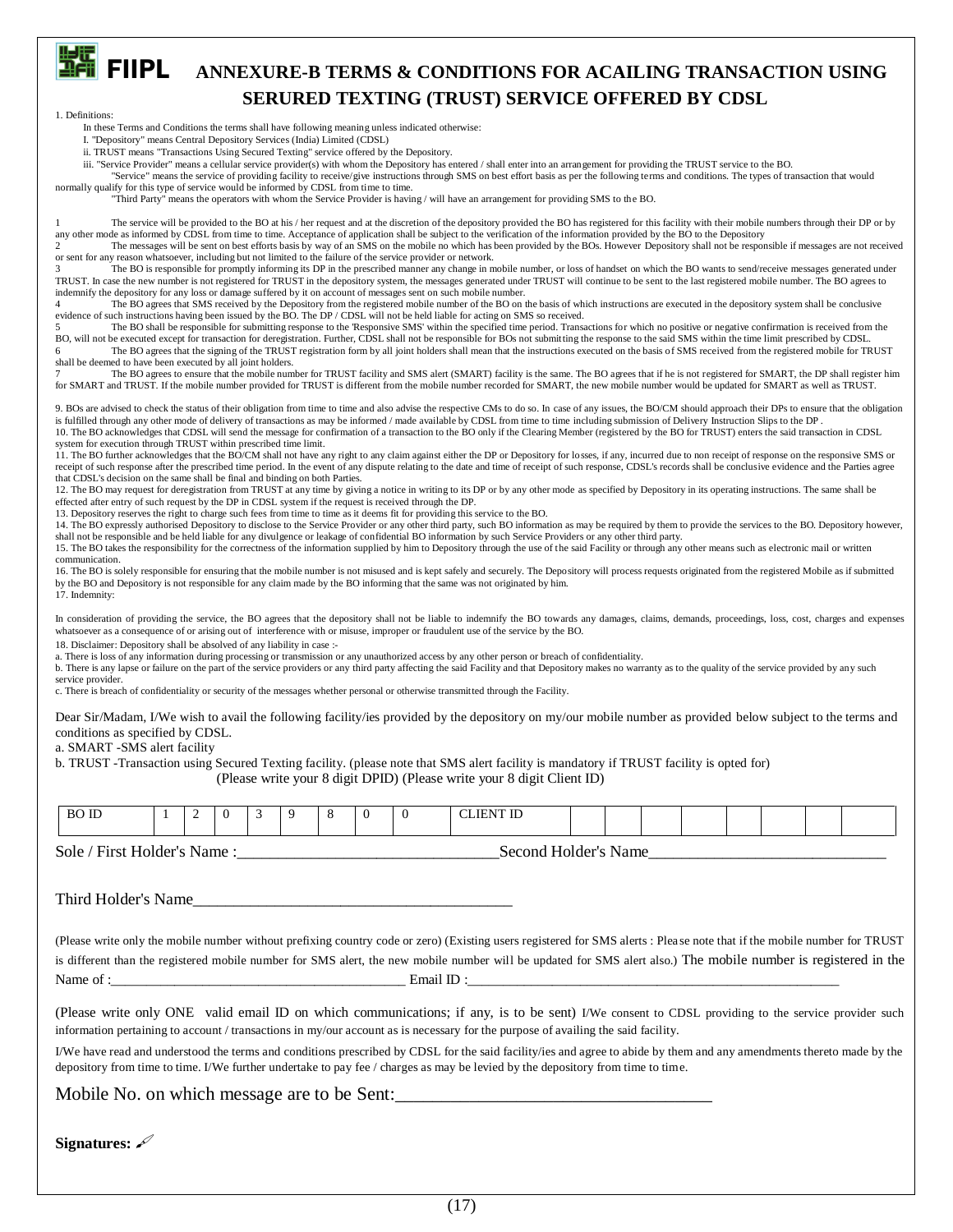

## **FIFICE** FIIPL **RUNNING ACCOUNT AUTHORISATION**

To, **Fair Intermediate Investment Pvt. Ltd.**

2<sup>nd</sup> Floor Shukla Palace, Sapru Marg, Luck now 226 001

I/We confirm that I/We am/are desirous of regularly dealing in CM, F&O and CDS segments of the stock exchange(s). I/We request you to maintain the account for funds, with you on a running account basis. I/We also request you to consider the balances in my/our running funds account for the purpose of margins/any other of my/our obligations due to you. I/We understand and agree that no interest will be payable to me/us on the amounts so retained by you.

I/We agree and empower/authorize you

- a) to act in your discretion of merging balances kept under various accounts held with you, such as CDSL DP Account, CM Trading Account, F&O Trading Account, Currency Trading Account, Online IPO / MF Account and MFSS etc., to nullify the debit in any of my/our other account held with you without taking any further instructions from me/us;
- b) to debit my/our trading account towards depository charges payable by me/us to the designated depository participant and make onward payment to the designated depository participant upon receipt of intimation from the designated depository participant;
- c) I/We have the liberty to revoke this authorization at any time in writing with prospective effect.

While settling the account you will be sending me/us a 'statement of account', containing an extract from the client ledger for funds and an extract from the register of stocks displaying all receipts/deliveries of funds/stocks. The statement shall also explain the retention of funds/stocks. Such periodic settlement of the running account shall not be necessary when (a) I start availing margin trading facility as per SEBI circulars; or (b) The margin provided by me to you is in the form of Bank Guarantee (BG)/Fixed Deposit Receipt (FDRs).

On actual settlement date you may retain the requisite stocks/funds towards any outstanding obligation and may also retain additional margin requirement on the day of settlement to take care of my margin obligation arising in the next 5 trading days, calculated in the manner specified by respective Exchanges.

I will bring any discrepancy or dispute arising from the Statement of account so issued by you or the settlement made by you to your notice preferably within 7 working days from the date of receipt of funds / stocks or statement as the case may be at your registered office.

I/We understand that, unless otherwise required to meet my obligations for margin or on settlement you shall transfer the funds/stocks lying with you in credit of my/our account within one working day and those lying with the Clearing Member or Clearing Corporation within three working days of my request for transfer.

My/Our preference for actual settlement of funds and stocks is at least:

 $\Box$  Once in every calendar Quarter or  $\Box$  Once in a calendar Month

I/We further authorize you to retain an amount of up to Rs.10,000/- (net amount across segment and across stock exchanges) in order to avoid administrative/operational difficulties in settling my/our account. The same can be release on my/our specific request.

**Please score out whatever not accepted/ not agreed with.**

| Thanking you<br>Yours faithfully |                    |
|----------------------------------|--------------------|
| <b>Client Name:</b>              | Sign here: $\odot$ |
| <b>Client Code</b>               | Date:              |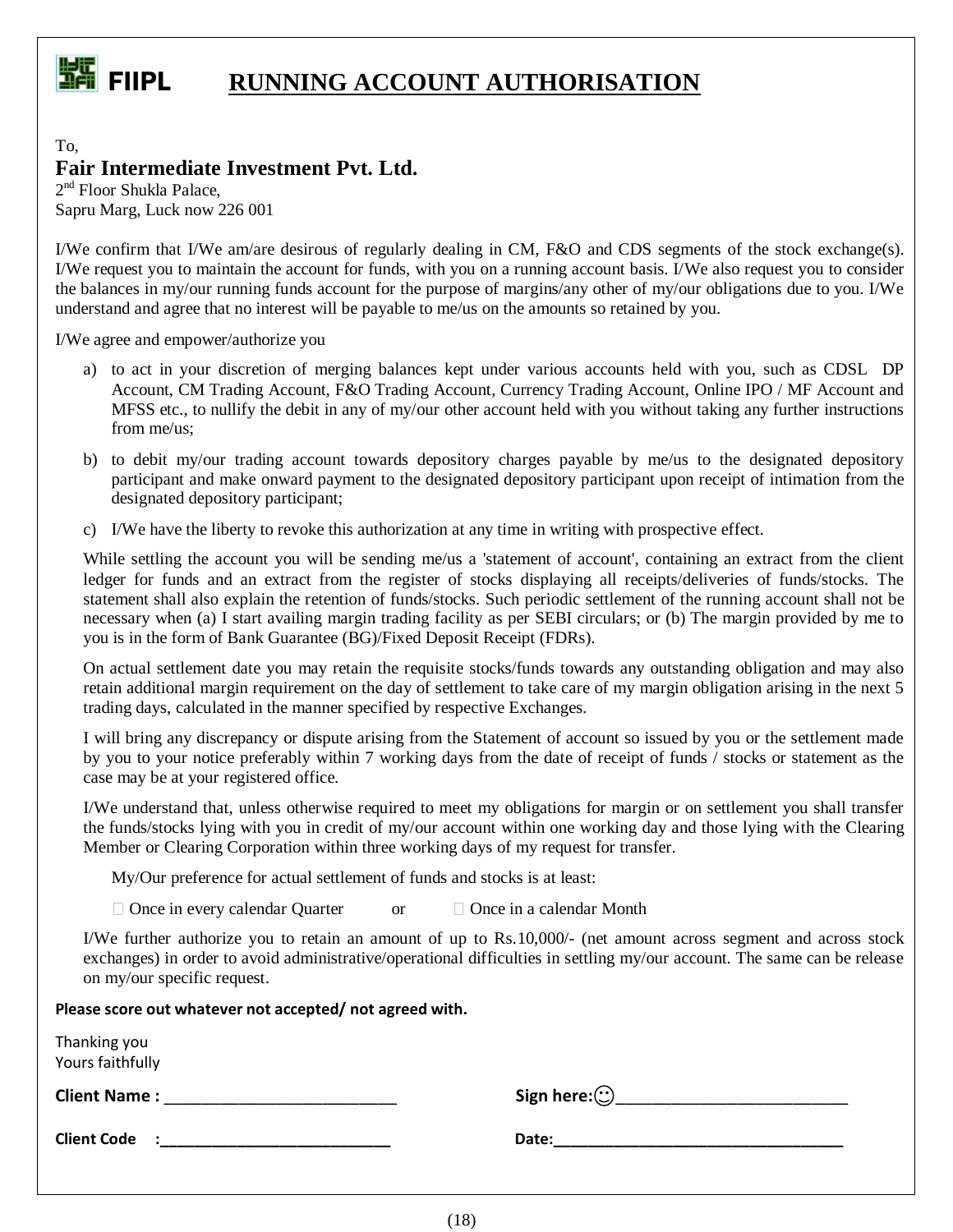# **FIEL**<br>**EFILIPL** DISCLOSURE OF PROPRIETARY TRADING BY BROKER TO CLIENT

To, **FAIR INTERMEDIAE INVESTMENT PVT. LTD**

2<sup>nd</sup> Floor Shukla Palace, Sapru Marg, Lucknow 226 001

| Date: |  |  |
|-------|--|--|
|-------|--|--|

Dear Client,

With reference to the SEBI Circular No. SEBI/MRD/SE/Cir-42/2003 dated Nov. 19, 2003 intended to increase the transparency in the dealing between the trading member and their clients, all trading members are required to disclose to its/their clients whether they do client based business or proprietary as well. Pursuant to the above, we wish to inform you that Fair Intermediate Investment Pvt. Ltd. at present does trade/does not trade on proprietary account in the cash and Derivatives segment at NSE & BSE.

I …………………………………………………..having client code ………………………….with Fair Intermediate Investment Pvt. Ltd. Acknowledge receipt and understanding of the above.

**Client Name Sign.**  $\mathscr{S}$ 

### VERBAL ORDER ACEPTANCE AUTHORISATION

I/We am dealing with you as client at NSE/BSE in Capital, Derivative & Currency Derivative Segment. At my/our broker i.e. agent I/We direct and authroze you to carry out trading / dealing on my/our behalf as per instruction given below.

I/We agree and acknowledge that it is advised by you that I/We should give instruction for order placement / modification and cancellation in writing and to avoid disputes, I/We should give instruction in exactly the format in duplicate (carbon copy/photocopy only) and take signature of at least two authorized officers at the branch along with company stamp on the carbon copy/photocopy of the instructions in acknowledgment of receipt of my our instructions.

However as I/We shall be dealing by ordering over phone and even if we visit the branch, the fluctuations in market are so rapid the it is not practical to give written instructions for order placement / modification and cancellation, I/We hereby authorize you to accept my/our authorized representative's verbal instructions for order placement/modification and cancellation in person or over phone (fixed line/mobile phone) and execute the same.

I/We understand the risk associated with verbal order and accept the same, and agree that I/We shall not be entitled to disown order s and consequent trades (if any) by shifting the burden of proof by asking you to prove the placement/modification and cancellation or orders through telephone recording or otherwise.

I/We shall be liable for all losses, damages and actions which may arise as a consequence of your adhering to and carrying our my/our directions given above.

| $\sim$ $\sim$ $\sim$ $\sim$<br>$C$ lient<br>Vame<br>______________ | Sign. $\overline{\phantom{a}}$ |  |
|--------------------------------------------------------------------|--------------------------------|--|
|                                                                    |                                |  |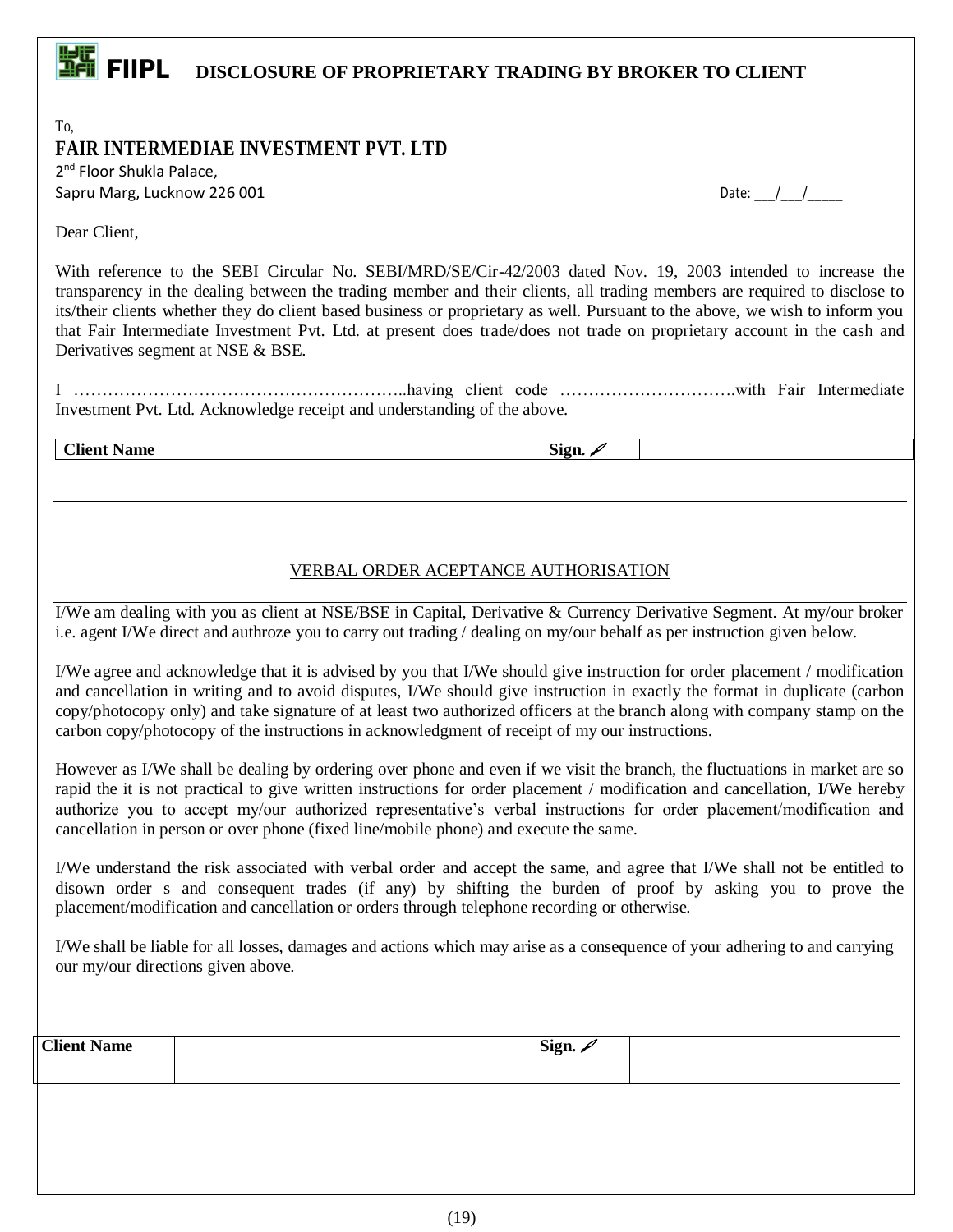

### **FIIPL LETTER OF AUTHORITY TO TRADE**

### **FAIR INTERMEDIATE INVESTMENT PVT. LTD**.

2 ND Floor Shukla Palace Sapru Marg, Lucknow 226 001.

### **Sub: Authority to trade on my / our behalf.**

Dear Sir,

To,

| things, for and on my/our behalf and in my/our interest. |  |
|----------------------------------------------------------|--|

1 To operate the Account on my/our behalf.

2 To issue necessary instructions to you, for purchase, sale or transfer of shares and Securities from or to the Account as per Representative own judgment, and to sign necessary documents, wherever required effectuating such instructions of purchase, sale or transfer of securities from or to the Account.

3 To make or cause to make payments to FAIR INTERMEDIATE INVESTMENT PVT. LTD. whenever necessary, and in accordance with my/our obligations in accordance with the terms and conditions of various agreements executed between me/us and FIIPL.

4 To duly honors all my/our contractual obligations under various agreements executed between me/us and FIIPL. Including but not limited to the "Member Constituent Agreement" and/or any other undertaking, commitment issued by my/us in favor of FIIPL.

5 To accept and give valid discharges for acceptance and submission of contract notes, bills, ledger statements, transaction statements and all correspondence on my behalf and report any discrepancy therein to FIIPL.

6 To receive  $\&$  accept necessary telephonic calls pertaining to margin  $\&$ /or trade confirmation or any other call including verification call from FIIPL. at designated mobile no. & undertake to update this contact detail in writing with FIIPL. in the event of any such change, taking place at any time in future.

7 To sincerely abide by the Statutes, Rules, Regulations and Guidelines prescribed for the purpose and in relation to the operation of the Account.

- A. I/we hereby agree and undertake that all such acts, deeds and things done by the Representative shall be deemed to be binding upon me/us as the same has been done by me/us only and I/we shall hereby ratify all and such acts, deeds, or things done by Representative in any manner whatsoever in discharge of the duties conferred upon him/her under the present instrument.
- B. I/we hereby agree and undertake to indemnify and keep FIIPL. including its directors, officers and employees indemnified against any loss, claims, liabilities, obligations, damages, deficiencies, actions, suits, or proceedings aroused / accrued or caused to the FIIPL. for any wrong act, deed or thing done by the Representative in any manner whatsoever in exercise of the powers conferred upon him.

C. I/we further undertake and agree not to challenge any act, deed or things done by said Representative in any manner.

D. I/we hereby agree and acknowledge that this letter of Authority shall be effective and operational until FIIPL. received and acknowledged revocation letter at its registered office.

| Client Name: |
|--------------|
|--------------|

Client Code :

Date : \_\_\_\_\_\_\_\_\_\_\_\_\_\_\_ **Client Sign. \_\_\_\_\_\_\_\_\_\_\_\_\_\_\_\_\_\_\_\_**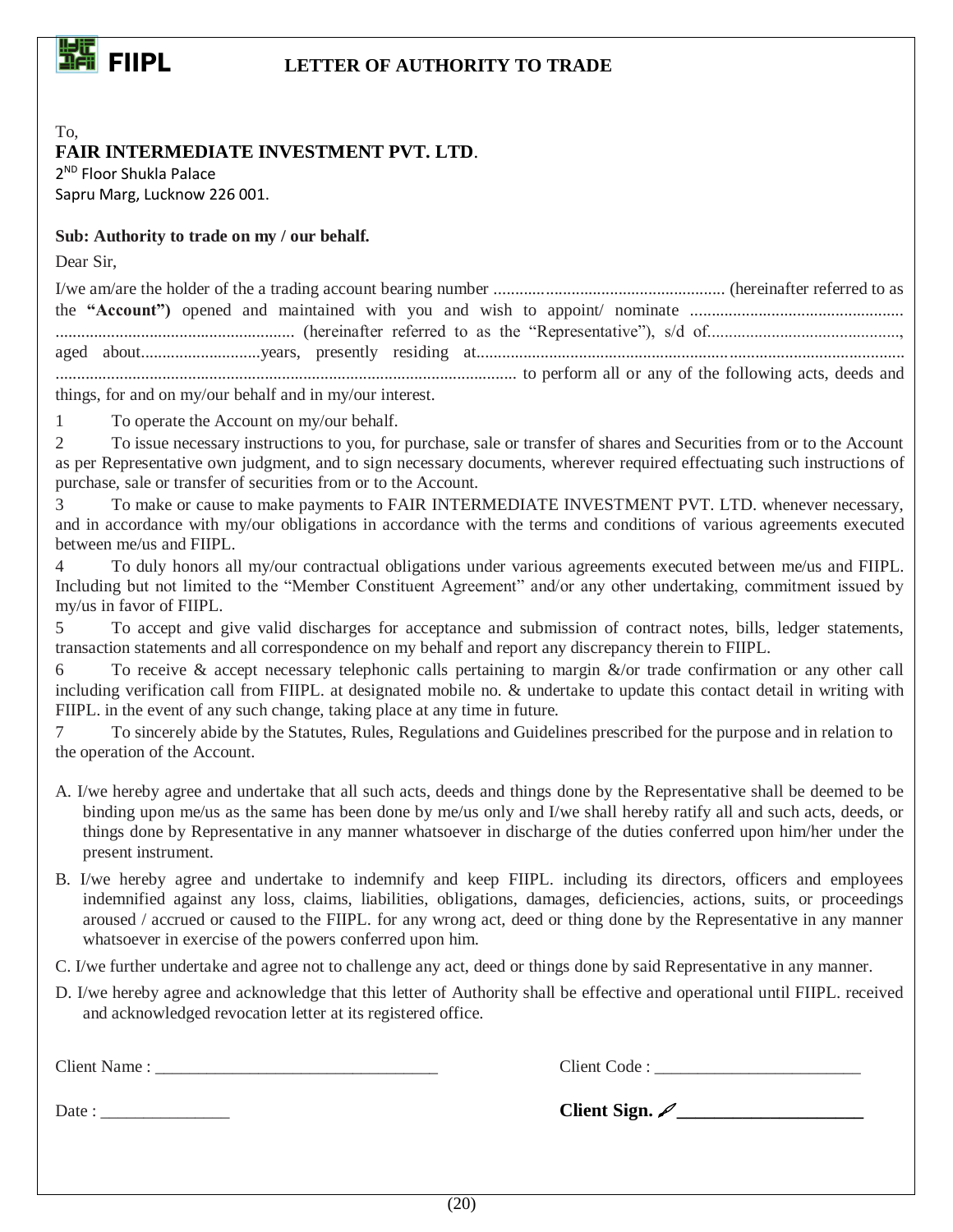## **FIFICAL PLEASE GO THROUGH THE FOLLOWING TERMS AND CONDITIONS AND SIGH AS REQUIRED**

To, **FAIR INTERMEDIATE INVESTMENT PVT.LTD.** Date:  $\frac{1}{2}$ 

2 ND Floor, Shukla Palace, Sapru Marg, Lucknow - 226 001

**1. Authorization to Debit Demat Charges:** I/We have a Trading as well as depository relationship with Fair Intermediate Investment Pvt. Ltd. Please debit the charges relevant with depository services from my trading account on monthly basis. I also agree to maintain the adequate balance in my trading account / pay adequate advance fee for the said reason.

 $\Box$  Yes  $\Box$  No Client Sign.  $\mathscr{L}$ 

**2. Authorization for Fund / Security Transfer & Maintaining the Margin:-** I am operating running accounts with you in Capital market segment and F & 0 segments of NSE/BSE & Currency segment of NSE/MSEI, since I trade on continuous basis with you, various obligations may arise towards funds pay in, margin obligations and mark to market profit/loss. I hereby authorize FIIPL to effect transfer from my Account credits balance & securities from Capital market Segment of NSE to BSE as well as to derivatives Segment of both the exchange and vice versa to meet the settlement obligations and margin requirements in my Account as and when required. Further, I hereby authorize FIIPL to retain Credit balance or securities of any segment or exchange for intended future purchase by me. I would also request you to release credit balance in my account on receipt of specific instruction in writing from me. Also you may take as standing instruction to adjust my credit balance with the debit balance, if any, in my account in other segment or Exchange as and when required.

I would request you to hold back our purchased delivery in the unlikely event of continuing Debit in my account/margin requirement. I would also request you to retain my payout if any, beyond 48 hours to be adjusted against future debits unless otherwise specified in writing by me. I also hereby give the express consent to pledge my securities with NSE/BSE/NSCCL/MSEI BANK(S) or any other institution as need be for fulfilling margin requirement in my account.

In specific cases, I would also instruct you either in writing or orally to hold back our purchased deliveries in your Pool account for our intended sale.

Hope this above arrangement is convenient to both of us for our operational efficiency.

 $\square$  Yes  $\square$  No Client Sign.  $\mathscr{L}$ 

**3. Authorization for Transfer of Securities from Margin Account to Pool Account:-** This is with reference our trading account no, opened with you, for the Purposes of dealing in CM and F&O segments of securities on the Stock Exchanges. With reference to the same I/We confirm that I/We am/are desirous of regularly dealing in CM and F&O segments of NSE/BSE .During the normal course of trading, I shall be required to deliver the securities (Equity shares & Other Securities in margin to the credit of your beneficiary account.

You will appreciate that there is shortage of time between releasing and transfer of securities to my account and from there to your pool account, against my/our sale in Capital Market Segment.

 So I/We request you to kindly Deliver/adjust securities, deposited with you in Margin account with you, against me/our Sale in Capital Market segment directly to your Pool account for Pay-in of securities to NSE/BSE on my/our behalf.



 $\square$  Yes  $\square$  No Client Sign.  $\swarrow$ 

**4. Authorisation for Sale of Securities in case of Default:-** I/We hereby agree that if I/We fail to make payment of consideration to you in respect of any one or more securities purchased by me/us before the pay-in date notified by the exchange from time to time, you shall be at liberty to sell the securities received in pay-out, in proportion to the amount not received, after taking into account any amount lying to my/our credit, by selling equivalent securities at any time on the Exchange. I/We shall be liable for any loss arising to you on this account, till the date of sale out of securities by you in my account. I/We further agree that if I/We fail to deliver any one or more securities to your pool account in respect of the securities sold by me/us before the pay-in date notified by the exchange from time to time, such undercharged obligation in relation to delivering any one or more securities shall be deemed to have been closed out at the auction price or close out price, as may be debited to you in respect to the security for the respective settlement, to the extent traceable to me/us on my/our failure to deliver, otherwise the close out price on the date of pay-out in respect of the relevant securities, declared by the Exchange I/We further agree that the loss, if any, on account of the close out shall be to my/our account. I/We further agree that if for any reason, schedule of pay-in and pay-out is modified the aforesaid shall be made applicable reckoning the actual date of pay-in and pay-out, as the case may be.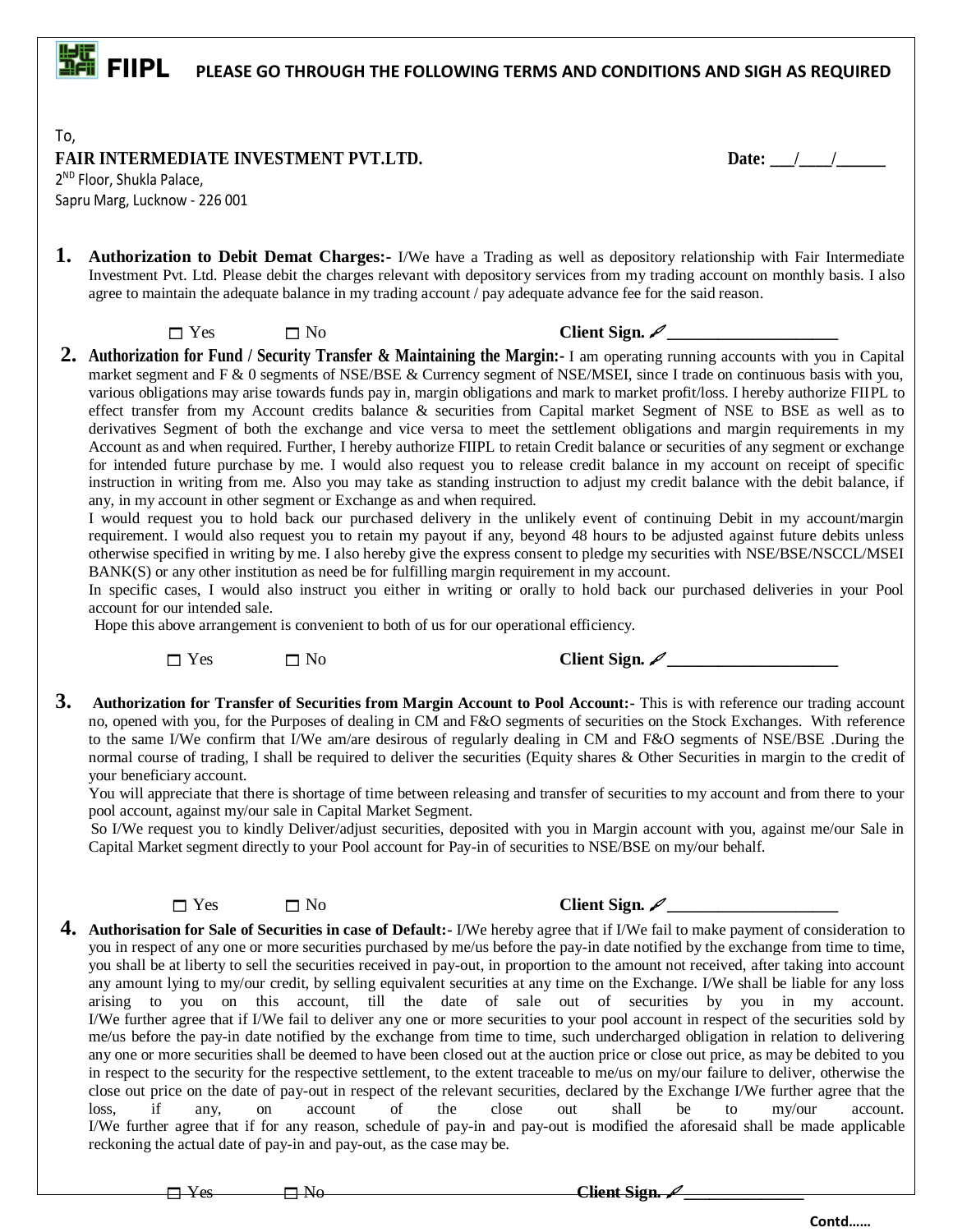

### **5. Others Terms & Conditions:-**

\* I purchase and sales with speculative intention that is no going to result into delivery must be compulsorily squared-up before the close of market you must square up all such position at least fifteen minutes before the market closes. Any failure on your part to do so shall beat your own risk and you shall be ready to give/take deliveries and funds accordingly. \*FIIPL shall not be responsible for any un-executed orders. All On-line best-Market orders should NOT to be presumed as executed unless confirmed as trade by our dealer.

\*You must strictly adhere to margin norms of the BSE/NSE/F&O. Any failure on your part in timely payment of margins shall be viewed seriously and we may not allow any further position/exposure on your account, besides squaring up your existing position. Moreover, FIIPL shall have the right to charge penalty up-to @2% p.m. of the margin amount in default in case there is any delay In payment of the same. Further, we may demand additional margins depending on the speculative nature of the script and market conditions in general or as applied by the respective stock exchanges. These margins would be payable as and when asked for.

\*Delivery of securities will not be released unless the debit balance (if any) in your account is cleared. In case FIIPL does not receive funds within 3 days from the date of purchase FIIPL shall have the right to sell the shares without any further intimation to the client. The cost and consequence i.e. Demat charges will be debited for holding these shares in our DP Alc shall be borne by the client & this shall be without prejudice to our right to take any other necessary actions to recover our dues Any loss subsequent to such squaring off of the position shall be borne by the client and FIIPL will not be liable for it. \*It would be presumed that the securities sold through FIIPL in clients accounts are being held by the client / constituent as their legal/ beneficial owner. The client shall take the full responsibility for any dispute regarding the title of securities sold through, FIIPL.

\*In case you buy in one exchange and sell in another Exchange, the delivery/payment mechanism of the respective exchanged against your sale in other Exchange will not be able to take place. Any such consequences of auctions/ penalties will be levied on the client.

\*FIIPL will accept the Demat deliveries sold by you only from B.O. A/c mentioned in K Y.C. form till 24hours before the scheduled Pay-In day. All pending deliveries, which are not delivered, will result in auction In case of any such short sale, the client have to pay the difference between the contract price and the auction price in addition to the penalty imposed by the exchange and FIIPL. Demat charges will be debited, if not paid up front incase client has Demal A/c with our DP and DP charges transaction charges will be charge up front.

\*The amount of security deposit kept with FIIPL will always be interest free and FIIPL shall have the right to adjust the same against any outstanding dues in clients account or against the dues in its associated accounts

\*All future notifications and rulings of Exchange and SEBI from time to time shall be presumed to be incorporated in this document from the date of implementation.

\*In the matters where the Exchange is a party to the dispute, the Civil Courts at Mumbai shall have exclusive jurisdiction and in all other matters, Civil Courts nearest to the Regional Arbitration Centre where arbitration proceedings or appellate arbitration proceedings were conducted shall have exclusive jurisdiction.

\*The client shall keep himself/herself/itself updated regarding the changes in the rules, regulations, bye- Laws of stock exchanges and guidelines issued by SEBI issued from time to time.

\*The client shall keep himself updated with the information updated by Exchange through various means which includes information posted on website.

\*Release of shares kept as margin shall be informed 48 hours prior to Pay-In date. The release request should be made in writing or should be sent through email to concerned department of FIIPL failing which FIIPL will not be liable for paying shortages.

I/we have read and understand the terms and conditions as mentioned above and agree to abide by them and any amendments thereto made by the stock exchanges from time to time.

| Client Code | <b>Client Name</b>         |  |
|-------------|----------------------------|--|
| Date        | Signature $\measuredangle$ |  |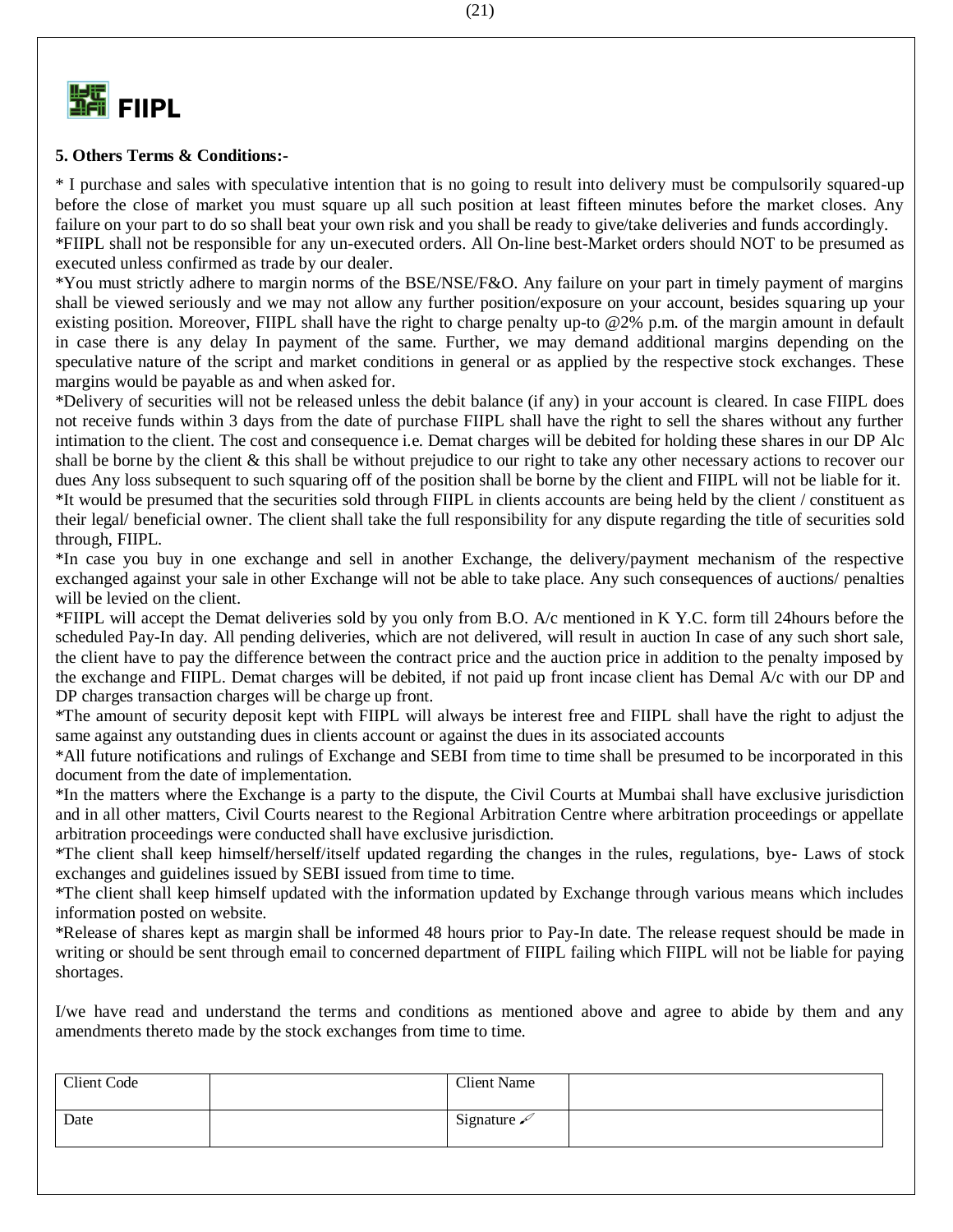

## **FIPL LETTER OF AUTHORISATION-NSE/BSE**

To, **FAIR INTERMEDIATE INVESTMENT PVT.LTD.** Dated: Dated:

2 ND Floor, Shukla Palace, Sapru Marg, Lucknow - 226 001

Dear Sir,

I/We are dealing In securities with you at NSE/BSE Cash , Derivative Segment and Currency Segment of NSE/BSE, in order to facilitate ease of operations. We authorize you as under:

- **A.** I/We authorize you to set off outstanding in any of our accounts against credits available or arising in any other. accounts maintained with you irrespective of the fact that such credits in the accounts may pertain to transactions in any segment of the Exchange or in any other exchanges and/or against the value of cash margin or collateral shares provided to you by us
- **B. I/**We hereby authorize you not to provide me Order Confirmation/Modification I Cancellation Slips and Trade Confirmation Slips to avoid unnecessary paper work. We shall get the required details from contract notes issued by you.
- **C. I/**We hereby authorize you to keep all the securities which we give you in margin including the payout of securities received. to use the securities for meeting margin / other obligation In stock exchange In whatever manner which may include pledging of shares In favor of bank and / or taking loan against the same of meeting margin / pay-in obligation on our behalf or for giving the same as margin to the Stock- Exchange or otherwise.
- **D.** I/We request you to retain credit balance in any of our account and to use the idle funds towards our margin/future obligations at both the exchanges unless I instruct you otherwise. I also authorize you to debit the necessary demat charged from time to time, for keeping the shares in your client demat beneficiary account on my behalf. I also authorize you to debit the financial charges up to @ 2% p.m. for the debit balances if any, in my account and not settled as per the exchange requirements.
- **E. I/**We request you to consider our telephonic instructions for order placing/order modification/order cancellation as a written instruction and give us all the confirmation on telephone unless instructed otherwise in writing. I am getting required details from contracts issued by you.

 **F.** Trading of NSE is in Electronic Mode, based on VSAT, leased line, ISDN. Modem and VPN, combination of technologies and computer systems to place and route orders We understand that there exists a possibility of communication failure or system problems or slow or delayed response from system or trading halt, of any such other problem/glitch whereby not being able to establish access to the trading system / network. which may be beyond your control and may result in delay in processing or not processing buy or sell Orders either in part or in full. We agree that we shall be fully liable and responsible for any such problems / glitch.

 **G.** I/We confirm that we will never sublet the trading terminal on any term of connectivity from my place to any other place without your prior approval.

 **H.** I/We request you to retain securities in your Demat account for our margin/future obligations at both the Exchanges, unless I/We instruct you to transfer the same to my account.

 $\Box$  Yes  $\Box$  No **Client Sign.**  $\mathscr{L}$ 

(22)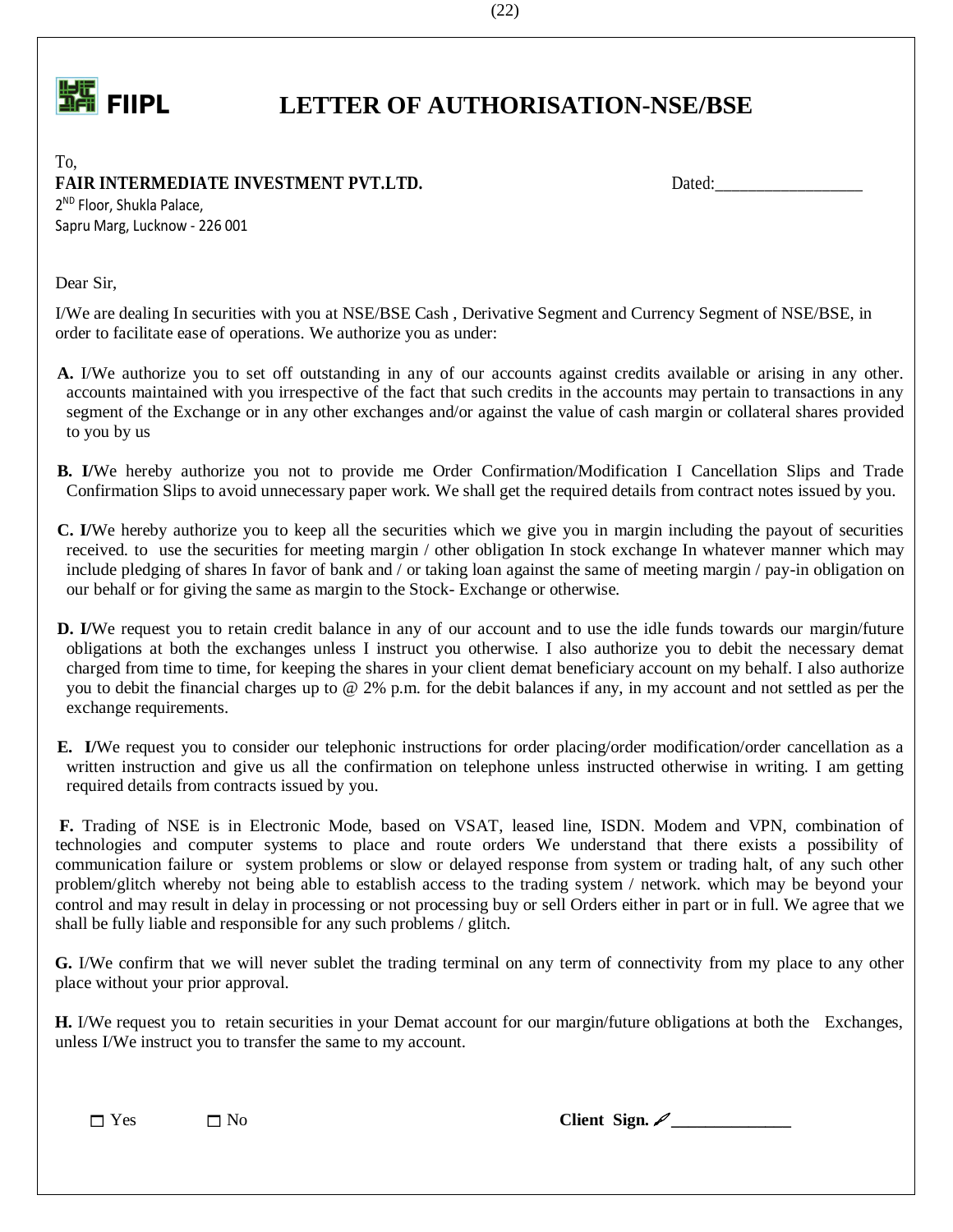# **FIFICAL PROPERTY AUTHORISATON OF CONTRACT NOTES AND OTHER DOCUMENTS IN DIGITAL MODE**

### To,

### **FAIR INTERMEDIATE INVESTMENT PVT. LTD.**

2 ND Floor Shukla Palace Sapru Marg, Lucknow 226 001 Date: \_\_\_/\_\_\_\_/\_\_\_\_\_\_

Sir,

I/We hereby consent to receive from Fair Intermediate Investment Pvt. Ltd. The digital contract notes, bills, ledgers, transaction statements, demat statement of accounts/ holding statement(s)/bills/ other statements, notices, circulars, amendments and such other correspondence documents, records by whatever name called in electronic form duly authenticated by means of a digital signature as specified in the information Technology Act 2000 and the rules made there under to my below mentioned email id (said email ID).

### **E-mail Id. \_\_\_\_\_\_\_\_\_\_\_\_\_\_\_\_\_\_\_\_\_\_\_\_\_\_\_\_\_\_\_\_\_\_\_\_\_\_\_\_\_\_\_\_\_\_\_\_\_\_\_\_\_\_\_\_\_\_\_\_\_\_\_\_\_\_\_\_\_\_\_\_\_\_\_\_**

I/We further hereby agree that the Fair Intermediate Investment Pvt. Ltd. shall fulfill the legal obligation, if the above documents are sent electronically to the said e-mail id. In this regard, I/We further confirm and agree that:

- 1. The above is my/our personal E-mail id. I/We shall take all necessary steps to ensure confidentiality and the secrecy of the login and password of the above mentioned e-mail account. FIIPL shall not be liable to or responsible for any breach of secrecy. I/We will be solely responsible for the security of the information provided on my/our aforesaid e-mail id.
- 2. E-mails sent to any of the above mentioned e-mail account, which have not bounce back, shall be deemed to be duly delivered to me/us.
- 3. In the event any e-mail sent by FIIPL bounce back due to insufficient space in my/our inbox or in the event any network problem occurs, FIIPL shall in no way be responsible for the same.
- 4. FIIPL shall no take cognizance of out-of-office/our of station auto replies and I/We shall be deemed to have received electronic mails.
- 5. Such Statements shall be deemed to have been delivered on the day when the e-mail is sent by FIIPL.
- 6. FIIPL may at its discretion discontinue to send me/us the Statements in physical form.
- 7. FIIPL shall not be liable or responsible for any Statement received from frauds or impostors or any consequences thereof.
- 8. FIIPL shall not be liable for any problem, which arises at my/our computer network because of my/our receiving any Statement from FIIPL.
- 9. I/We shall inform FIIPL by way of a letter in writing duly signed by me or inform through internet platform if there is any change in the E-mail given above.

10.I/We undertake to check the Statement and bring the discrepancies to your notice within the time period as specified under the relevant agreements entered in to with FIIPL. My/Our non-verification or not accessing the Statement on regular basis shall not be a reason for disputing the same at any time.

Whenever I/We want to discontinue the said facilities, I/We shall inform to FIIPL immediately in writing in prescribed format.

I/We further agree that FIIPL will not be responsible for non-receipt of documents sent via electronic delivery due to change in/incorrect e-mail address/ correspondence address as mentioned or any other reason which inter alia include technical reasons or malfunction of my/our computer system/ server / internet connection etc. Further I/We agree and undertake to indemnify FIIPL and its group companies, that they will not be held liable/ responsible for any losses, claims damages, cost and liabilities etc. caused to me/us due to misuse of this information or pursuant to any litigation cases, complaints, actions, etc. that may arise in future on account of my/our above authorization request.

 I/We further agree that in case of non-received of any mail/bounced mail FIIPL may at its sole discretion provide such Contract notes & Statements in physical form.

| <b>Name of Client</b> | <b>Trading</b><br>Code |  |
|-----------------------|------------------------|--|
| Sign. $\mathscr{D}$   | <b>Demat ID</b>        |  |

 $(23)$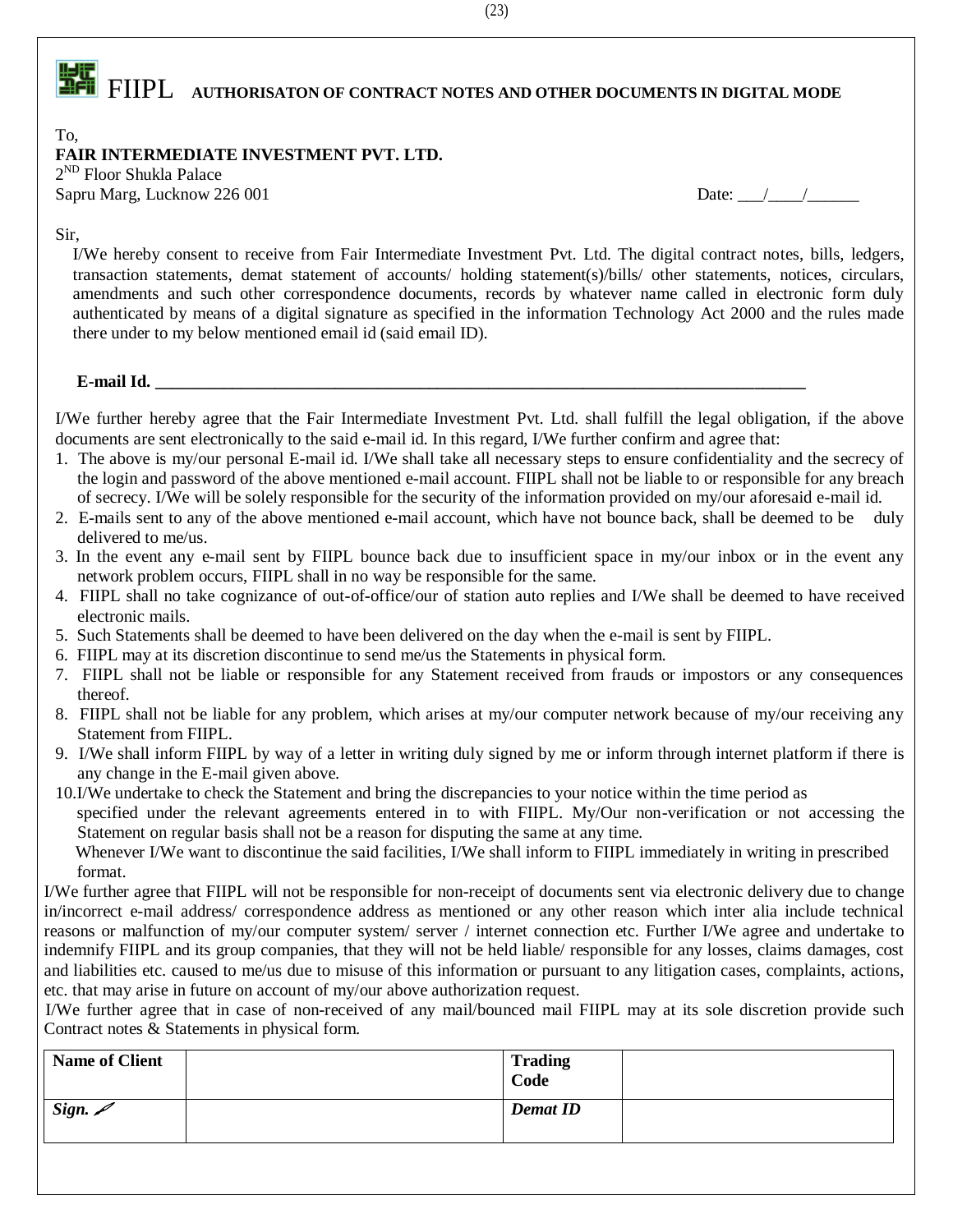

## **FILE**<br>**FILE** FIIPL FIT AND PROPER PERSON DECLATRATION

**As per Regulation 19(I) of Securities Contracts (Regulation) (Stock Exchange and Clearing Corporations) Regulations,2012 (SECC Regulations) which states that no person shall, directly or indirectly, acquire or hold equity share of a recognized Stock Exchange or recognized Clearing Corporation unless he is a fit and proper person in terms of Regulation 19 and 20 of the said SECC Regulations.**

Regulation 19 and Regulation 20 as prescribed by SEBI (herein referred as "Board") are reproduced below:

### **Eligibility for acquiring or holding shares.**

- 19 (1) No person shall, directly or indirectly, acquire or hold equity shares of a recognized stock exchange or recognized clearing corporation unless he is a fit and proper person.
	- (2) Any person who, directly or indirectly, either individually or together with persons acting in concert, acquire equity shares such that his shareholding exceeds two percent of the paid up equity share capital of a recognised stock exchange or recognized clearing corporation shall seek approval of the Board within fifteen days of the acquisition.
	- (3) A person eligible to acquire of hold more than five percent of the paid up equity share capital under sub regulation (2) of regulation 17 and sub-regulation (2) of regulation 18 may acquire or hold more than five percent of the paid up capital equity share capital of a recognized exchange or a recognised clearing corporation only if he has obtained prior approval of the Board.
	- (4) Any person holding more than two per cent. Of the paid up equity share capital of the recognized stock exchange or the clearing corporation on the date of commencement of these regulations, shall ensure compliance with this regulation within a period of ninety days from the date of such commencement.
	- (5) If approval under sub-regulation (2) or (3) is not granted by the Board to any person, such person shall forthwith divest his excess shareholding.
	- (6) Any person holding more than two per cent, of the paid up equity share capital in a recognized stock exchange or a recognised clearing corporation, as the case may be, shall file a declaration within fifteen days from the end of every financial year to the recognised stock exchange or recognized clearing corporation, as the case may be, that he complies with the fit and proper criteria provided in these regulations.

### **Fit and proper criteria.**

- **20** (1) For the purposes of these regulations, a person shall be deemed to be a fit and proper person if--------------
	- (a) Such person has a general reputation and record of fairness and integrity, including but not limited to ---------- (i) Financial integrity;
		- (ii) Good reputation and character; and
		- (iii) Honesty;
	- (b) Such person has not incurred any of the following disqualifications------------
		- (i) The person, or any of its whole time directors or managing partners, has been convicted by a court for any offence involving moral turpitude or any economic offence or any offence against the securities laws;
		- (ii) An order for winding up has been passed against the person;
		- (iii) The person, or any of its whole time directors or managing partners, has been declared insolvent and has not been discharged;
		- (iv) An order, restraining, prohibiting or debarring the person, or any of its whole time directors or managing partners, from dealing in securities or form accessing the securities market, has been passed by the Board or any other regulatory authority, and a period of three years from the date of the expire of the period specified in the order has not elapsed;
		- (v) Any other order against the person, or any of its whole time directors or managing partners, which has a bearing on the securities market, has been passed by the Board or any other regulatory authority, and a period of three years from the date of the order has not elapsed;
		- (vi) The person has been found to be of unsound mind by a court of competent jurisdiction and the finding is in force; and
		- (vii) The person is financially not sound.
	- (2) If any question arises as to whether a person is a fit and proper person, the Board's decision on such question shall be final.

*Sign.*  **here:-**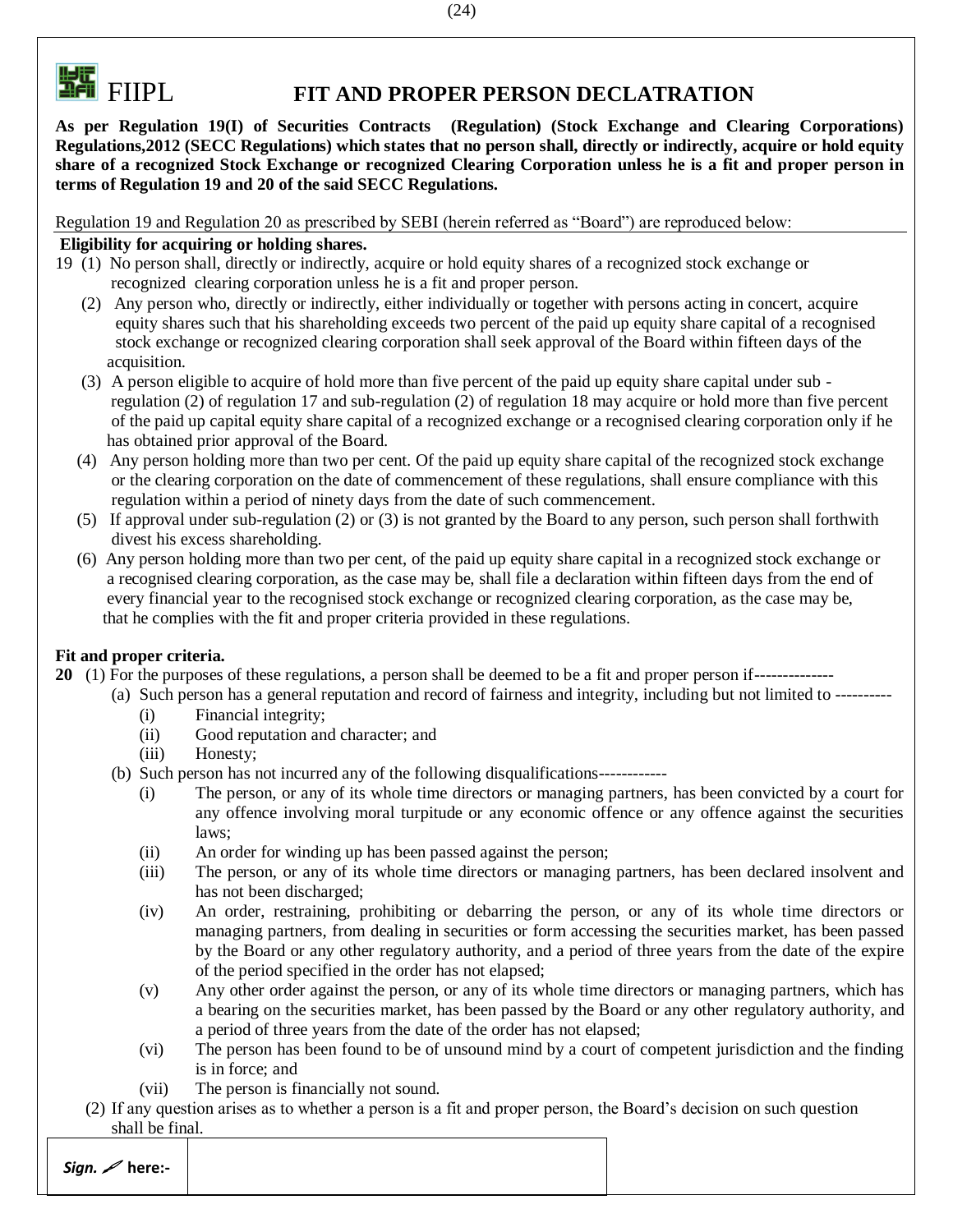

## FIIPL FAIR INTERMEDIATE INVESTMENT PVT. LTD.

### **ANNEXURE - A**

### **BSE STAR MF**

### **(Letter to be provided by the investor to the MFI)**

**To, Fair Intermediate Investment Pvt. Ltd.**

2<sup>nd</sup> Floor Shukla Palace Sapru Marg, Lucknow 226 001.

Sir,

**Sub: BSE STAR MF**

 $I/We$ ,

am/are registered as your client with Client Code No.  $\blacksquare$  for the Purpose of trading in the Capital Market segment of Bombay Stock Exchange Ltd. (Exchange).

I/We am/are interested in availing the trading facility of the Exchange for the purpose of dealing in the units of Mutual Funds Schemes permitted to be dealt with on the BSE STARMF.

For the purpose of availing this facility, I/we state that Know Your Client details as submitted by me/us for the stock broking may be considered for the purpose of BSE STAR MF and I/we further confirm that the details contained in same remain unchanged as on date.

I/We are willing to abide by the terms and conditions as mentioned in the circular dated December 2, 2009 and as may be specified by the exchange from time to time in this regard.

I/We shall ensure also compliance with the requirements as may be specified from time to time by Securities and Exchange Board of India and Association of Mutual Funds of India (AMFI).

I/We shall read and understand the contents of the Scheme Information Document and Key Information Memorandum, addenda issued regarding each Mutual Fund Schemes with respect to which I/we choose to subscribe/redeem. I/We further agree to abide by the terms and conditions, rules and regulations of the Mutual Fund Schemes.

I/we therefore request you to register me/us as your client for participating in BSE STARMF.

Date :

Thanking you,

Yours faithfully,

| Name                         |  |
|------------------------------|--|
| Code                         |  |
| Sole/First Holder Signature: |  |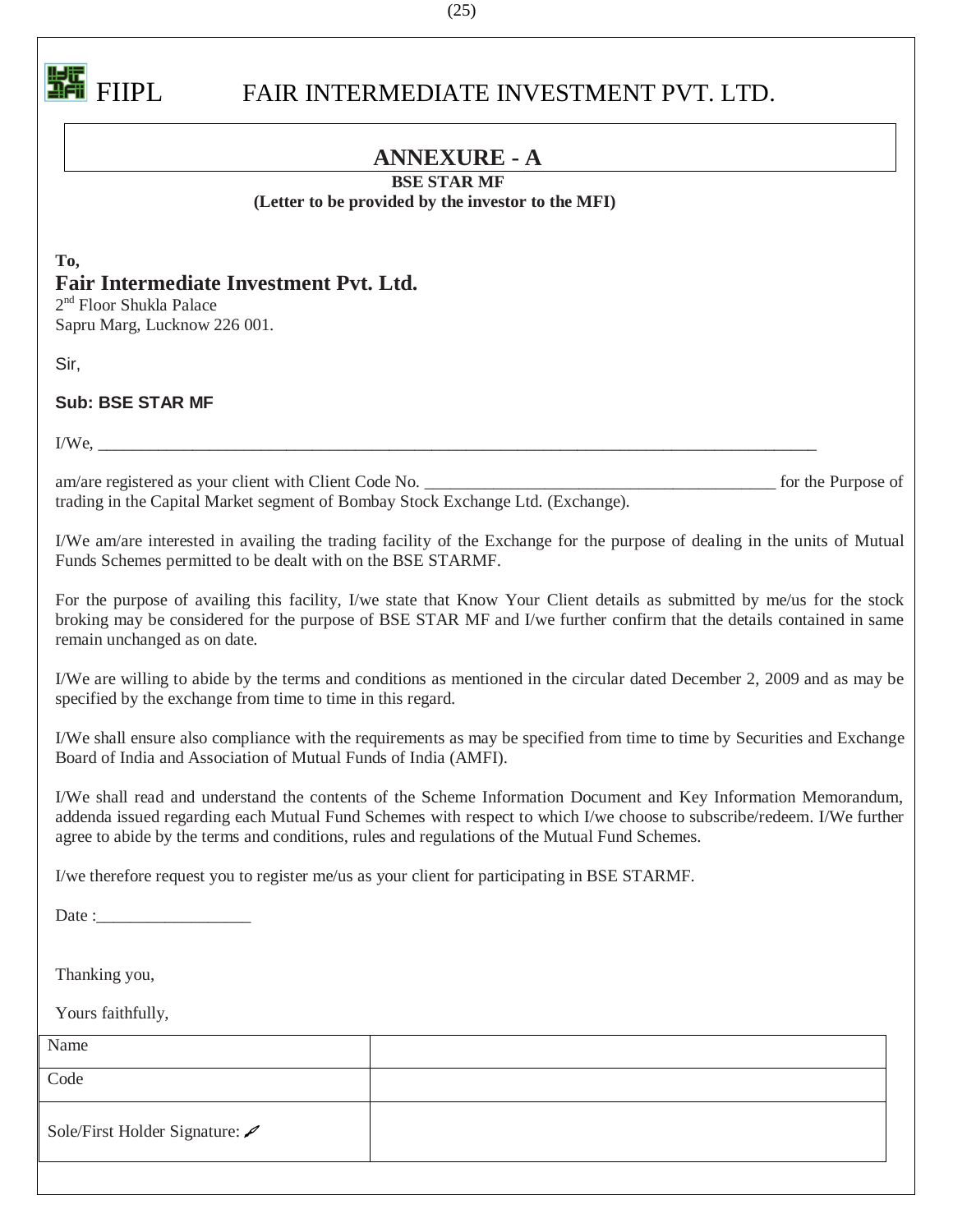

## FIIPL FAIR INTERMEDIATE INVESTMENT PVT. LTD.

### **ANNEXURE - A**

### **Details of terms & conditions for the investor / client for using BSE STAR MF platform**

### **1. Pre-requisites for becoming an investor / a client for the BSE STARMF platform**

1.1The client, who is desirous of investing in units of mutual fund schemes through the BSE STARMF.

1.2 The client intends to execute his instruction for the subscription/redemption of units of Mutual Fund

Schemes through the broker who is a Mutual fund Intermediary (MFI) of the BSE STARMF platform.

1.3 The client has satisfied itself of the capacity of the MFI to deal in Mutual Fund units and wishes to execute its instruction through the MFI and the client shall from time to time continue to satisfy itself of such capability of the MFI before executing transaction through the MFI.

1.4 The client has approached the MFI with the application for availing the BSE STARMF platform.

1.5 The client has submitted relevant KYC (Know Your Client) details to the MFIs

### **2. Terms and Conditions**

2.1 The client shall be bound by circulars issued by BSE!s rules, regulations and notices/circulars issued there under by SEBI and relevant notifications of government authorities as may be in force from time to time.

2.2 The client shall notify the MFI in writing if there is any change in the information in the 'client registration form' provided by the client to the MFI at the time of registering as a client for participating in the BSE STAR MF platform or at any time thereafter.

2.3 The client shall submit to the MFI a completed application form in the manner prescribed format for the purpose of placing a subscription order with the MFI.

2.4 The client has read and understood the risks involved in investing in Mutual Fund Schemes.

2.5 The client shall be wholly responsible for all his investment decisions and instruction.

2.6 The client shall ensure continuous compliance with the requirements of the BSE, SEBI and AMFI.

2.7 The client shall pay to the MFI fees and statutory levies as are prevailing from time to time and as they apply to the client's account, transactions and to the services that MFI renders to the client.

2.8 The client will furnish information to the MFI in writing , if any winding up petition or insolvency petition has been filed or any winding up or insolvency order or decree or award is passed against him or if any litigation which may have material bearing on his capacity has been filed against him.

2.9 In the event of non-performance of the obligation by the MFI, the client is not entitled to claim any

Compensation either from the Investor Protection Fund or from any fund of BSE or its Clearing Corporation - Indian Clearing Corporation Ltd. (ICCL).

2.10 In case of any dispute between the MFIs and the investors arising out of the BSE STAR MF platform, BSE and / or ICCL agrees to extend the necessary support for the speedy redressal of the disputes.

Thanking you,

Yours faithfully,

| <b>Name</b>                    |  |
|--------------------------------|--|
| Code                           |  |
| Sole/First Holder Signature: / |  |

(26)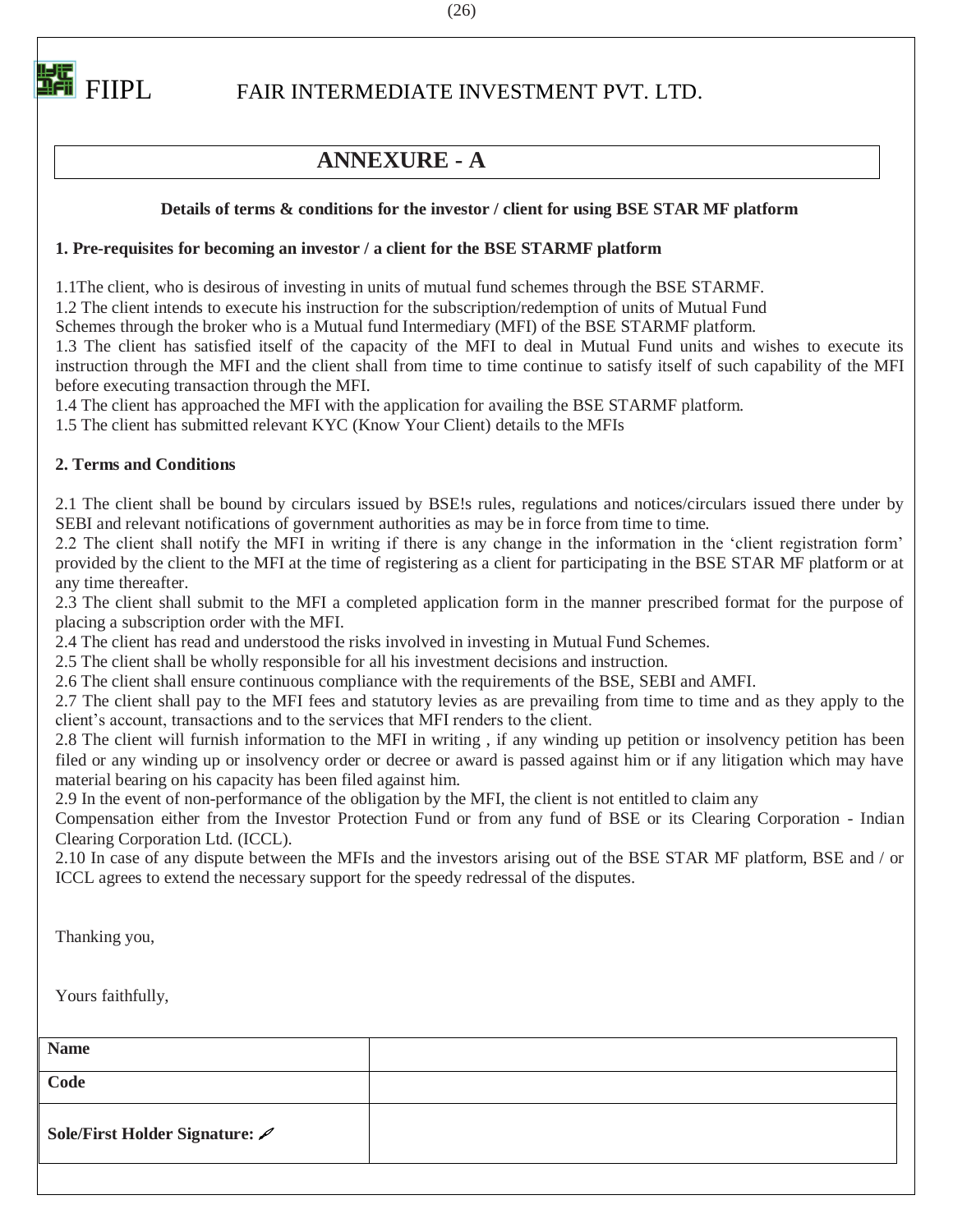

## **FILM**<br>**EFIIPL** FATCA & CRS DECLARATION (FOR INDIVIDUAL)

Do you have any Non-Indian Country (ies) of Birth / Citizenship / Nationality and Tax Residency ?  $\Box$  Yes  $\Box$  No

| Sole/First Holder/Guardian $\square$ Yes $\square$ No |                                                           | <b>Second Holder</b>                            | $\Box$ Yes $\Box$ No                                      | <b>Third Holder</b>                                | $\Box$ Yes $\Box$ No                                      |
|-------------------------------------------------------|-----------------------------------------------------------|-------------------------------------------------|-----------------------------------------------------------|----------------------------------------------------|-----------------------------------------------------------|
| Country of Birth                                      |                                                           | Country of Birth                                |                                                           | Country of Birth                                   |                                                           |
| Country of Citizenship<br>/Nationality                |                                                           | of<br>Citizenship<br>Country<br>/Nationality    |                                                           | Country<br>of<br>Citizenship<br>/Nationality       |                                                           |
| US<br>Are<br>a<br>you<br>Specified Person?            | $\Box$ Yes<br>$\Box$ No<br>Please provide Tax<br>Payer ID | Are you US Specified<br>Person?                 | $\Box$ Yes<br>$\Box$ No<br>Please provide Tax<br>Payer ID | Are you a US<br>Specified Person<br>?              | $\Box$ Yes<br>$\Box$ No<br>Please provide Tax<br>Payer ID |
| Country of Tax<br>Residency* (Other than<br>India)    | Taxpayer<br><b>Identification No.</b>                     | Country of Tax Residency*<br>(Other than India) | Taxpayer<br>Identification no.                            | Country of Tax<br>Residency* (Other<br>than India) | Taxpayer<br>Identification no.                            |
| 1.                                                    |                                                           | 1.                                              |                                                           | 1.                                                 |                                                           |
| 2.                                                    |                                                           | 2.                                              |                                                           | 2.                                                 |                                                           |
| Address                                               |                                                           | Address                                         |                                                           | Address                                            |                                                           |

\*Please indicate all countries in which you are a resident for tax purpose and associated Taxpayer identification number.

### FATCA-CRS Terms and Conditions

I have read and understood the information requirements and the Terms & Conditions mentioned in this Form (read along with FATCA & CRS instructions) and hereby confirm that the information provided by me on this Form is true, correct and complete. I hereby agree and confirm to inform Fair Intermediate Investment Pvt. Ltd. for any modification to this information promptly.

I further agree to abide by the provisions of the scheme related documents inter alia provisions of FATCA & CRS on Automatic Exchange of Information (AEOI).

**Signatures: Sole/First holder Signature Second Holder Signature Third Holder Signature**

\*For detail terms & conditions please see Client Copy

### **FATCA & CRS DECLARATION (FOR NON-INDIVIDUAL )**

Please tick the applicable tax resident declaration-

I.Is "Entity" a tax resident of any country other than India  $\Box$  Yes  $\Box$  No

(If yes, please provide country/ies in which the entity is a resident for tax purposes and the associated Tax ID number below.)

| Sr.No. | Country | <b>Tax Identification Number</b> | Identification Type (Tin or Other,<br>Please specify) |
|--------|---------|----------------------------------|-------------------------------------------------------|
|        |         |                                  |                                                       |
| Ζ.     |         |                                  |                                                       |
| - 3.   |         |                                  |                                                       |

\*In case Tax Identification Number is not available, kindly provide its functional equivalent.

In case TIN or its functional equivalent is not available, please provide Company Identification number of Global Entity Identification Number of GIIN, etc.

In case the Entire of Incorporation /Tax residence is U.S. but Entity is not a Specified U.S. Person, mention Entity's exemption code here: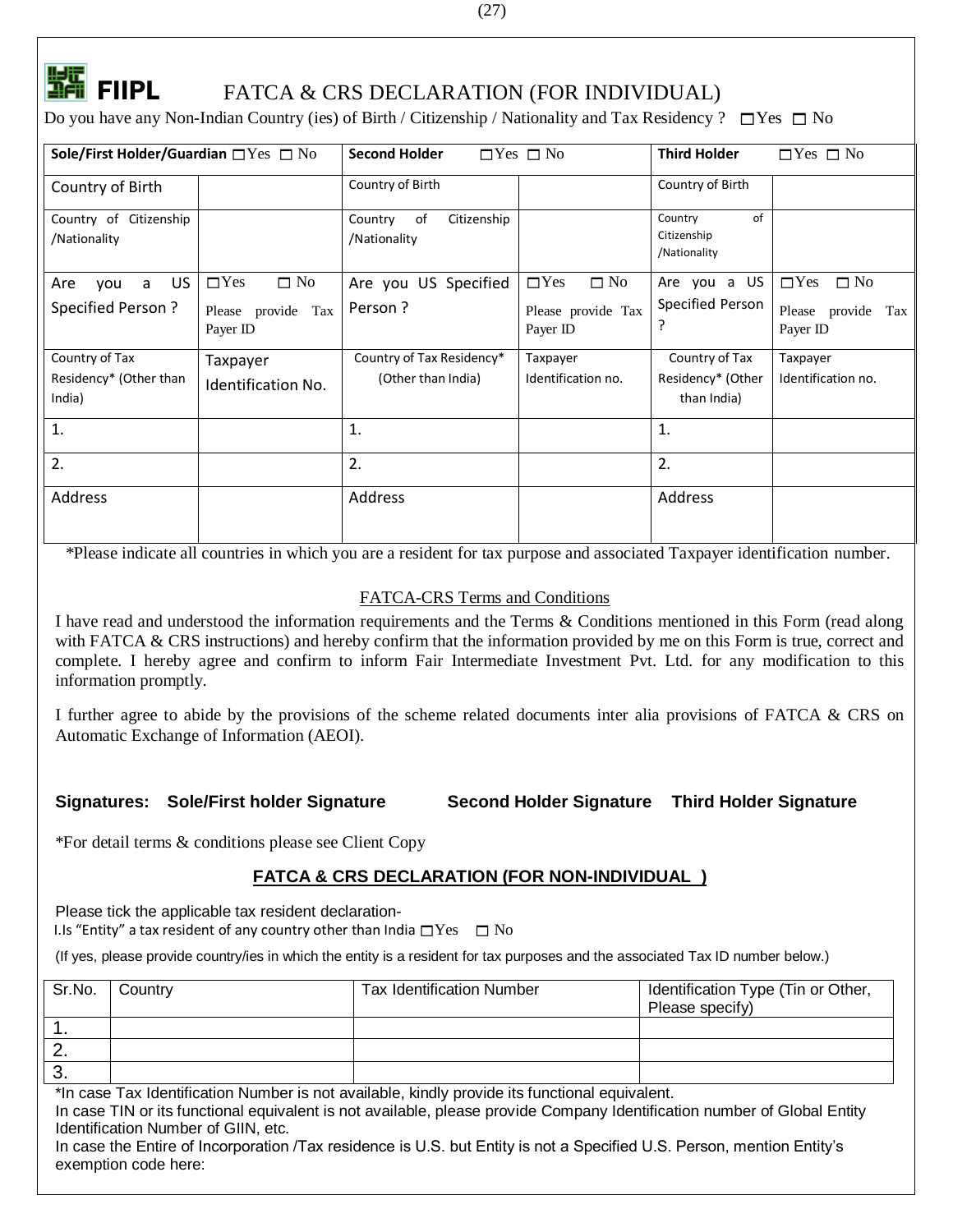|                  | <b>PART A</b> (to be filled by Financial Institutions or Direct Reporting NFEs)                                                                                          |                                   |                            |                                                                                                                                                                                    |                                       |
|------------------|--------------------------------------------------------------------------------------------------------------------------------------------------------------------------|-----------------------------------|----------------------------|------------------------------------------------------------------------------------------------------------------------------------------------------------------------------------|---------------------------------------|
| Iv.              | We are a,<br>Financial institution<br>(Refer I of Part C)<br>or.<br>Direct reporting NFE<br>(Refer 3(vii) of Part C)<br>(please tick as appropriate)                     | GIIN<br>Name of sponsoring entity |                            | Note: If you do not have a GIIN but you are sponsored by another entity, please provide your sponsor's<br>GIIN above and indicate your sponsor's name below                        |                                       |
|                  | <b>GIIN</b> not available (please tick as applicable)                                                                                                                    | <b>Applied for</b>                |                            | Not obtained - Non-participating FI<br>Not required to apply for - please specify 2 digits sub-category                                                                            | (Refer   A of Part C)                 |
|                  | PART B (please fill any one as appropriate "to be filled by NFEs other than Direct Reporting NFEs")                                                                      |                                   |                            |                                                                                                                                                                                    |                                       |
| $\mathbf{L}$     | Is the Entity a publicly traded company (that is, a company<br>whose shares are regularly traded on an established<br>securities market) (Refer 2a of Part C)            |                                   | Yes                        | (If yes, please specify any one stock exchange on which the stock is regularly traded)<br>Name of stock exchange                                                                   |                                       |
| $\overline{2}$ . | Is the Entity a related entity of a publicly traded company<br>(a company whose shares are regularly traded on an<br>established securities market) (Refer 2b of Part C) |                                   | Yes<br>Nature of relation: | (If yes, please specify name of the listed company and one stock exchange on which the stock is regularly traded)<br>Name of listed company<br>Subsidiary of the Listed Company or | Controlled by a Listed Company        |
|                  |                                                                                                                                                                          |                                   |                            | Name of stock exchange                                                                                                                                                             |                                       |
| 3,               | Is the Entity an active NFE (Refer 2c of Part C)                                                                                                                         |                                   | Yes                        | Nature of Business<br>Please specify the sub-category of Active NFE                                                                                                                | (Mention code - refer 2c of Part C)   |
| 4.               | Is the Entity a passiveNFE (Refer 3(ii) of Part C)                                                                                                                       |                                   | Yes                        | Nature of Business                                                                                                                                                                 |                                       |
|                  |                                                                                                                                                                          |                                   |                            |                                                                                                                                                                                    |                                       |
|                  |                                                                                                                                                                          |                                   |                            | <b>UBO Declaration</b> (Mandatory for all entities except, a Publicly Traded Company or a related entity of Publicly Traded Company)                                               |                                       |
|                  | Category (Please tick applicable category):                                                                                                                              |                                   | Unlisted Company           | Partnership Firm                                                                                                                                                                   | Limited Liability Partnership Company |
|                  | Unincorporated association / body of individuals                                                                                                                         |                                   | Public Charitable Trust    | Religious Trust                                                                                                                                                                    | Private Trust                         |
|                  | Others (please specify                                                                                                                                                   |                                   |                            |                                                                                                                                                                                    |                                       |
|                  |                                                                                                                                                                          |                                   |                            | Please list below the details of controlling person(s), confirming ALL countries of tax residency / permanent residency / citizenship and ALL Tax Identification Numbers for EACH  |                                       |
|                  | controlling person(s). (Please attach additional sheets if necessary)                                                                                                    |                                   |                            |                                                                                                                                                                                    |                                       |
|                  |                                                                                                                                                                          |                                   |                            | Owner-documented FFI's should provide FFI Owner Reporting Statement and Auditor's Letter with required details as mentioned in Form W8 BEN E (Refer 3(vi) of Part C)               |                                       |
| <b>Details</b>   |                                                                                                                                                                          | UBO <sub>1</sub>                  |                            | UBO <sub>2</sub>                                                                                                                                                                   | UBO <sub>3</sub>                      |
|                  | Name of UBO                                                                                                                                                              |                                   |                            |                                                                                                                                                                                    |                                       |
|                  | UBO Code (Refer 3(iv) (A) of Part C)                                                                                                                                     |                                   |                            |                                                                                                                                                                                    |                                       |
|                  | Country of Tax residency*                                                                                                                                                |                                   |                            |                                                                                                                                                                                    |                                       |
| PAN <sup>#</sup> |                                                                                                                                                                          |                                   |                            |                                                                                                                                                                                    |                                       |
|                  | Address                                                                                                                                                                  |                                   |                            |                                                                                                                                                                                    |                                       |
|                  |                                                                                                                                                                          | Zip                               |                            | Zip                                                                                                                                                                                | Zip                                   |
|                  |                                                                                                                                                                          | State:                            |                            | State:                                                                                                                                                                             | State:                                |
|                  |                                                                                                                                                                          | Country:                          |                            | Country:                                                                                                                                                                           | Country:                              |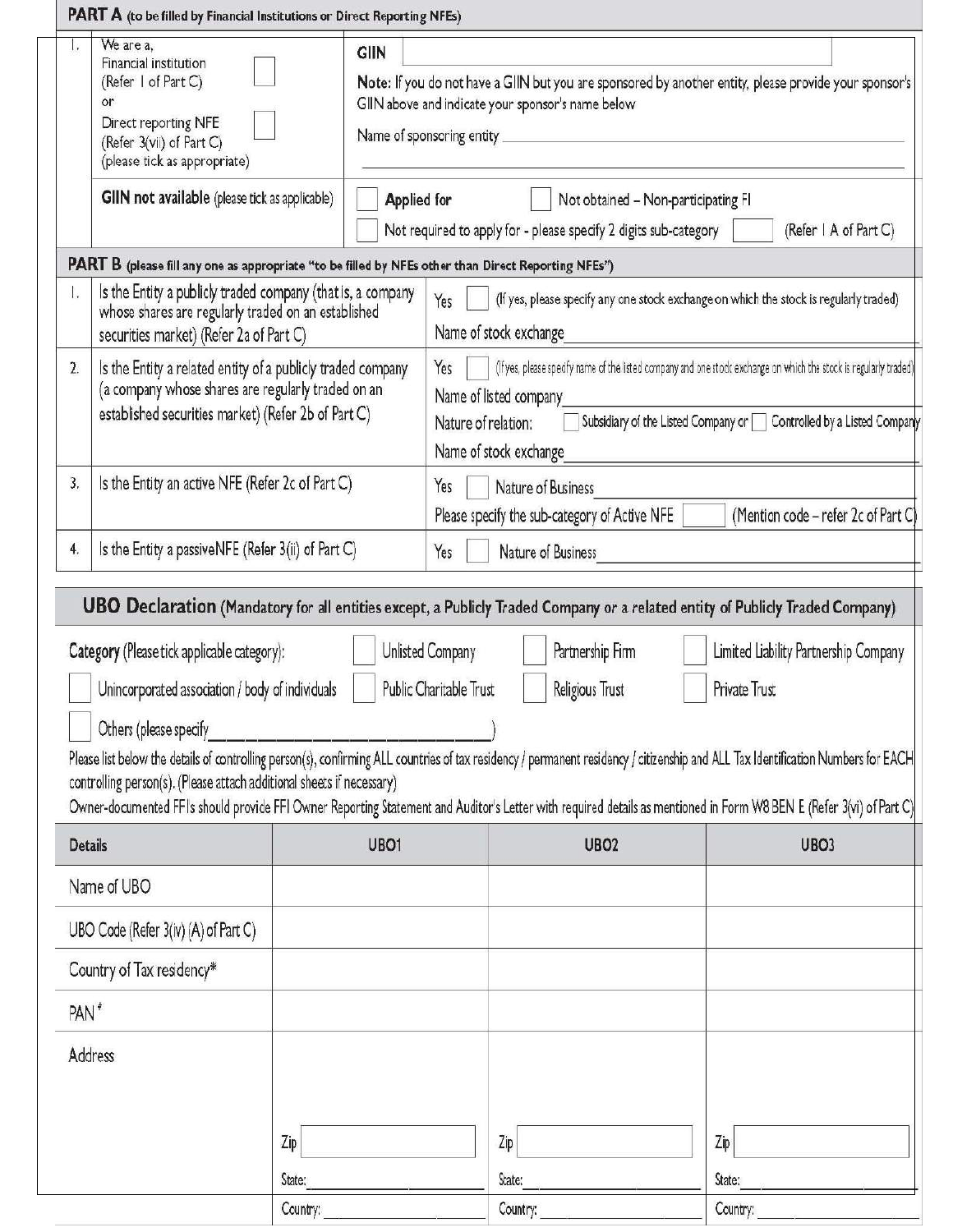| <b>Address Type</b>                                   | $\Box$ Residence $\Box$ Business                                                                                                                                                                                                                                                                                                                    | $\Box$ Residence $\Box$ Business        | $\Box$ Residence $\Box$ Business        |
|-------------------------------------------------------|-----------------------------------------------------------------------------------------------------------------------------------------------------------------------------------------------------------------------------------------------------------------------------------------------------------------------------------------------------|-----------------------------------------|-----------------------------------------|
|                                                       | $\Box$ Registered office                                                                                                                                                                                                                                                                                                                            | $\Box$ Registered office                | $\Box$ Registered office                |
| Tax ID*                                               |                                                                                                                                                                                                                                                                                                                                                     |                                         |                                         |
| Tax ID Type                                           |                                                                                                                                                                                                                                                                                                                                                     |                                         |                                         |
| City of Birth                                         |                                                                                                                                                                                                                                                                                                                                                     |                                         |                                         |
| <b>Occupation Type</b>                                | $\Box$ Service $\Box$ Business                                                                                                                                                                                                                                                                                                                      | $\Box$ Service $\Box$ Business          | $\Box$ Service $\Box$ Business          |
|                                                       | $\Box$ Others                                                                                                                                                                                                                                                                                                                                       | $\Box$ Others                           | $\Box$ Others                           |
| Nationality                                           |                                                                                                                                                                                                                                                                                                                                                     |                                         |                                         |
| Father's Name                                         |                                                                                                                                                                                                                                                                                                                                                     |                                         |                                         |
| Gender                                                | $\Box$ Male $\Box$ Female $\Box$ Others                                                                                                                                                                                                                                                                                                             | $\Box$ Male $\Box$ Female $\Box$ Others | $\Box$ Male $\Box$ Female $\Box$ Others |
| Date of Birth                                         |                                                                                                                                                                                                                                                                                                                                                     |                                         |                                         |
| Percentage of Holding(%)                              |                                                                                                                                                                                                                                                                                                                                                     |                                         |                                         |
|                                                       | *To include US, where controlling person is a US citizen of Green Card Holder.                                                                                                                                                                                                                                                                      |                                         |                                         |
|                                                       | If UBO is KYC compliant, KYC to be enclosed. Else PAN or any other valid identity proof must be attached. Position /<br>Designation like Director / Settlor of Trust / Protector of Trust to be specified wherever applicable.                                                                                                                      |                                         |                                         |
|                                                       | In Case Tax Identification Number is not available, kindly provide functional equivalent.                                                                                                                                                                                                                                                           |                                         |                                         |
| Secretary.                                            | Attached valid documentary proof like Shareholding pattern duly self-attested by Authorized Signatory / Company                                                                                                                                                                                                                                     |                                         |                                         |
| <b>DECLARATION</b>                                    |                                                                                                                                                                                                                                                                                                                                                     |                                         |                                         |
|                                                       | I have read and understood the information requirements and the Terms & Conditions mentioned in this Form (read along<br>with FATCA & CRS instructions) and hereby confirm that the information provided by me on this Form is true, correct to<br>inform Fair Intermediate Investment Pvt. Ltd. For any modification to this information promptly. |                                         |                                         |
| Automatic Exchange of Information (AEOI).             | I further agree abide by the provisions of the scheme related documents inter alia provisions FATCA $&CRS$ on                                                                                                                                                                                                                                       |                                         |                                         |
|                                                       |                                                                                                                                                                                                                                                                                                                                                     |                                         |                                         |
|                                                       |                                                                                                                                                                                                                                                                                                                                                     |                                         |                                         |
| Signature:                                            |                                                                                                                                                                                                                                                                                                                                                     |                                         |                                         |
|                                                       |                                                                                                                                                                                                                                                                                                                                                     |                                         |                                         |
| Sole/First Authorised Signatory                       |                                                                                                                                                                                                                                                                                                                                                     | Second Authorised Signatory             | <b>Third Authorised Signatory</b>       |
|                                                       |                                                                                                                                                                                                                                                                                                                                                     |                                         |                                         |
| For detail terms & conditions please see Client Copy. |                                                                                                                                                                                                                                                                                                                                                     |                                         |                                         |
|                                                       |                                                                                                                                                                                                                                                                                                                                                     |                                         |                                         |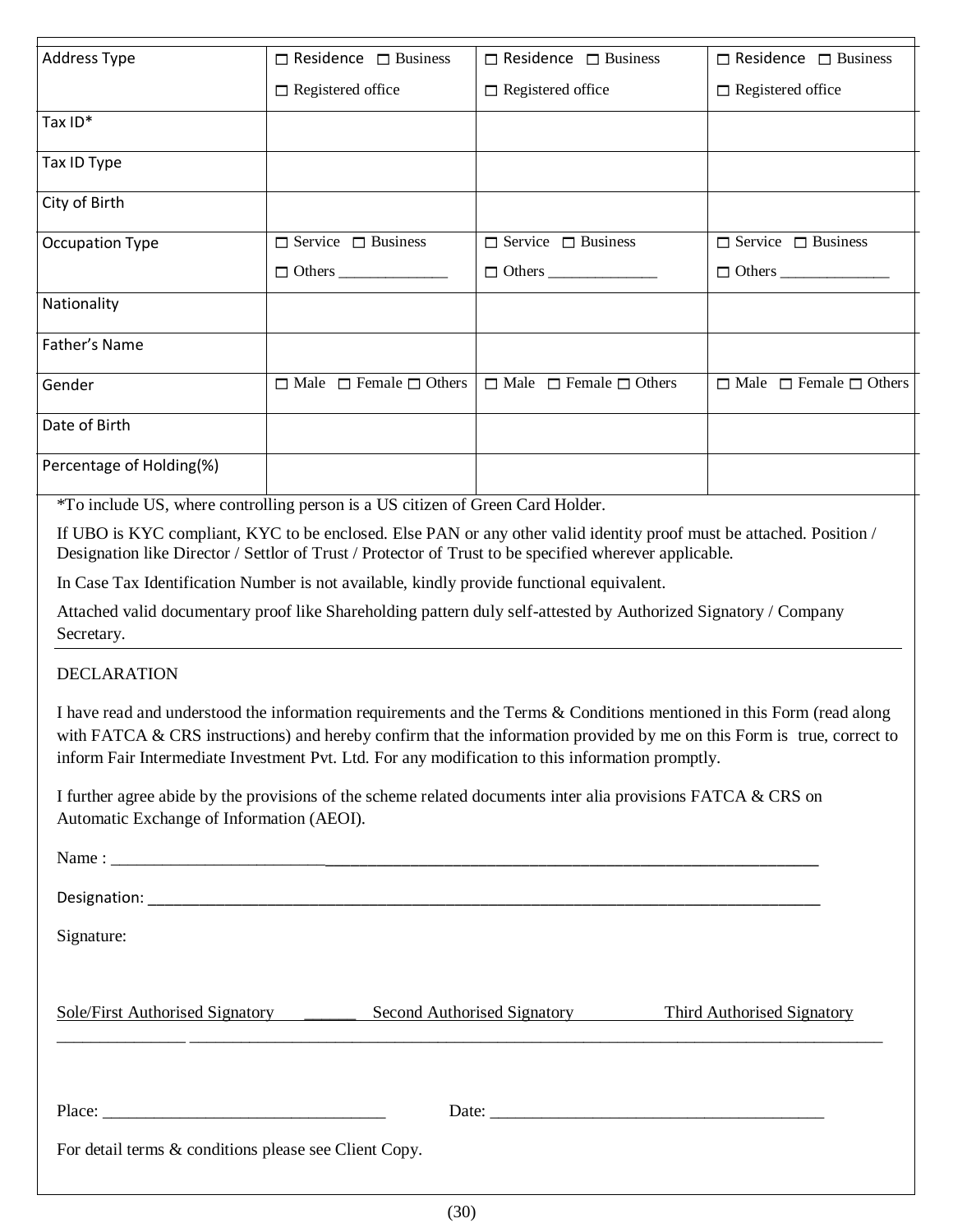## **FEE**<br>**EFFICITE:** DECLARATIION BY KARTA & ALL THE CO-PARCENERS (for HUF only)

| v<br>I<br>۰.<br>×<br>۰. |
|-------------------------|
|-------------------------|

### **FAIR INTERMEDIATE INVESTMENT PVT. LTD.** Date:

2<sup>ND</sup> Floor Shukla Palace,

Sapru Marg, Lucknow 226 001.

Dear Sir/Madam,

- 1. Whereas the Hindu Undivided Family of...........................................................................is carrying on business in the firm name and style of at .................................................................................................... .or we intent to deal have or desire to have Securities Trading Account with Fair Intermediate Investment Pvt. Ltd. (hereinafter referred as Member). We undersigned, hereby confirm and declare that we are the present adult co-parceners of the said joint family; that Mr./Mrs.............................................................................................................. is the present Karta of the said joint family.
- 2. We confirm that affairs of HUF firm are carried on mainly by the Karta Mr/ Mrs. ................................................. on behalf and in the interest and for the benefits of all the co-parceners. We hereby authorize the Karta on behalf of the HUF to deal with the member and the said trading member is hereby authorized to honor all instructions oral or written, given by him on behalf of the HUF. He is authorized to sell, purchase, transfer, endorse, negotiate documents and/or otherwise deal through the member on behalf of the HUF. He is also authorize to sign execute and submit such applications, undertakings, agreements and other requisite documents, writings and deeds as may be deemed necessary or expedient to open account and give effect to this purpose. We are, however, jointly and severally responsible for all liabilities of the said HUF firm shall be recoverable from the assets of any one or all of us and also from the estate of the said joint family including the interest thereon of every co-parceners of the said joint family, including the share of the minor co parceners, if any.
- 3. We undertake to advise the member in writing of any change that may occur in the Karta ship or in the constitution of the said joint family or of the said HUF firm and until receipt of such notice by the member who shall be binding on the said joint family and the said HUF firm and on our respective estates. We shall, however continue to be liable jointly and severally to the member for all dues obligations f the said HUF firm in the Member's book on the date of the receipt of such notice by the member and until all such dues and obligations shall have been liquidated and discharged.
- 4. The names and dates of the birth of all the present minor & major co-parceners of the said joint family are given below. We also undertake to inform you in writing as and when each of the said members attains the majority and is authorized to act on behalf of, and bind the said HUF firm.

| S.<br>No. | Name of the Co-<br>parceners (Including<br>Minor also)                                              | <b>Relations</b><br>hip with<br>Karta | PAN No. | Address (if other<br>than Karta's<br>address) | Date<br><b>of</b><br><b>Birth</b> | <b>Signature</b>                                                                           |
|-----------|-----------------------------------------------------------------------------------------------------|---------------------------------------|---------|-----------------------------------------------|-----------------------------------|--------------------------------------------------------------------------------------------|
| 1.        |                                                                                                     |                                       |         |                                               |                                   |                                                                                            |
| 2.        |                                                                                                     |                                       |         |                                               |                                   |                                                                                            |
| 3.        |                                                                                                     |                                       |         |                                               |                                   |                                                                                            |
| 4.        |                                                                                                     |                                       |         |                                               |                                   |                                                                                            |
| 5         |                                                                                                     |                                       |         |                                               |                                   |                                                                                            |
| Note: 1   |                                                                                                     |                                       |         |                                               |                                   | expected are provided copy of the range of the ID proof (DL/Voter ID/Passport). In case of |
|           | Minor Family Member provide copy of age certificate (Birth Certificate/School Leaving Certificate). |                                       |         |                                               |                                   |                                                                                            |
|           | Name of the HUF                                                                                     |                                       |         |                                               |                                   |                                                                                            |
|           |                                                                                                     |                                       |         |                                               |                                   |                                                                                            |
|           |                                                                                                     |                                       |         |                                               |                                   |                                                                                            |

### **List of Family Members**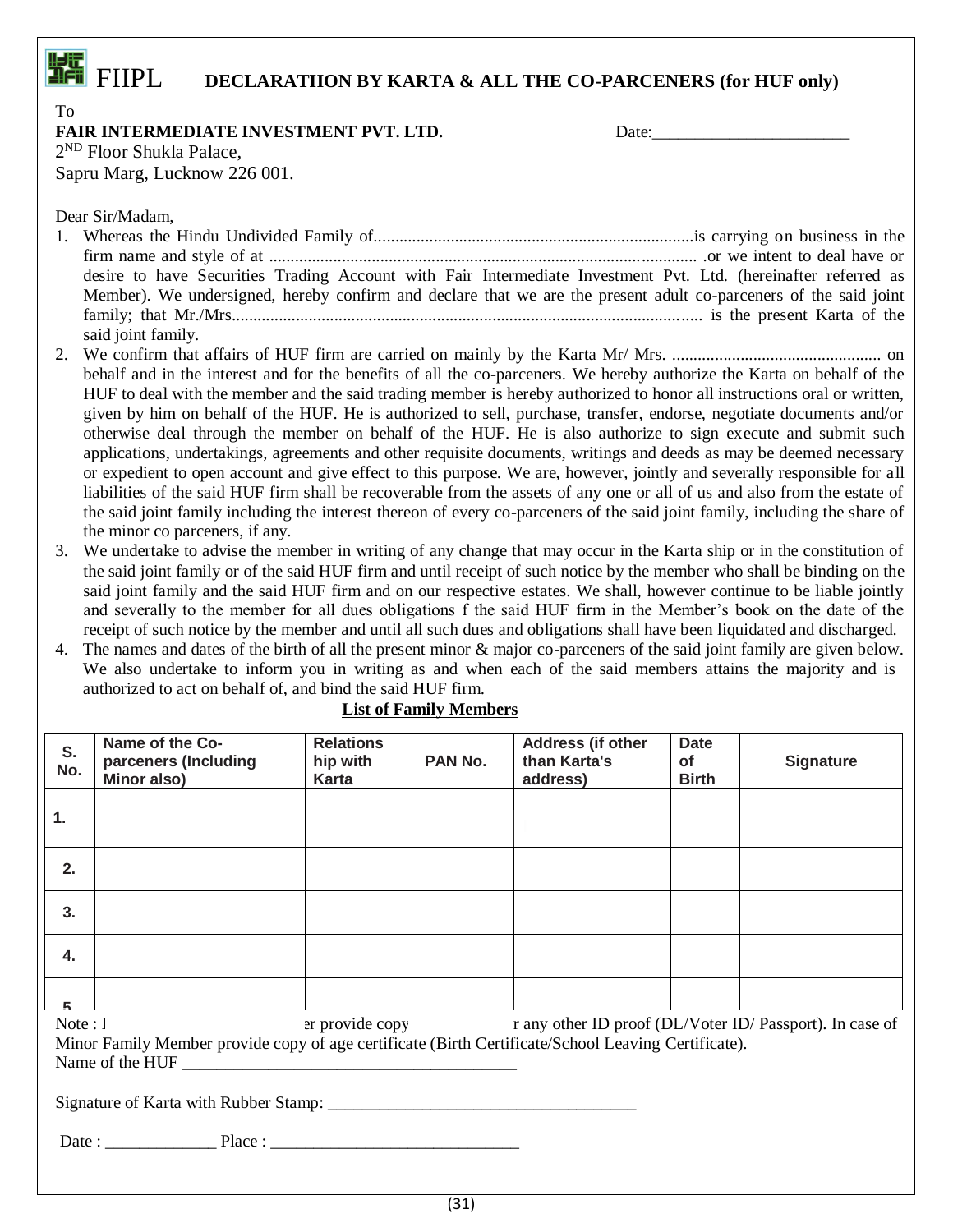# FIIPL **Declaration for availing of Basic Services Demat Account (BSDA) facility**

 $To,$  Dated:  $\Box$ 

### **Fair Intermediate Investment Pvt. Ltd. DP ID. 39800**

۵ CDSL

2<sup>nd</sup> Floor, Shukla Palace, Sapru Marg, Lucknow - 226001.

Dear Sir/Madam,

I/We wish to avail the BSDA facility for the new account for which we have submitted my/our account form

|                   | <b>Name</b> | Pan No. |
|-------------------|-------------|---------|
| Sole/First Holder |             |         |
| Second Holder     |             |         |
| Third Holder      |             |         |

I/we have read and understood the regulatory (SEBI) guidelines for opening a Basic Services Demat Account and undertake to comply with the aforesaid guidelines from time to time. I/we also undertake to comply with the guidelines issued by any such authority for BSDA facility from time to time. I/we also agree that in case our demat account opened under BSDA facility does not meet the eligibility for BSDA facility as per guideline issued by SEBI or any such authority at any point of time, my/our BSDA account will be converted to regular demat account without further reference to me/us and will be levied charges as applicable to regular accounts as informed by the DP.

I, the first/Sole holder also hereby declare that I do not have/purpose to have any other demat account across depositories as first/Sole holder.

|                   | <b>Name</b> | <b>Signature</b> |
|-------------------|-------------|------------------|
| Sole/First Holder |             |                  |
| Second Holder     |             |                  |
| Third Holder      |             |                  |

### **Dear Sir,**

I/We\_\_\_\_\_\_\_\_\_\_\_\_\_\_\_\_\_\_\_\_\_\_\_\_\_\_\_\_\_\_\_\_\_\_\_\_\_\_\_\_\_\_\_\_\_\_\_\_\_\_\_\_\_\_\_\_\_\_(Name of the Applicant) hereby request you that I do not avail the facility for BSDA (Basic Services Demat Account ) as per SEBI Circular No. CIR/MRD/DP/22/2012 dated 27/08/2012.

|                   | <b>Name</b> | <b>Signature</b> |
|-------------------|-------------|------------------|
| Sole/First Holder |             |                  |
| Second Holder     |             |                  |
| Third Holder      |             |                  |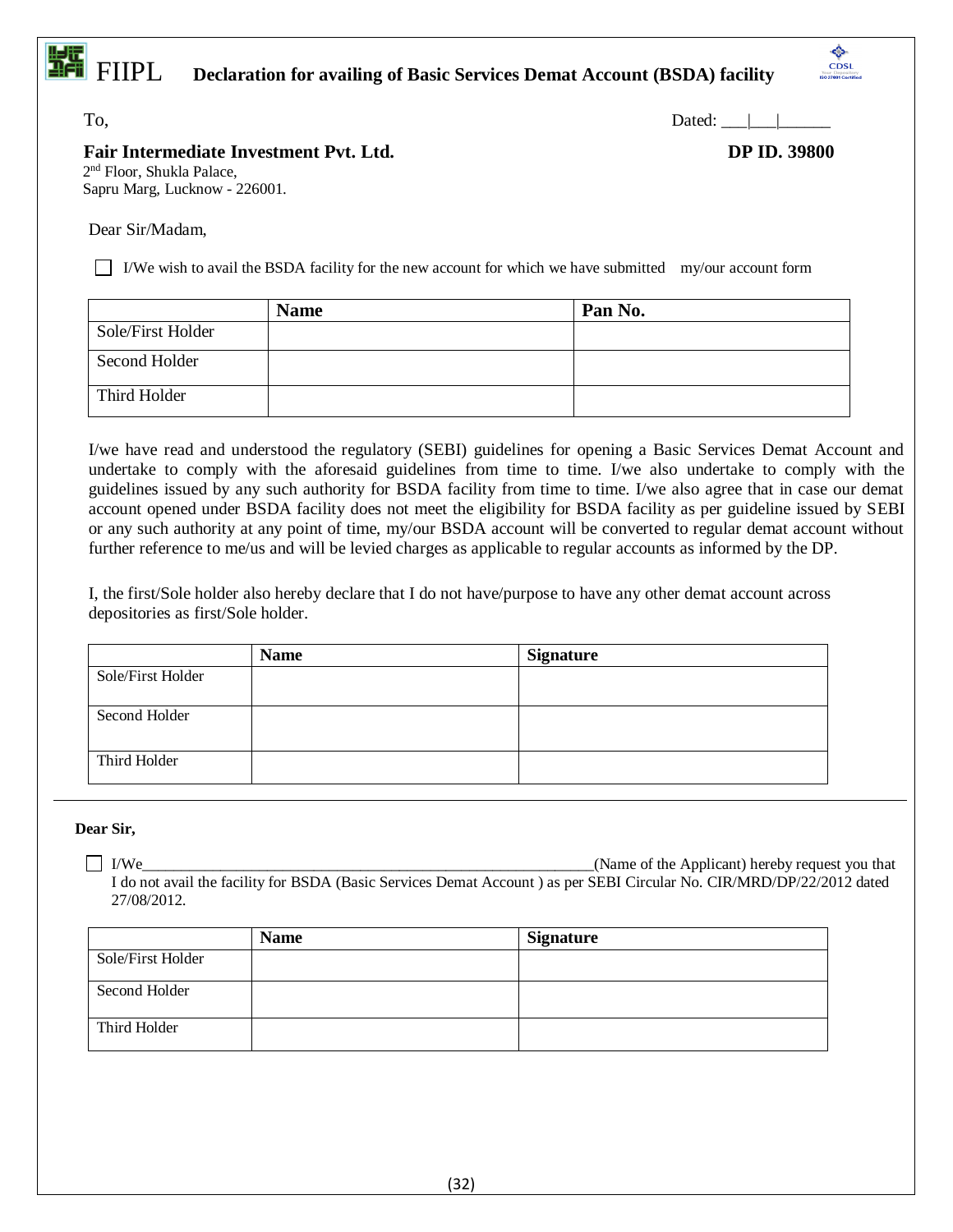## **ACKNOWLEDGEMENT TO FAIR FROM CLIENT**

**To Dated:** / /

### **Fair Intermediate Investment Pvt. Ltd.**

2<sup>nd</sup> Floor, Shukla Palace, Sapru Marg, Lucknow - 226001.

**I / We hereby confirm that I/ We have read, understood, agree and received a duly executed copy of the under mentioned documents which are in accordance with the norms of the Circular No. NSE / INSP / 2009 / 85 dated 4th Dec. 2009 of National Stock Exchange of India Limited & BSE Circular No. 20091204 – 7 dated 4th Dec. 2009 of Bombay Stock Exchange Limited. & CIR/MIRSD/12/2013 dated December 04, 2013 of Central Depository Services (India) Limited.**

- ◉ Copy of the Client Registration Form (KYC)
- ◉ Copy of Rights & Obligations of Stock Brokers, Sub-brokers and Clients (Trading)
- ◉ Copy of Rights & Obligations of Beneficial owner and Depository Participant (DP)
- ◉ Copy of Risk Disclosure Document for Capital Market and Derivatives Segments
- ◉ Copy of Guidance Note- Do's and Don'ts for Trading on the Exchanges(s) for Investors & Tariff Sheet & Policies
- ◉ Policies and Procedures of Fair Intermediate Investment Pvt. Ltd.
- ◉ Terms & Conditions of Basic Services Demat Account (BSDA).
- ◉ Terms & Conditions as Mutually agreed by me & FATCA & CRS Terms & Conditions.
- ◉ Other Voluntary & Undertaking Documents.

**I/We am/are abiding by these terms & conditions. I/We reconfirm that I/We and stock broker shall refer any claim and/or disputes with respect to deposits, margin money, etc, to arbitrations as per the Rules, Bylaws, and Regulation of the Exchanges Where the trade is executed and circulars/notices issue there under as may be in force from time to time.**

**I/We reconfirm that I/we and Stock Broker shall refer all claims, differences or disputes between us arising out of or in relation to dealings, contracts and transaction made subject to the Buy-Laws, Rules and Regulations of the Exchange or with reference to anything incidental thereto or in pursuance thereof or relating to their validity, construction, interpretation, fulfillment or the rights, obligations and liabilities of the parties thereto and including any question of whether such dealings, transactions and contracts have entered into to arbitration in accordance with the provisions of these Byelaws and Regulations.**

Thanks and Best regards, For: **Fair Intermediate Investment Pvt. Ltd.** 

Yours faithfully, **Authorised Signatory / Director** 

|                                                                   | <b>Client Code</b> | <b>First /Sole Holder or</b><br><b>Guardian (In case of Minor)</b> | <b>Second Holder</b> | <b>Third Holder</b> |
|-------------------------------------------------------------------|--------------------|--------------------------------------------------------------------|----------------------|---------------------|
|                                                                   |                    |                                                                    |                      |                     |
|                                                                   |                    |                                                                    |                      |                     |
| Sign. $\mathscr{D}$<br>Sign. $\mathscr{D}$<br>Sign. $\mathscr{D}$ |                    |                                                                    |                      |                     |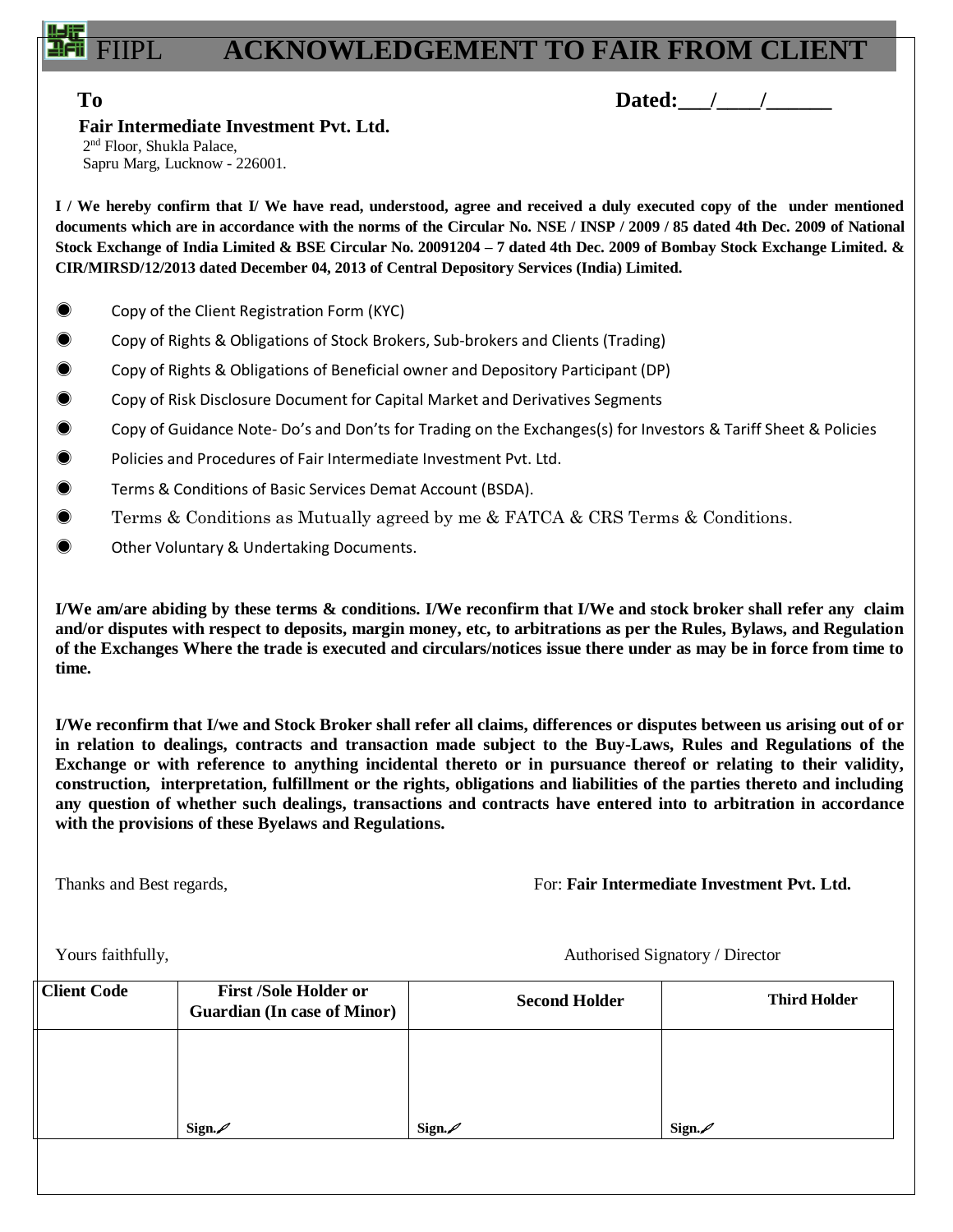

# **FIIPL** (For Office Use Only)

LETTER OF UNDERTAKING OF FIIPL REPRESENTATIVE

I \_\_\_\_\_\_\_\_\_\_\_\_\_\_\_\_\_\_\_\_\_\_\_\_\_\_\_\_\_\_\_\_\_\_\_\_\_\_\_\_\_\_\_\_\_\_\_\_\_\_\_\_\_(Client Code \_\_\_\_\_\_\_\_\_\_\_\_\_\_\_ ) hereby undertake that the Details of the client given in the form Login ID are complete in all respect. I hereby undertake that, I have checked the following details in the form and will be responsible for any incomplete/inappropriate details of client.

| Sr. | PARTICULARS (STRIKE OUT WHICHEVER IS NOT APPLICABLE)                                                                                           | TICK $(\boxtimes)$ |
|-----|------------------------------------------------------------------------------------------------------------------------------------------------|--------------------|
| No. |                                                                                                                                                | <b>COMPLIED</b>    |
| 1.  | Address proof, PAN Proof, Bank proof & ID Proof has been collected from the client as prescribed                                               | $\Box$             |
|     | by CDSUNSDL. (In case of NRI Clients - Foreign Address Proof is obtained). In case of HUF accounts,                                            |                    |
|     | NOC is obtained duly filled and signed by all coparceners)                                                                                     |                    |
| 2.  | Personal Details of Client i.e Name, Address, PAN, Email, Mobile is correctly filled up and correct                                            | $\Box$             |
|     | STATUS is ticked. Check the e-mail address by sending test E-mail.                                                                             |                    |
| 3.  | Proofs as per KYC is taken and is matching with Personal Details as filled up in the form.                                                     | $\Box$             |
| 4.  | Account Details is completely filled up.                                                                                                       | $\Box$             |
| 5.  | Signature of the client has been taken on all designated places in the form.                                                                   | $\Box$             |
| 6.  | 2 Witnesses of Clients & 2 Witness of FIIPL are not same and their complete details is mentioned.                                              | $\Box$             |
| 7.  | FIIPL undersigned official (only with "(" Code) signature is required in Agreements, Proofs and<br>wherever DP official Signature is required. | $\Box$             |
| 8.  | All supporting document has been verified with original and found valid in all respect.                                                        | $\Box$             |
|     | Relevant Rubber stamp is affixed on all proofs. In-person verification is done by FIIPL employee only.                                         |                    |
| 9.  | Bank Account Details is filled up the form with MICR code. In case of NSDL form MICR number<br>does not starts with "Zero".                    | $\Box$             |
| 10. | Organization Details/Joint Holder's Details is filled up in the form.                                                                          | $\Box$             |
| 11  | Guardian's Details (in case of Minor) is filled up in the form.                                                                                | □                  |
| 12. | Nomination Details is filled up in the form. If there is no nomination, relevant option is selected.                                           | □                  |
| 13. | Standing instructions is filled up in the form.                                                                                                | $\Box$             |
| 14. | Initial Margin Details is filled up in the form.                                                                                               | $\Box$             |
| 15. | Customer Profile & Risk Profile are mentioned and checked with relevant papers.                                                                | $\Box$             |
| 16. | Declaration is filled up. A photograph is pasted (not stapled) and signature across the photograph is taken.                                   | $\Box$             |
| 17. | In Person Verification details are filled up in the form with signature and Rubber stamp of DP is affixed.                                     | $\Box$             |
| 18. | NSE, BSE, DP Agreements is filled up in the form.                                                                                              | $\Box$             |
| 19. | Combined Risk Disclosure Document for Capital market / cash segment & futures & options<br>Segment (BSE & NSE) is filled in the form.          | $\Box$             |
| 20. | Authorization letter for receiving Transaction statement through Internet is filled up in the form.                                            | $\Box$             |
| 21. | Power of attorney (POA) is filled up and in case of HUF all co-parcners signature is obtained                                                  | $\Box$             |
| 22. | Running account letter is filled up in the form and signed by Client.                                                                          | $\Box$             |
| 23. | Instruction to send Password by SMS is filled up.                                                                                              | □                  |
|     | 24. Receipt of documents in Digital Mode is filled up.                                                                                         | $\Box$             |
| 25. | Schedule of Charges has been ticked.                                                                                                           | $\Box$             |
| 26. | Branch Manager/Relationship Manager have signed the Schedule of Charges Section.                                                               | $\Box$             |
| 27. | Complete Details of each Promoters, Directors, Key Personnel is obtained & filled up.                                                          | $\Box$             |
| 28. | In case of Partnership Firm, Required Declaration has been obtained on Letter Head of firm.                                                    | $\Box$             |
| 29. | In case of Sub-broker Client, Tripartite Agreement is attached.                                                                                | $\Box$             |
| 30. | Signature of the Client is taken on the Acknowledgement slip after giving Client Copy of AOF<br>To the Customer.                               | □                  |

I have read and understood that if any of the requirements is not fulfilled then a penalty Of RS.200/- would be charged to me or any other action may be taken as deemed fit by the Management for non-compliance from my end.

| <b>Name</b> | <b>Signature</b> |  |
|-------------|------------------|--|
|             |                  |  |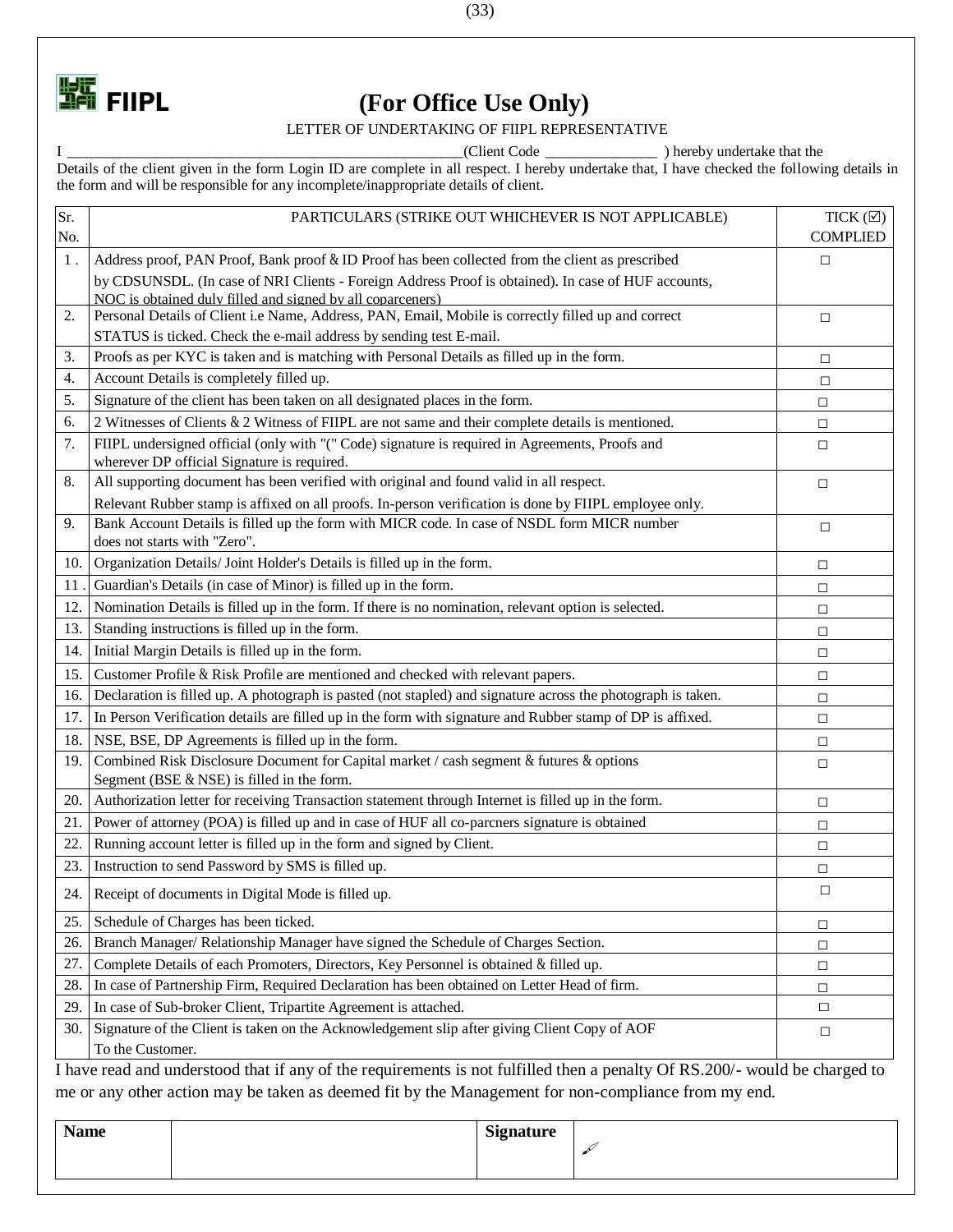**Portfolio Advisors** & **A Full-Service Brokerage House For Equity, Derivatives & Commodities**

Corporate Member: National Stock Exchange of India Ltd (NSE) Bombay Stock Exchange Ltd (BSE) Central Depository Services India Ltd (CDSL**)**



## *FAIR INTERMEDIATE INVESTMENT PVT. LTD*

**Regd. Office:**

2nd Floor, Shukla Palace, Sapru Marg, Lucknow - 226 001 Ph.: 0522-4052803, 4052806, 4052825 Fax: 0522-4052820 Visit us at: [www.fairinvest.co.in](http://www.fairinvest.co.in/) E-mail[: fair\\_invest@rediffmail.com](mailto:fair_invest@rediffmail.com)